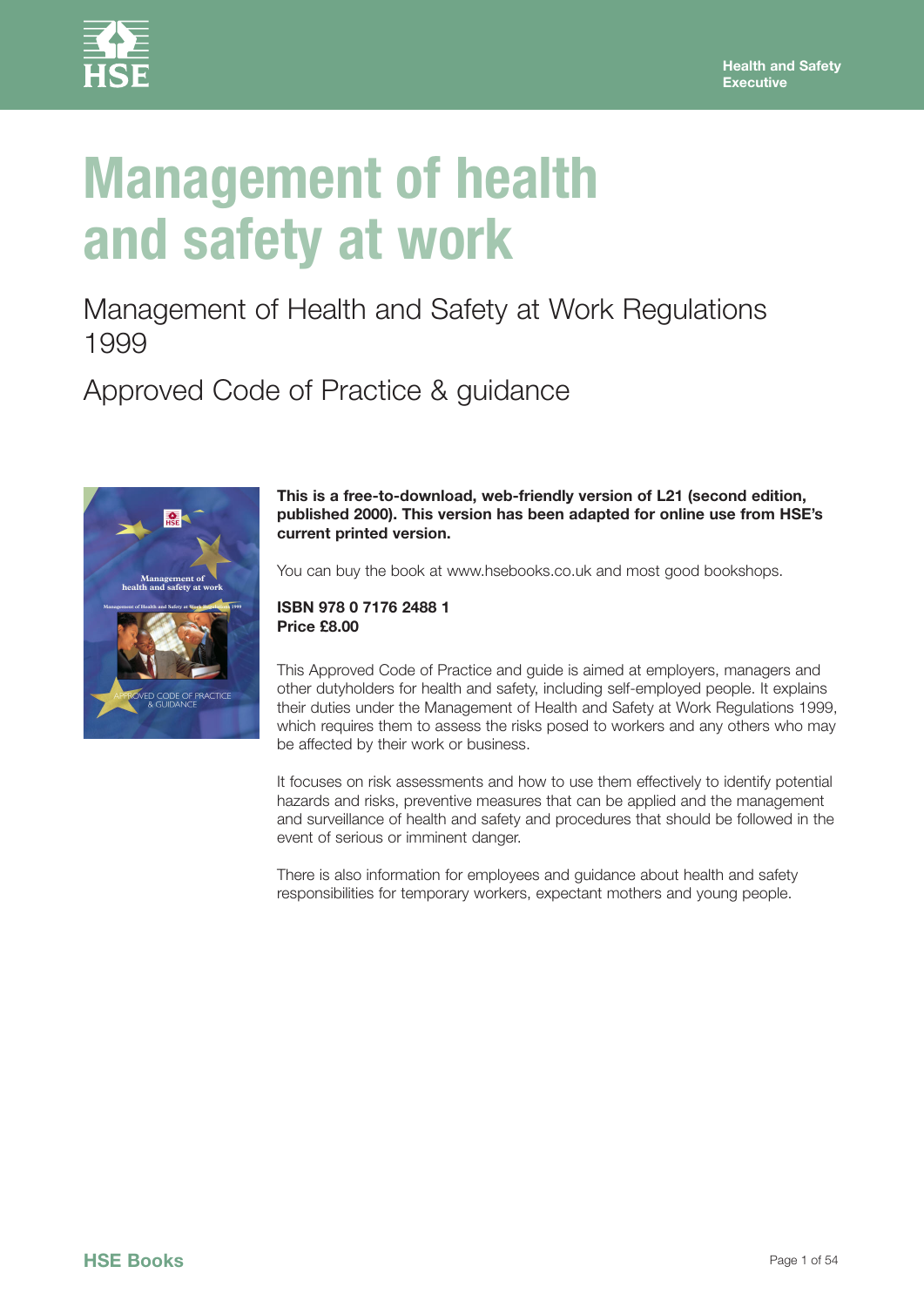© *Crown copyright 2000*

First published 1992 Second Edition 2000 Reprinted 2000, 2001 (twice), 2002, 2004, 2005, 2007

ISBN 978 0 7176 2488 1

All rights reserved. No part of this publication may be reproduced, stored in a retrieval system, or transmitted in any form or by any means (electronic, mechanical, photocopying, recording or otherwise) without the prior written permission of the copyright owner.

Applications for reproduction should be made in writing to: The Office of Public Sector Information, Information Policy Team, Kew, Richmond, Surrey TW9 4DU or e-mail: licensing@opsi.gov.uk

#### **Approved Code of Practice and guidance**

This Code has been approved by the Health and Safety Commission, with the consent of the Secretary of State. It gives practical advice on how to comply with the law. If you follow the advice you will be doing enough to comply with the law in respect of those specific matters on which the Code gives advice. You may use alternative methods to those set out in the Code in order to comply with the law.

However, the Code has special legal status. If you are prosecuted for breach of health and safety law, and it is proved that you did not follow the relevant provisions of the Code, you will need to show that you have complied with the law in some other way or a court will find you at fault.

This document also includes other, more general guidance not having this special status. This guidance is issued by the Health and Safety Commission. Following the guidance is not compulsory and you are free to take other action. But if you do follow the guidance you will normally be doing enough to comply with the law. Health and safety inspectors seek to secure compliance with the law and may refer to this guidance as illustrating good practice.

The Management of Health and Safety at Work Regulations are regularly subject to revision and amendment. You should check you have a copy of the most up-todate statutory instrument of these regulations when applying them.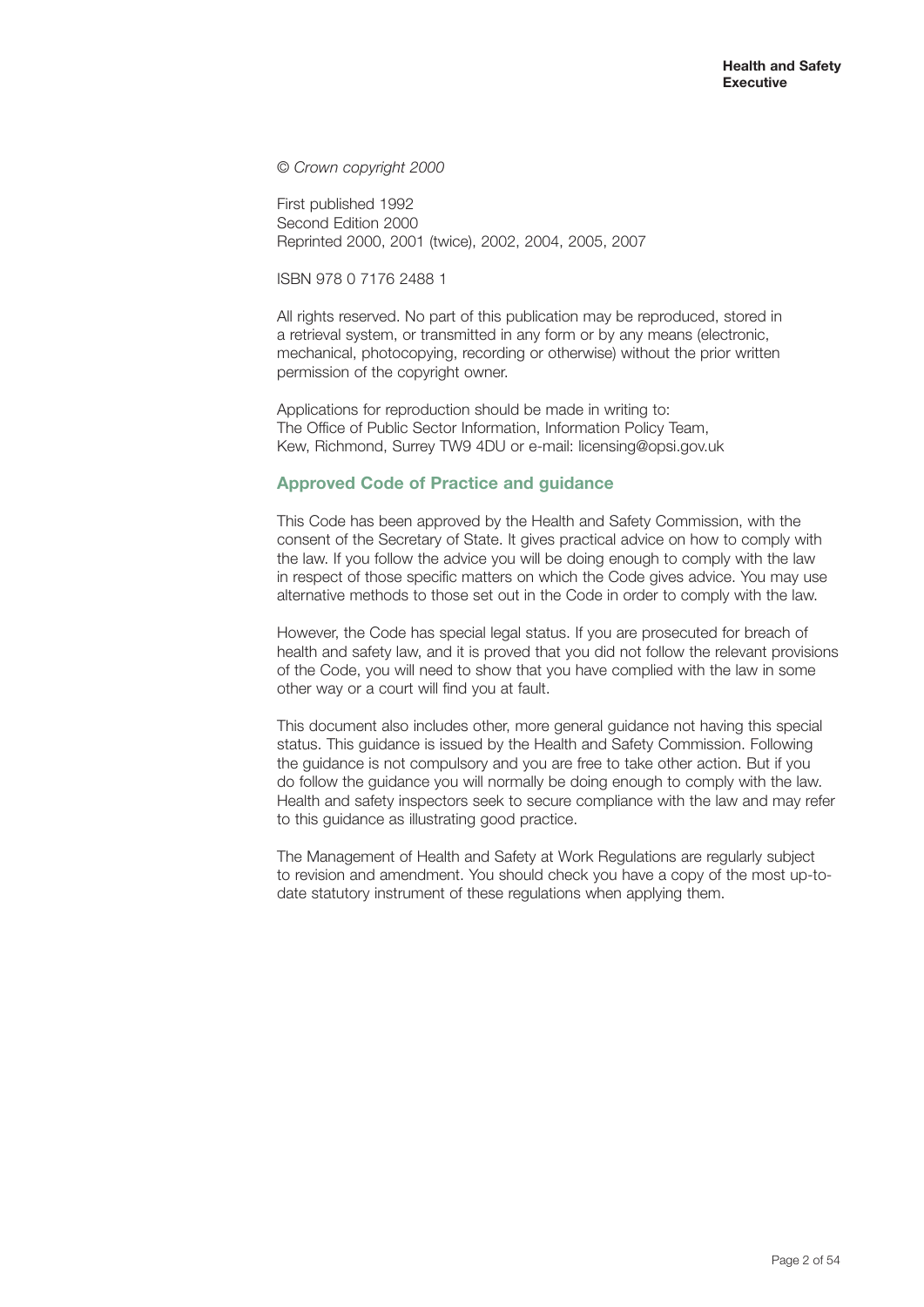## **Contents**

| <b>Editorial note 5</b> |                                                                                                                                                                                                                                                                                                                                                                  |
|-------------------------|------------------------------------------------------------------------------------------------------------------------------------------------------------------------------------------------------------------------------------------------------------------------------------------------------------------------------------------------------------------|
| Foreword $6$            |                                                                                                                                                                                                                                                                                                                                                                  |
| <b>Introduction</b>     | $\overline{7}$                                                                                                                                                                                                                                                                                                                                                   |
| <b>Regulation 1</b>     | Citation, commencement and interpretation 9                                                                                                                                                                                                                                                                                                                      |
| <b>Regulation 2</b>     | Disapplication of these Regulations 10                                                                                                                                                                                                                                                                                                                           |
| <b>Regulation 3</b>     | Risk assessment 10<br>General principles and purpose of risk assessment 11<br>Suitable and sufficient 12<br>Risk assessment in practice 13<br>Identifying the hazards 15<br>Identifying who might be harmed and how 15<br>Evaluating the risks from the identified hazards 15<br>Recording 15<br>Review and revision 16<br>Assessment under other regulations 16 |
| <b>Regulation 4</b>     | Principles of prevention to be applied 17                                                                                                                                                                                                                                                                                                                        |
| <b>Regulation 5</b>     | Health and safety arrangements 18<br>Planning 18<br>Organisation 19<br>Control 19<br>Monitoring 19<br>Review 20                                                                                                                                                                                                                                                  |
| <b>Regulation 6</b>     | Health surveillance 20                                                                                                                                                                                                                                                                                                                                           |
| <b>Regulation 7</b>     | Health and safety assistance 21                                                                                                                                                                                                                                                                                                                                  |
| <b>Regulation 8</b>     | Procedures for serious and imminent danger and<br>for danger areas 24                                                                                                                                                                                                                                                                                            |
| <b>Regulation 9</b>     | Contacts with external services 24<br>Danger areas 26<br>Contacts with external services 26                                                                                                                                                                                                                                                                      |
|                         | <b>Regulation 10</b> Information for employees 26                                                                                                                                                                                                                                                                                                                |
| <b>Regulation 11</b>    | Co-operation and co-ordination 28<br>Appointment of health and safety co-ordinator 29<br>Person in control 29                                                                                                                                                                                                                                                    |
|                         | <b>Regulation 12</b> Persons working in host employers' or<br>self-employed persons' undertakings 30                                                                                                                                                                                                                                                             |
|                         | <b>Regulation 13</b> Capabilities and training 31                                                                                                                                                                                                                                                                                                                |
|                         | <b>Regulation 14</b> Employees' duties 33                                                                                                                                                                                                                                                                                                                        |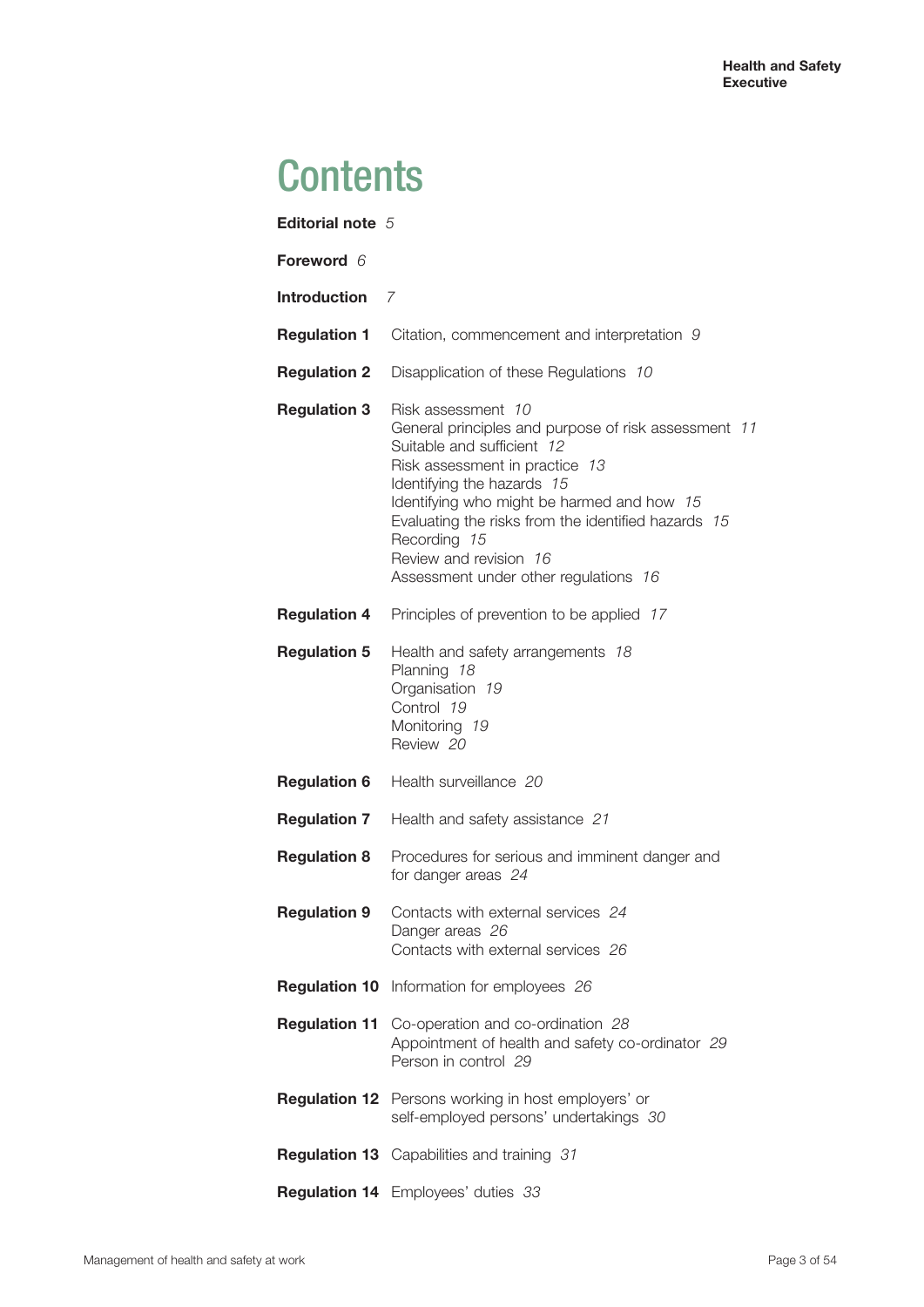|                                   | <b>Regulation 15</b> Temporary workers 34<br>Fixed-duration contracts 34<br>Employment businesses 34<br>Self-employed 35 |  |
|-----------------------------------|--------------------------------------------------------------------------------------------------------------------------|--|
|                                   | <b>Regulation 16</b> Risk assessment in respect of new or expectant mothers 35                                           |  |
|                                   | <b>Regulation 17</b> Certificate from a registered medical practitioner in respect of<br>new or expectant mothers 36     |  |
|                                   | <b>Regulation 18</b> Notification by new or expectant mothers 36                                                         |  |
|                                   | <b>Regulation 19</b> Protection of young persons 37                                                                      |  |
|                                   | <b>Regulation 20</b> Exemption certificates 39                                                                           |  |
|                                   | <b>Regulation 21</b> Provisions as to liability 39<br>Employers' liability 39                                            |  |
|                                   | <b>Regulation 22</b> Exclusion of civil liability 40                                                                     |  |
|                                   | Regulation 23 Extension outside Great Britain 40                                                                         |  |
|                                   | <b>Regulation 24</b> Amendment of the Health and Safety (First-Aid) Regulations<br>1981 40                               |  |
|                                   | <b>Regulation 25</b> Amendment of the Offshore Installations and Pipeline Works<br>(First-Aid) Regulations 1989 41       |  |
|                                   | <b>Regulation 26</b> Amendment of the Mines Miscellaneous Health and Safety<br>Provisions Regulations 1995 41            |  |
|                                   | <b>Regulation 27</b> Amendment of the Construction (Health, Safety and<br>Welfare) Regulations 1996 42                   |  |
|                                   | <b>Regulation 28</b> Regulations to have effect as health and safety<br>regulations 42                                   |  |
|                                   | <b>Regulation 29</b> Revocations and consequential amendments 43                                                         |  |
|                                   | <b>Regulation 30</b> Transitional provision 43                                                                           |  |
| <b>Schedule 1</b>                 | General principles of prevention 44                                                                                      |  |
| <b>Schedule 2</b>                 | Consequential amendments 45                                                                                              |  |
| References and further reading 51 |                                                                                                                          |  |
| Select index 53                   |                                                                                                                          |  |

**Further information** *54*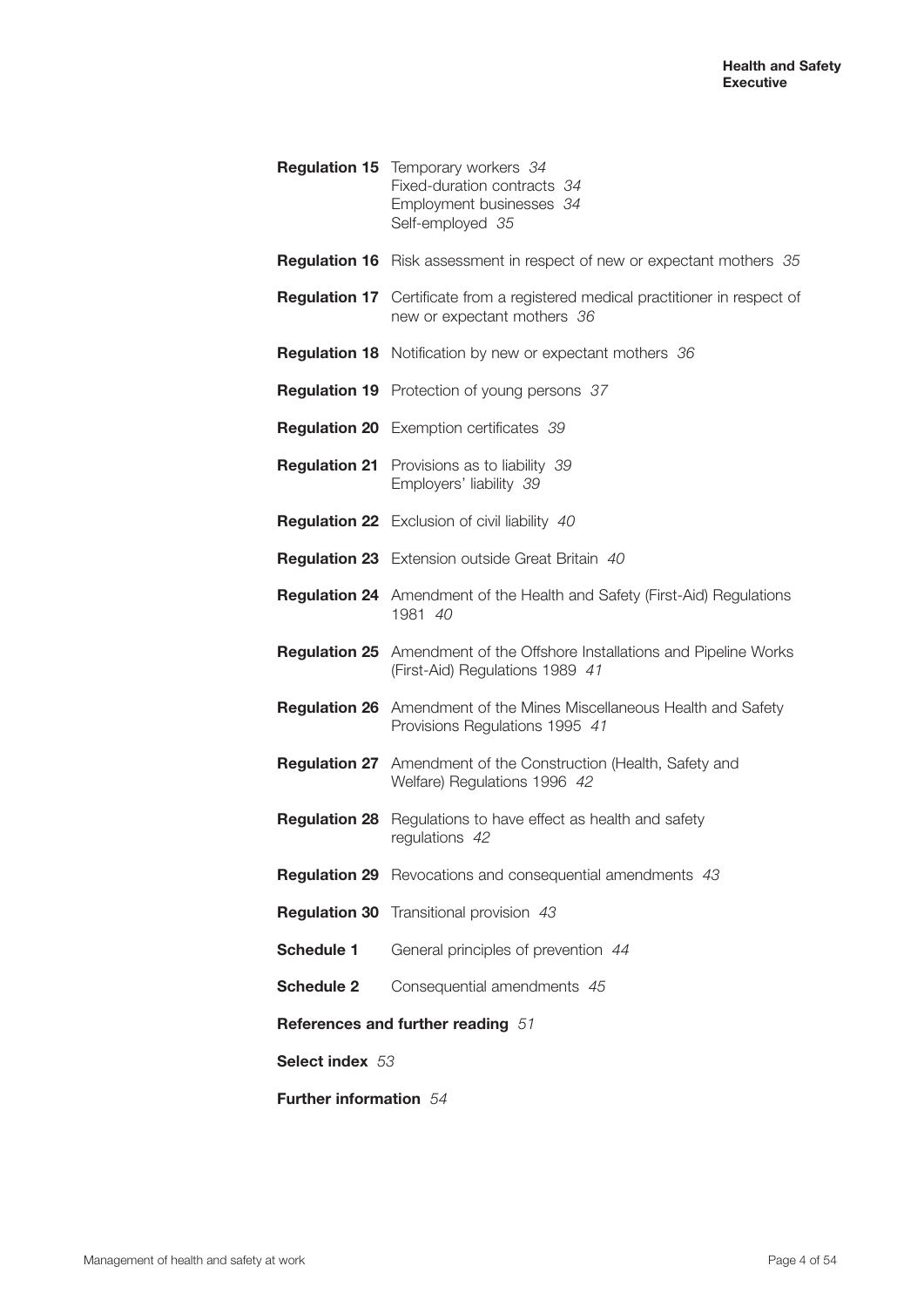## Editorial note

Since this Approved Code of Practice and Guidance was written, regulation 22 has been amended by the Management of Health and Safety at Work and Fire Precautions (Workplace) (Amendment) Regulations 2003. This amendment came into force from 27th October 2003.

Regulation 22 now reads:

#### **Restriction of civil liability for breach of statutory duty**

*Breach of a duty imposed on an employer by these Regulations shall not confer a right of action in any civil proceedings insofar as that duty applies for the protection of persons not in his employment.*

The amendment to Regulation 22 also alters other Regulations in this Approved Code of Practice and Guidance, as follows:

For Regulation 2 there shall be substituted the following regulation:

Disapplication of these Regulations

*(1) These Regulations shall not apply to or in relation to the master or crew of a ship, or to the employer of such persons, in respect of the normal ship*board activities of a ship's crew which are carried out solely by the crew under the *direction of the master.*

*(2) Regulations 3 (4), (5), 10(2) and 19 shall not apply to occasional work or short-term work involving work regarded as not being harmful, damaging or dangerous to young people in a family undertaking.*

*(3) In this regulation –*

*"normal ship-board activities" include –*

- *(a) the construction, reconstruction on conversion of a ship outside, but not inside, Great Britain; and*
- *(b) the repair of a ship save repair when carried out in dry dock; "ship" includes every description of vessel used in navigation, other than a ship belonging to Her Majesty which forms part of Her Majesty's Navy".*

In Regulation 3 (3) the words "and where" to the end shall follow and not appear in subparagraph (b).

Regulation 19 (4) shall be omitted.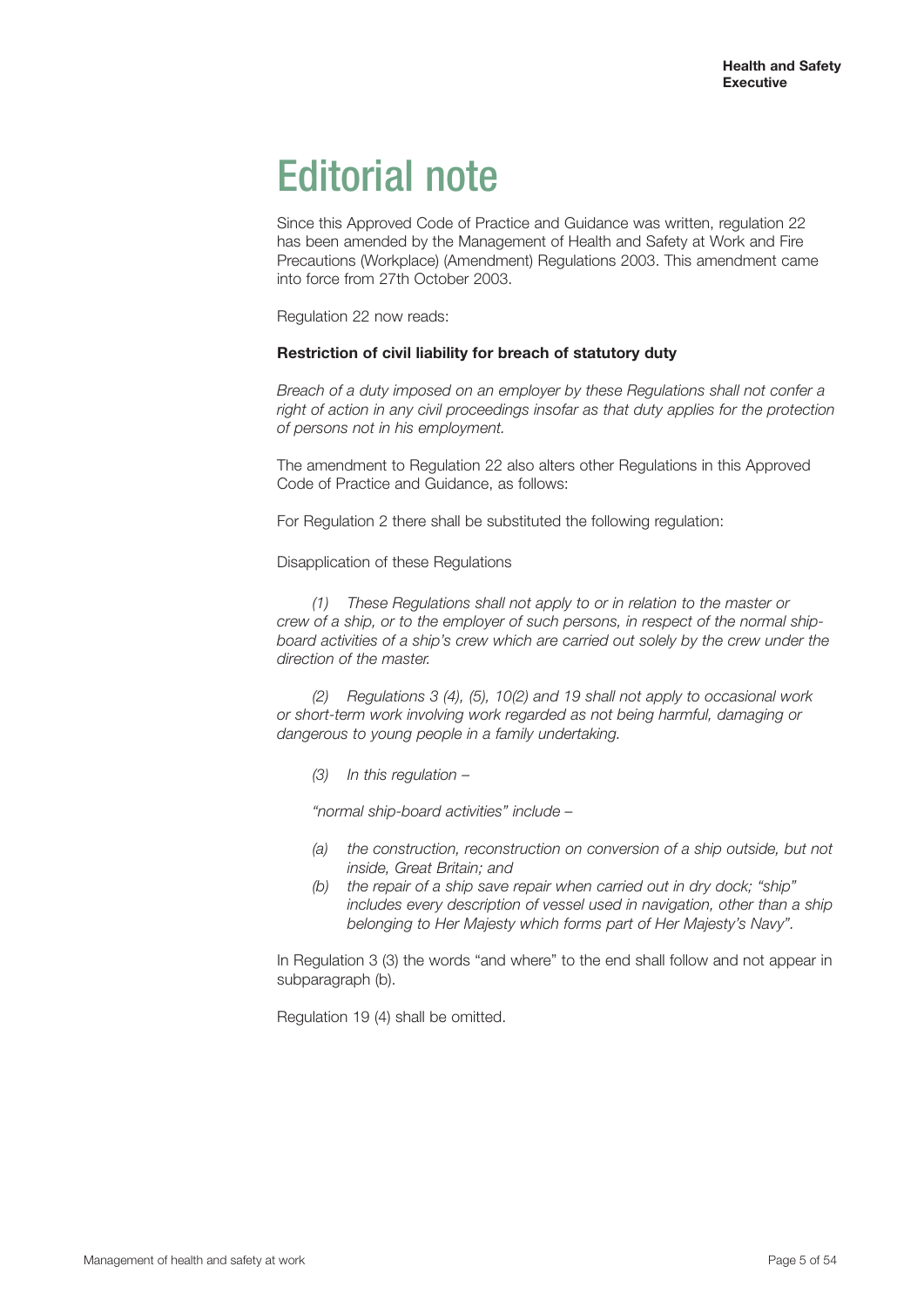## Foreword

This document contains advice on how to comply with duties under the Management of Health and Safety at Work Regulations 1999. It contains the regulations themselves, an Approved Code of Practice (ACOP) which gives advice that has a special legal status described on page ii on preferred means of compliance, and more general guidance that does not have this special status on ways to comply with the law. The regulations are shown in italics, the ACOP is bold type, and the guidance is in plain type. The status of the ACOP and guidance material is described on page ii.

The Management of Health and Safety at Work Regulations 1999 revoke and replace the 1992 Regulations of the same title. This ACOP replaces that associated with the 1992 Regulations.

## Notice of Approval

By virtue of Section 16(4) of the Health and Safety at Work etc Act 1974, and with the consent of the Secretary of State for the Environment, Transport and the Regions, the Health and Safety Commission has on 9 December 1999 approved the Code of Practice entitled *Management of Health and Safety at Work*.

The Code of Practice is approved for the purposes of providing practical guidance with respect to the requirements of the Management of Health and Safety at Work Regulations 1999. The Code of Practice comes into effect on 29 December 1999.

**Signed** 

ROSEMARY BANNER Secretary of Health and Safety Commission

16 December 1999

The Health and Safety Commission (HSC) and the Health and Safety Executive (HSE) merged on 1 April 2008 to form a single national regulatory body. From that date, the Health and Safety Executive became responsible for approving Codes of Practice, with the consent of the Secretary of State.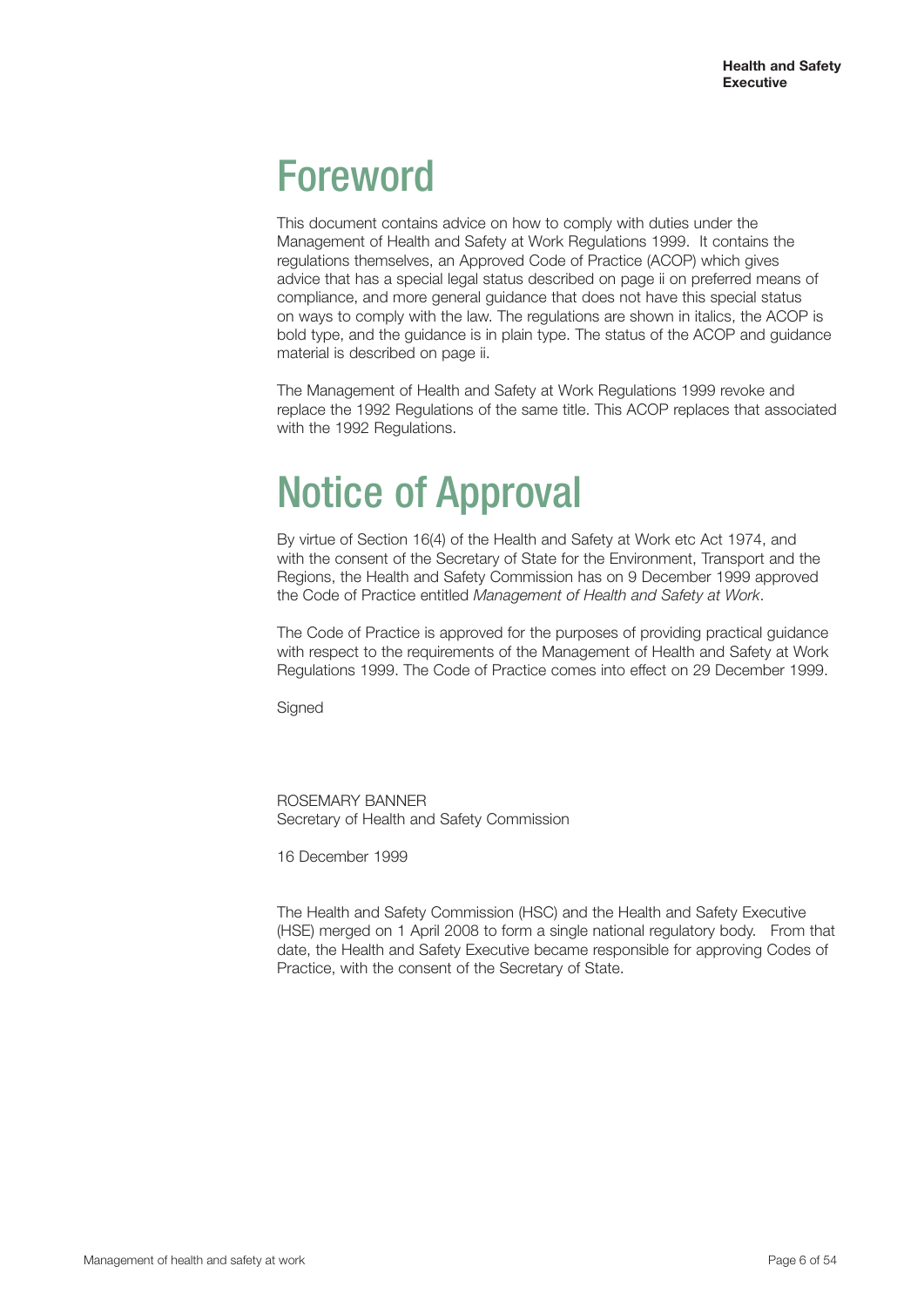### **Introduction**

## Introduction

1 The original Management of Health and Safety at Work Regulations ('the Management Regulations') came into force in 1993<sup>1</sup> as the principal method of implementing the EC Framework Directive (89/391/EEC), adopted in 1989. The Regulations were supported by an Approved Code of Practice. The original Regulations have had to be amended four times since 1992 by the Management of Health and Safety at Work (Amendment) Regulations 1994,<sup>2</sup> which relates to new or expectant mothers, the Health and Safety (Young Persons) Regulations 1997,<sup>3</sup> the Fire Precautions (Workplace) Regulations 1997<sup>4</sup> and by the Management of Health and Safety at Work Regulations 1999.<sup>5</sup> Because the original Regulations have been so significantly amended, they have been revised and published with this new Approved Code of Practice.

2 The Fire Precautions (Workplace) Regulations 1997, as amended by the Fire Precautions (Workplace) (Amendment) Regulations 1999<sup>6</sup> ('the Fire Regulations'), introduced by the Home Office, amend the Management Regulations in several respects. The amendments made by the Fire Regulations make explicit the risk assessment requirement, in so far as it relates to fire safety. They directly require employers to take account of their general fire precautions requirements in Part II of the Fire Regulations (concerning fire-fighting, fire detection, emergency routes and exits and their maintenance) in their assessments. The amendments made by the Fire Regulations affect employers but not self-employed people who do not employ others. The Fire Regulations also introduce:

- (a) a requirement for competent assistance to deal with general fire safety risks;
- (b) a requirement to provide employees with information on fire provisions; and
- (c) a requirement on employers and self-employed people in a shared workplace to co-operate and co-ordinate with others on fire provisions and to provide outside employers with comprehensive information on fire provisions.

See References and Further reading section. Further guidance on fire precautions is available in *Fire safety: An employer's guide*.

3 The duties of the Management Regulations overlap with other regulations because of their wide-ranging general nature. Where duties overlap, compliance with the more specific regulation will normally be sufficient to comply with the corresponding duty in the Management Regulations. For example, the Control of Substances Hazardous to Health Regulations (COSHH) require employers and the self-employed to assess the risks from exposure to substances hazardous to health. An assessment made for the purposes of COSHH will not need to be repeated for the purposes of the Management Regulations. Other instances where overlap may occur include the appointment of people to carry out specific tasks or arrangements for emergencies. However, where the duties in the Management Regulations go beyond those in the more specific regulations, additional measures will be needed to comply fully with the Management of Health and Safety at Work Regulations.

- *<sup>1</sup> S.I. 1992/2051*
- *<sup>2</sup> S.I. 1994/2865*
- *<sup>3</sup> S.I. 1997/135*
- *<sup>4</sup> S.I. 1997/1840*
- *<sup>5</sup> The Management of Health and Safety at Work Regulations 1999 introduced amendments proposed by the Health and Safety (Miscellaneous Modification) Regulations 1999. <sup>6</sup> S.I. 1999/1877*

**Guidance**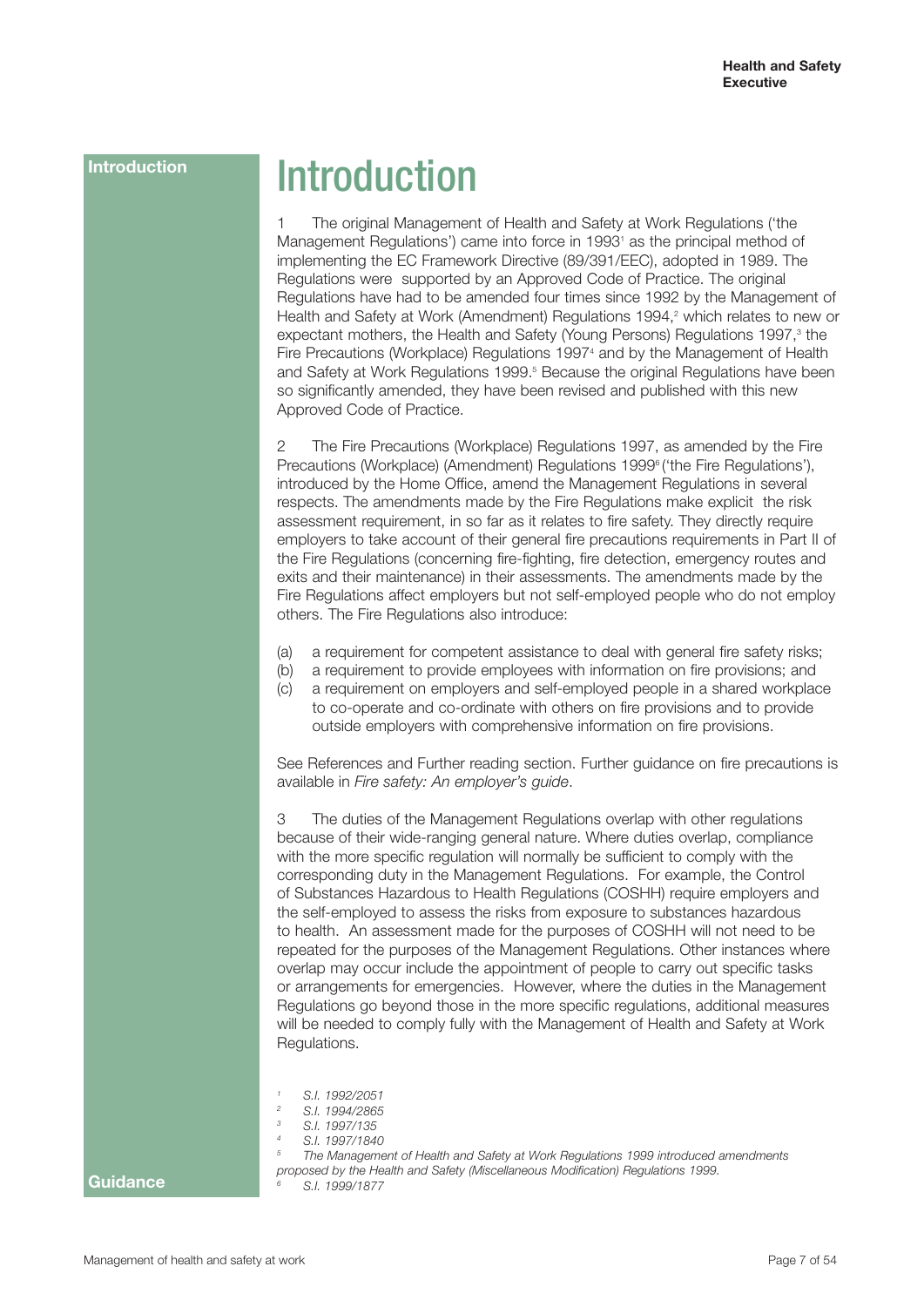considering the application of these regulations and guidance to people working under another's direction, the following should be considered. 5 If people working under the control and direction of others are treated as self-employed for tax and national insurance purposes they may nevertheless be treated as their employees for health and safety purposes. It may therefore be necessary to take appropriate action to protect them. If any doubt exists about who is responsible for the health and safety of a worker this could be clarified and included in the terms of a contract. However, remember, a legal duty under section 3 of the Health and Safety at Work etc Act 1974 (HSW Act)<sup>7</sup> cannot be passed on by means of a contract and there will still be duties towards others under section 3 of HSW Act. If such workers are employed on the basis that they are responsible for their own health and safety, legal advice should be sought before doing so. 6 Words or expressions which are defined in the Management Regulations or in the HSW Act have the same meaning in this Code unless the context requires otherwise. **Introduction** 

4 Although only the courts can give an authoritative interpretation of law, in

**Guidance**

<sup>7</sup> S.I. 1974 c.37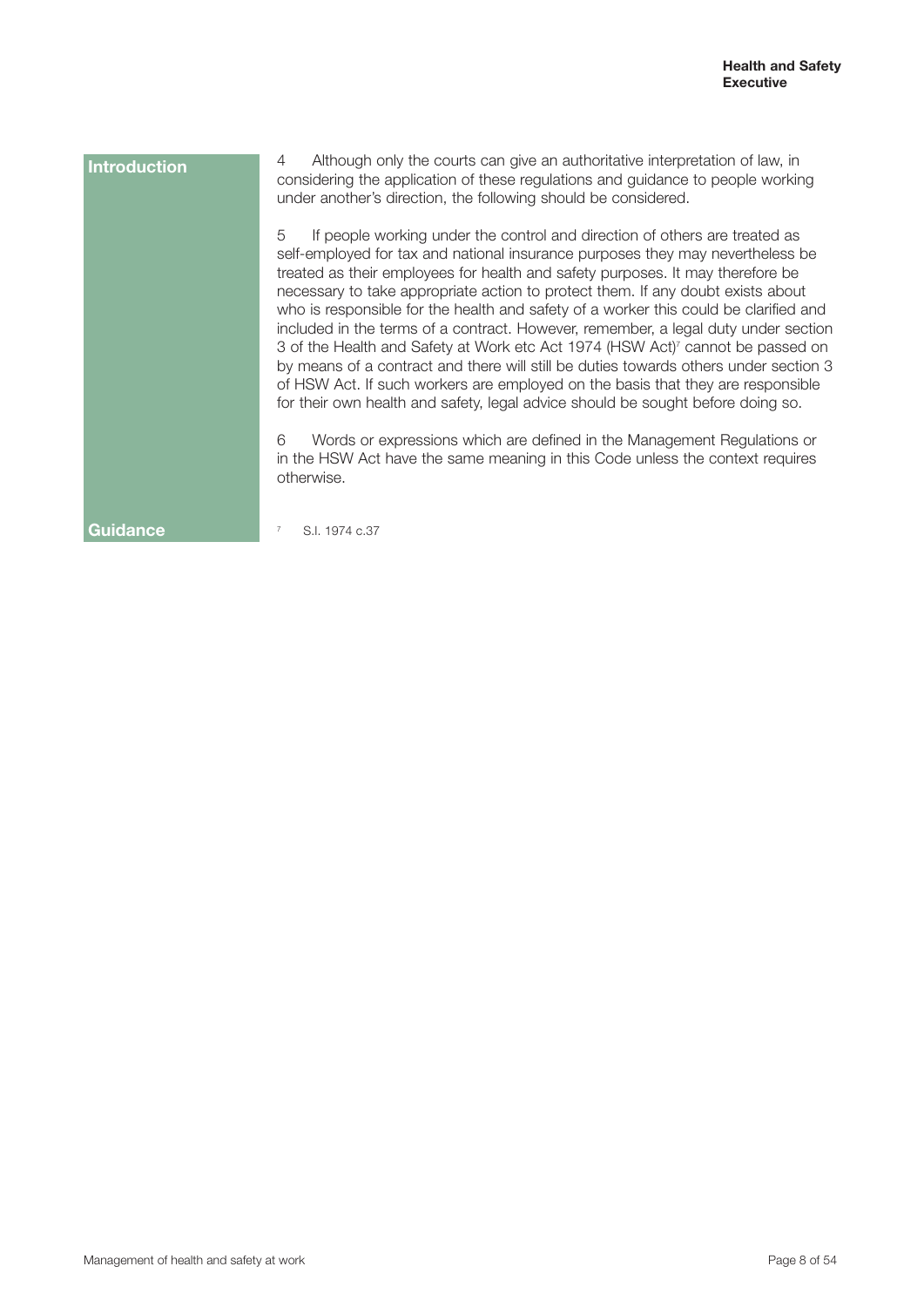### **Regulation 1 Citation, commencement and interpretation**

*(1) These Regulations may be cited as the Management of Health and Safety at Work Regulations 1999 and shall come into force on 29th December 1999.*

*(2) In these Regulations-*

*" the 1996 Act" means the Employment Rights Act 1996(a);*

*"the assessment" means, in the case of an employer or self-employed person, the assessment made or changed by him in accordance with regulation 3;*

*"child" -*

**Regulation** 

| (a) | as respects England and Wales, means a person who is not over        |
|-----|----------------------------------------------------------------------|
|     | compulsory school age, construed in accordance with section 8 of the |
|     | Education Act 1996 <sup>(b)</sup> ; and                              |

*(b) as respects Scotland, means a person who is not over school age, construed in accordance with section 31 of the Education (Scotland) Act 1980(c);*

*"employment business" means a business (whether or not carried on with a view to profit and whether or not carried on in conjunction with any other business) which supplies persons (other than seafarers) who are employed in it to work for and under the control of other persons in any capacity;*

*" fixed-term contract of employment" means a contract of employment for a specific term which is fixed in advance or which can be ascertained in advance by reference to some relevant circumstance;*

*" given birth" means delivered a living child or, after twenty-four weeks of pregnancy, a stillborn child;*

*" new or expectant mother" means an employee who is pregnant; who has given birth within the previous six months; or who is breastfeeding;*

*" the preventive and protective measures" means the measures which have been identified by the employer or by the self-employed person in consequence of the assessment as the measures he needs to take to comply with the requirements and prohibitions imposed upon him by or under the relevant statutory provisions*  and by Part II of the Fire Precautions (Workplace) Regulations 1997<sup>(d)</sup>;

*" young person" means any person who has not attained the age of eighteen.*

- *(3) Any reference in these Regulations to-*
- *(a) a numbered regulation or Schedule is a reference to the regulation or Schedule in these Regulations so numbered; or*
- *(b) a numbered paragraph is a reference to the paragraph so numbered in the regulation in which the reference appears.*
- *(a) 1996 c.18.*

- *(c) 1980 c.44.*
- *(d) S.I. 1997/1840; amended by S.I. 1999/1877*

*<sup>(</sup>b) 1996 c.56.*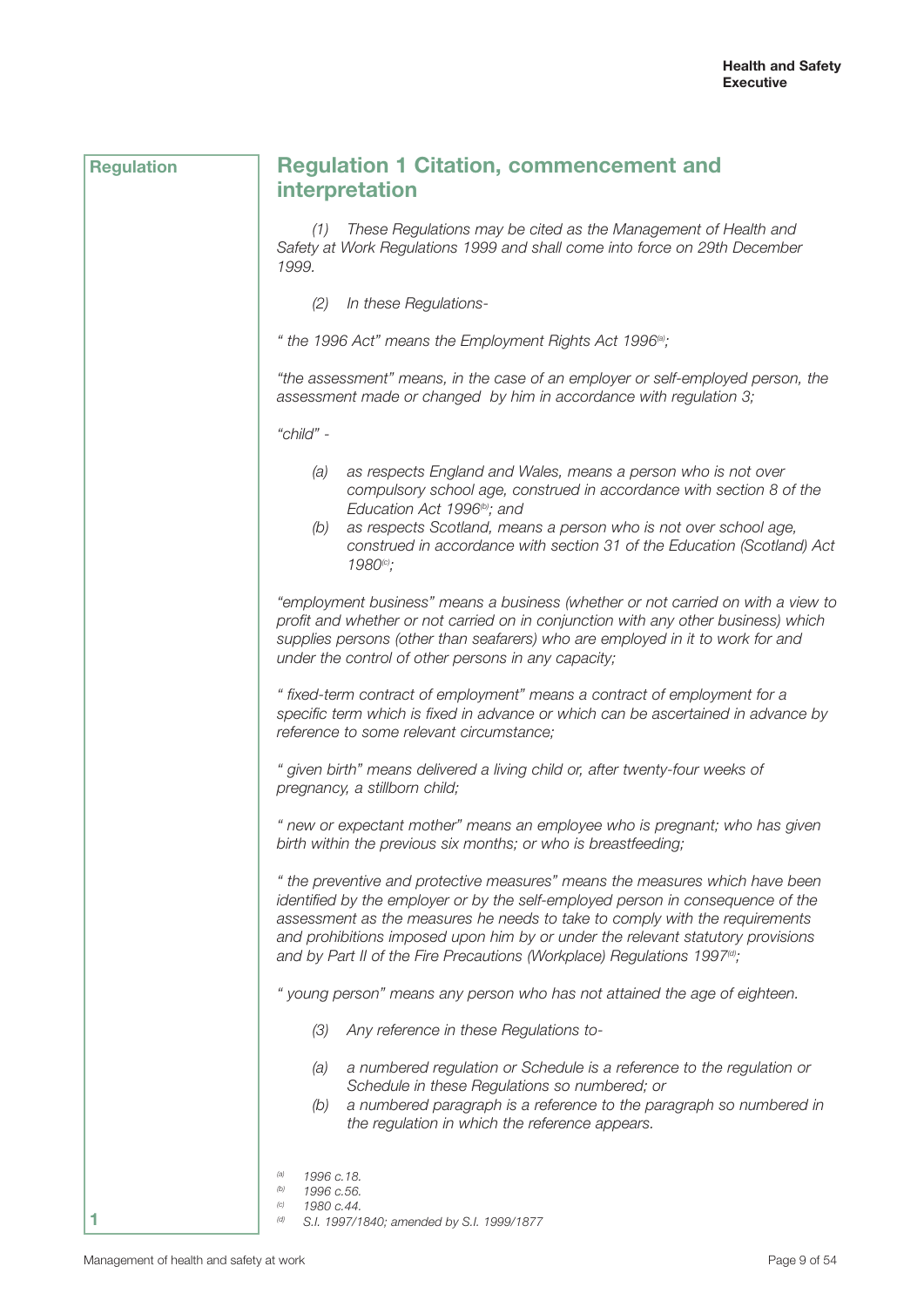**Regulation** 

**2**

**2**

**Guidance** 

### **Regulation 2 Disapplication of these Regulations**

*(1) These Regulations shall not apply to or in relation to the master or crew of a sea-going ship or to the employer of such persons in respect of the normal ship-board activities of a ship's crew under the direction of the master.*

*(2) Regulations 3(4), (5), 10(2) and 19 shall not apply to occasional work or short-term work involving-*

- *(a) domestic service in a private household; or*
- *(b) work regulated as not being harmful, damaging or dangerous to young people in a family undertaking.*

7 Regulation 2(1) excludes the master and crew of a sea-going ship, as similar duties are placed on them by the Merchant Shipping and Fishing Vessels (Health and Safety at Work) Regulations 1997.<sup>8</sup> However, when a ship is in a port in Great Britain and shoreside workers and the ship's crew work together, eg in dock operations, or in carrying out repairs to the ship, these Regulations may apply. Dock operations, ship construction, ship repair carried out in port with shoreside assistance, and work connected to construction or the offshore industry (other than navigation, pollution prevention and other aspects of the operation of the ship, which are subject to international shipping standards) are not considered as 'normal ship-board activities' and are therefore subject to these Regulations.

8 Regulation 2(2) clarifies that these Regulations do not apply to domestic services in a private household.

<sup>8</sup> S.I. 1997/2962

| <b>Regulation</b> | <b>Regulation 3 Risk assessment</b>                                                                                                                                                                                                                                                  |
|-------------------|--------------------------------------------------------------------------------------------------------------------------------------------------------------------------------------------------------------------------------------------------------------------------------------|
|                   | Every employer shall make a suitable and sufficient assessment of-<br>(1)                                                                                                                                                                                                            |
|                   | the risks to the health and safety of his employees to which they are<br>(a)<br>exposed whilst they are at work; and<br>the risks to the health and safety of persons not in his employment<br>(b)<br>arising out of or in connection with the conduct by him of his<br>undertaking, |
|                   | for the purpose of identifying the measures he needs to take to comply with the<br>requirements and prohibitions imposed upon him by or under the relevant statutory<br>provisions and by Part II of the Fire Precautions (Workplace) Regulations 1997.                              |
|                   | Every self-employed person shall make a suitable and sufficient<br>(2)<br>assessment of-                                                                                                                                                                                             |
|                   | the risks to his own health and safety to which he is exposed whilst he is<br>(a)<br>at work; and<br>the risks to the health and safety of persons not in his employment<br>(b)<br>arising out of or in connection with the conduct by him of his<br>undertaking,                    |
|                   | for the purpose of identifying the measures he needs to take to comply with the<br>requirements and prohibitions imposed upon him by or under the relevant statutory<br>provisions.                                                                                                  |
| 3                 | Any assessment such as is referred to in paragraph (1) or (2) shall be<br>(3)<br>reviewed by the employer or self-employed person who made it if-                                                                                                                                    |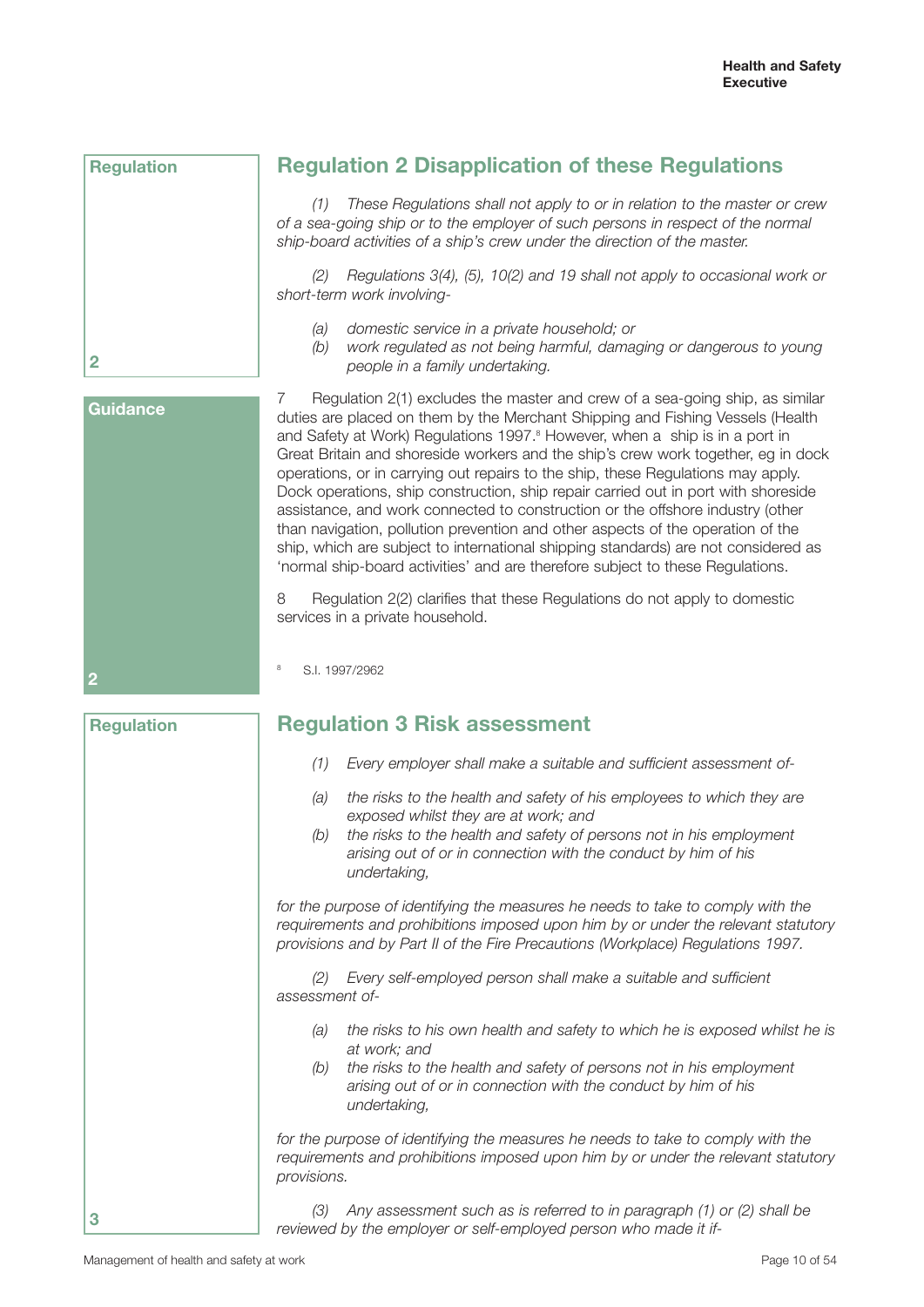| <b>Regulation</b> | there is reason to suspect that it is no longer valid; or<br>(a)<br>there has been a significant change in the matters to which it relates;<br>(b)<br>and where as a result of any such review changes to an assessment are<br>required, the employer or self-employed person concerned shall make<br>them. |
|-------------------|-------------------------------------------------------------------------------------------------------------------------------------------------------------------------------------------------------------------------------------------------------------------------------------------------------------|
|                   | (4) An employer shall not employ a young person unless he has, in<br>relation to risks to the health and safety of young persons, made or reviewed an<br>assessment in accordance with paragraphs (1) and (5).                                                                                              |
|                   | In making or reviewing the assessment, an employer who employs or is<br>(5)<br>to employ a young person shall take particular account of-                                                                                                                                                                   |
|                   | the inexperience, lack of awareness of risks and immaturity of young<br>(a)<br>persons;                                                                                                                                                                                                                     |
|                   | the fitting-out and layout of the workplace and the workstation;<br>(b)                                                                                                                                                                                                                                     |
|                   | the nature, degree and duration of exposure to physical, biological and<br>(C)<br>chemical agents;                                                                                                                                                                                                          |
|                   | the form, range, and use of work equipment and the way in which it is<br>(d)<br>handled;                                                                                                                                                                                                                    |
|                   | the organisation of processes and activities;<br>(e)                                                                                                                                                                                                                                                        |
|                   | the extent of the health and safety training provided or to be provided to<br>(f)<br>young persons; and                                                                                                                                                                                                     |
|                   | risks from agents, processes and work listed in the Annex to Council<br>(g)<br>Directive 94/33/EC <sup>(a)</sup> on the protection of young people at work.                                                                                                                                                 |
|                   | (6)<br>Where the employer employs five or more employees, he shall record-                                                                                                                                                                                                                                  |
|                   | (a)<br>the significant findings of the assessment; and                                                                                                                                                                                                                                                      |
|                   | (b)<br>any group of his employees identified by it as being especially at risk.                                                                                                                                                                                                                             |
| 3                 | (a)<br>OJ No. L216, 20.8.94, p.12.                                                                                                                                                                                                                                                                          |
| <b>ACOP</b>       | General principles and purpose of risk assessment                                                                                                                                                                                                                                                           |

9 This regulation requires all employers and self-employed people to assess the risks to workers and any others who may be affected by their work or business. This will enable them to identify the measures they need to take to comply with health and safety law. All employers should carry out a systematic general examination of the effect of their undertaking, their work activities and the condition of the premises. Those who employ five or more employees should record the significant findings of that risk assessment.

10 A risk assessment is carried out to identify the risks to health and safety to any person arising out of, or in connection with, work or the conduct of their undertaking. It should identify how the risks arise and how they impact on those affected. This information is needed to make decisions on how to manage those risks so that the decisions are made in an informed, rational and structured manner, and the action taken is proportionate.

11 A risk assessment should usually involve identifying the hazards present in any working environment or arising out of commercial activities and work activities, and evaluating the extent of the risks involved, taking into account existing precautions and their effectiveness. In this Approved Code of Practice: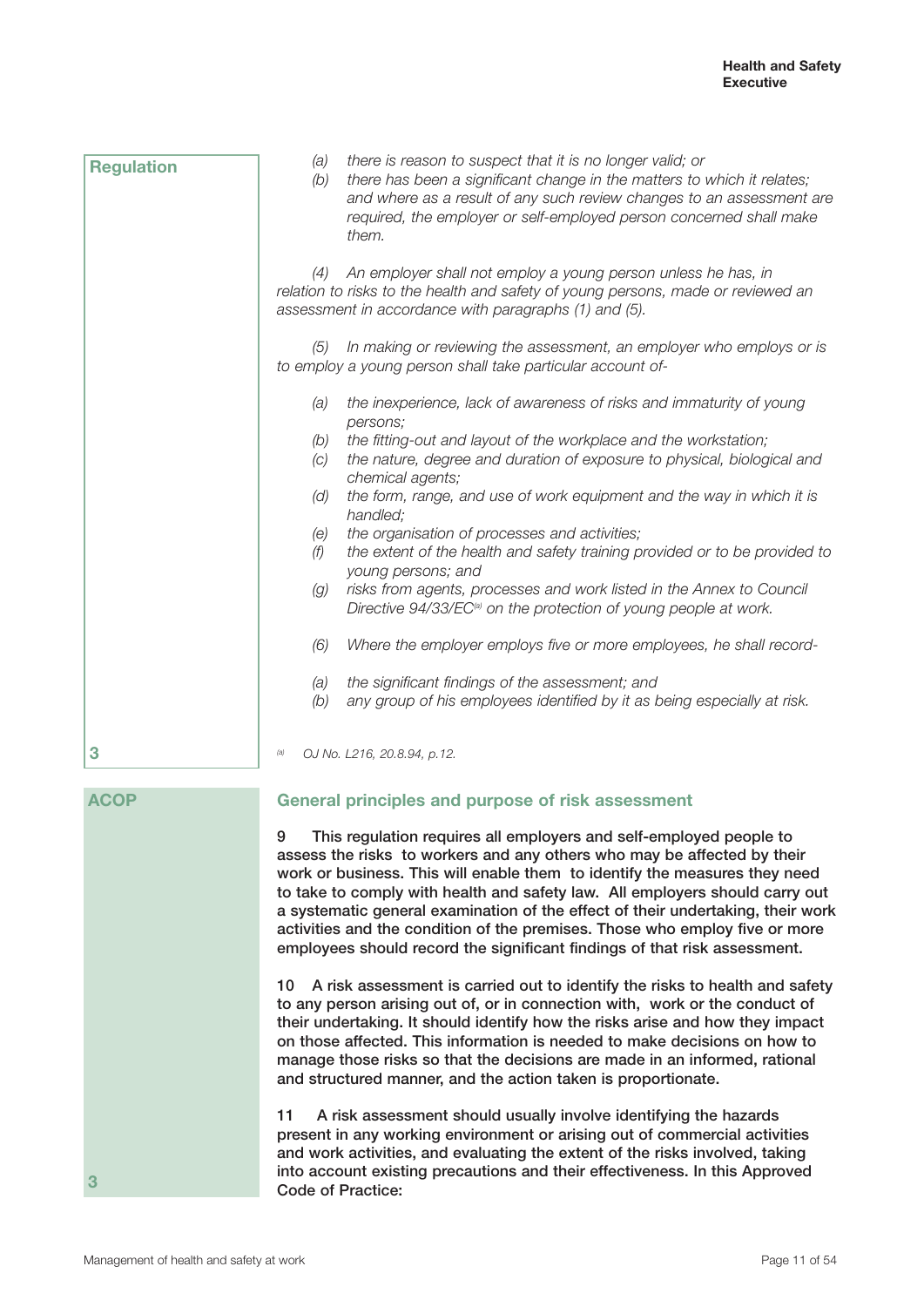- (a) a hazard is something with the potential to cause harm (this can include articles, substances, plant or machines, methods of work, the working environment and other aspects of work organisation);
- (b) a risk is the likelihood of potential harm from that hazard being realised. The extent of the risk will depend on:
	- (i) the likelihood of that harm occurring;
	- (ii) the potential severity of that harm, ie of any resultant injury or adverse health effect; and
	- (iii) the population which might be affected by the hazard, ie the number of people who might be exposed.

12 The purpose of the risk assessment is to help the employer or selfemployed person to determine what measures should be taken to comply with the employer's or self-employed person's duties under the 'relevant statutory provisions' and Part II of the Fire Regulations. This covers the general duties in the HSW Act and the requirements of Part II of the Fire Regulations and the more specific duties in the various acts and regulations (including these Regulations) associated with the HSW Act. Once the measures have been determined in this way, the duty to put them into effect will be defined in the statutory provisions. For example a risk assessment on machinery would be undertaken under these Regulations, but the Provision and Use of Work Equipment Regulations (PUWER 1998)<sup>9</sup> determine what precautions must be carried out. A risk assessment carried out by a selfemployed person in circumstances where he or she does not employ others does not have to take into account duties arising under Part II of the Fire Regulations.

### **Suitable and sufficient**

13 A suitable and sufficient risk assessment should be made. 'Suitable and sufficient' is not defined in the Regulations. In practice it means the risk assessment should do the following:

- (a) The risk assessment should identify the risks arising from or in connection with work. The level of detail in a risk assessment should be proportionate to the risk. Once the risks are assessed and taken into account, insignificant risks can usually be ignored, as can risks arising from routine activities associated with life in general, unless the work activity compounds or significantly alters those risks. The level of risk arising from the work activity should determine the degree of sophistication of the risk assessment.
	- (i) For small businesses presenting few or simple hazards a suitable and sufficient risk assessment can be a very straightforward process based on informed judgement and reference to appropriate guidance. Where the hazards and risks are obvious, they can be addressed directly. No complicated processes or skills will be required.
	- (ii) In many intermediate cases the risk assessment will need to be more sophisticated. There may be some areas of the assessment for which specialist advice is required; for example risks which require specialist knowledge such as a particularly complex process or technique, or risks which need specialist analytical techniques such as being able to measure air quality and to assess its impact.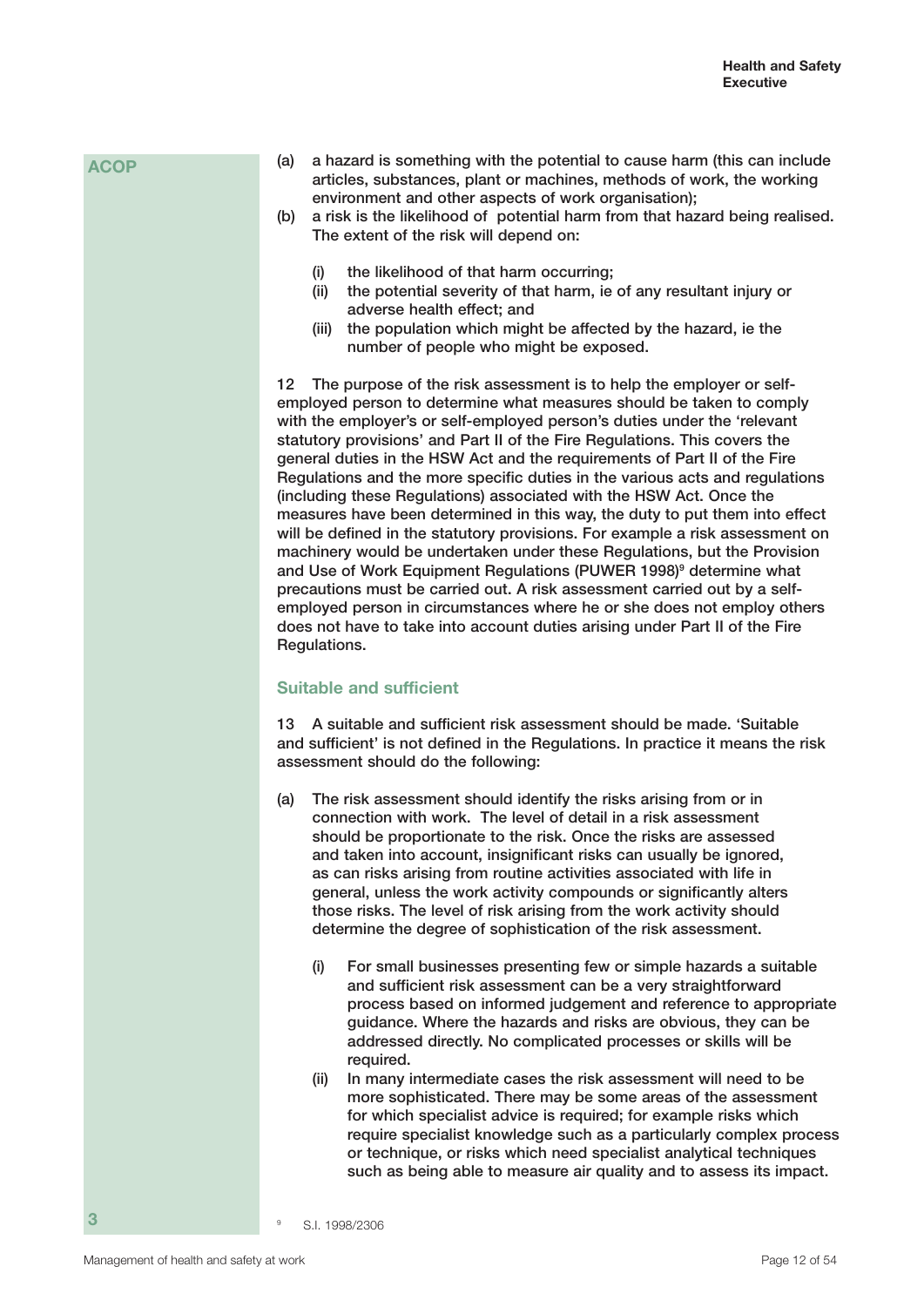Whenever specialist advisers are used, employers should ensure that the advisers have sufficient understanding of the particular work activity they are advising on, this will often require effective involvement of everyone concerned - employer, employees and specialist.

- (iii) Large and hazardous sites will require the most developed and sophisticated risk assessments, particularly where there are complex or novel processes. In the case of certain manufacturing sites who use or store bulk hazardous substances, large scale mineral extraction or nuclear plant, the risk assessment will be a significant part of the safety case or report which is legally required and may incorporate such techniques as quantified risk assessment. A number of other statutory requirements exist (eg the Control of Major Accident Hazards (COMAH), and Nuclear Installations licensing arrangements) which include more specific and detailed arrangements for risk assessment.
- (iv) Risk assessments must also consider all those who might be affected by the undertaking, whether they are workers or others such as members of the public. For example, the risk assessment produced by a railway company will *inter alia*, have to consider the hazards and risks which arise from the operation and maintenance of rail vehicles and train services and which might adversely affect workers (their own employees and others), passengers and any member of the public who could foreseeably be affected (eg level crossing users).
- (b) Employers and the self-employed are expected to take reasonable steps to help themselves identify risks, eg by looking at appropriate sources of information, such as relevant legislation, appropriate guidance, supplier manuals and manufacturers' instructions and reading trade press, or seeking advice from competent sources. They should also look at and use relevant examples of good practice from within their industry. The risk assessment should include only what an employer or self-employed person could reasonably be expected to know; they would not be expected to anticipate risks that were not foreseeable;
- (c) The risk assessment should be appropriate to the nature of the work and should identify the period of time for which it is likely to remain valid. This will enable management to recognise when short-term control measures need to be reviewed and modified, and to put in place medium and long-term controls where these are necessary.

14 For activities where the nature of the work may change fairly frequently or the workplace itself changes and develops (such as a construction site), or where workers move from site to site, the risk assessment might have to concentrate more on the broad range of risks that can be foreseen. When other less common risks arise, detailed planning and employee training will be needed to take account of those risks and enable them to be controlled.

#### **Risk assessment in practice**

15 There are no fixed rules about how a risk assessment should be carried out; indeed it will depend on the nature of the work or business and the types of hazards and risks. Paragraph 18 does, however, set out the general principles that should be followed. The risk assessment process needs to be practical and take account of the views of employees and their safety representatives who will have practical knowledge to contribute. It should involve management, whether or not advisers or consultants assist with the detail. Employers should ensure that those involved take all reasonable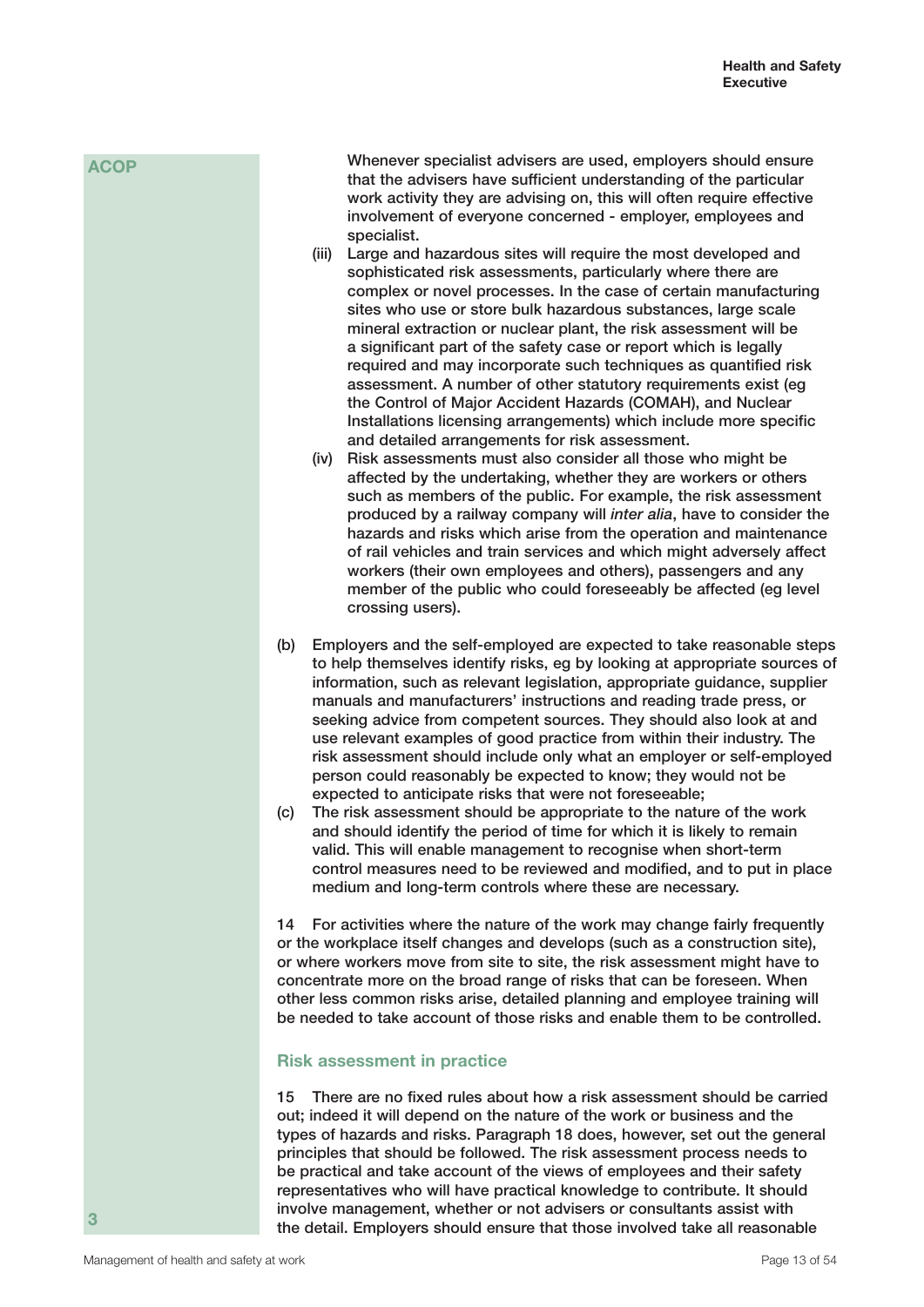care in carrying out the risk assessment. For further guidance see HSE's publication *Five steps to risk assessment* (see References and further reading section).

16 Where employees of different employers work in the same workplace, their respective employers may have to co-operate to produce an overall risk assessment. Detailed requirements on co-operation and co-ordination are covered by Regulation 11.

17 In some cases employers may make a first rough assessment, to eliminate from consideration those risks on which no further action is needed. This should also show where a fuller assessment is needed, if appropriate, using more sophisticated techniques. Employers who control a number of similar workplaces containing similar activities may produce a 'model' risk assessment reflecting the core hazards and risks associated with these activities. 'Model' assessments may also be developed by trade associations, employers' bodies or other organisations concerned with a particular activity. Such 'model' assessments may be applied by employers or managers at each workplace, but only if they:

- (a) satisfy themselves that the 'model' assessment is appropriate to their type of work; and
- (b) adapt the 'model' to the detail of their own actual work situations, including any extension necessary to cover hazards and risks not referred to in the 'model'.
- 18 A risk assessment should:
- (a) ensure the significant risks and hazards are addressed;
- (b) ensure all aspects of the work activity are reviewed, including routine and non-routine activities. The assessment should cover all parts of the work activity, including those that are not under the immediate supervision of the employer, such as employees working off site as contractors, workers from one organisation temporarily working for another organisation, self-employed people, homeworkers and mobile employees. Details of where to find additional guidance on homeworkers and volunteers is given in the References and further reading section. Where workers visit members of the public in the home, eg nurses, employers should consider any risks arising from potential dangers;
- (c) take account of the non-routine operations, eg maintenance, cleaning operations, loading and unloading of vehicles, changes in production cycles, emergency response arrangements;
- (d) take account of the management of incidents such as interruptions to the work activity, which frequently cause accidents, and consider what procedures should be followed to mitigate the effects of the incident;
- (e) be systematic in identifying hazards and looking at risks, whether one risk assessment covers the whole activity or the assessment is divided up. For example, it may be necessary to look at activities in groups such as machinery, transport, substances, electrical etc, or to divide the work site on a geographical basis. In other cases, an operation by operation approach may be needed, dealing with materials in production, dispatch, offices etc. The employer or self-employed person should always adopt a structured approach to risk assessment to ensure all significant risks or hazards are addressed. Whichever method is chosen, it should reflect the skills and abilities of the individuals carrying out that aspect of the assessment;
- (f) take account of the way in which work is organised, and the effects this can have on health;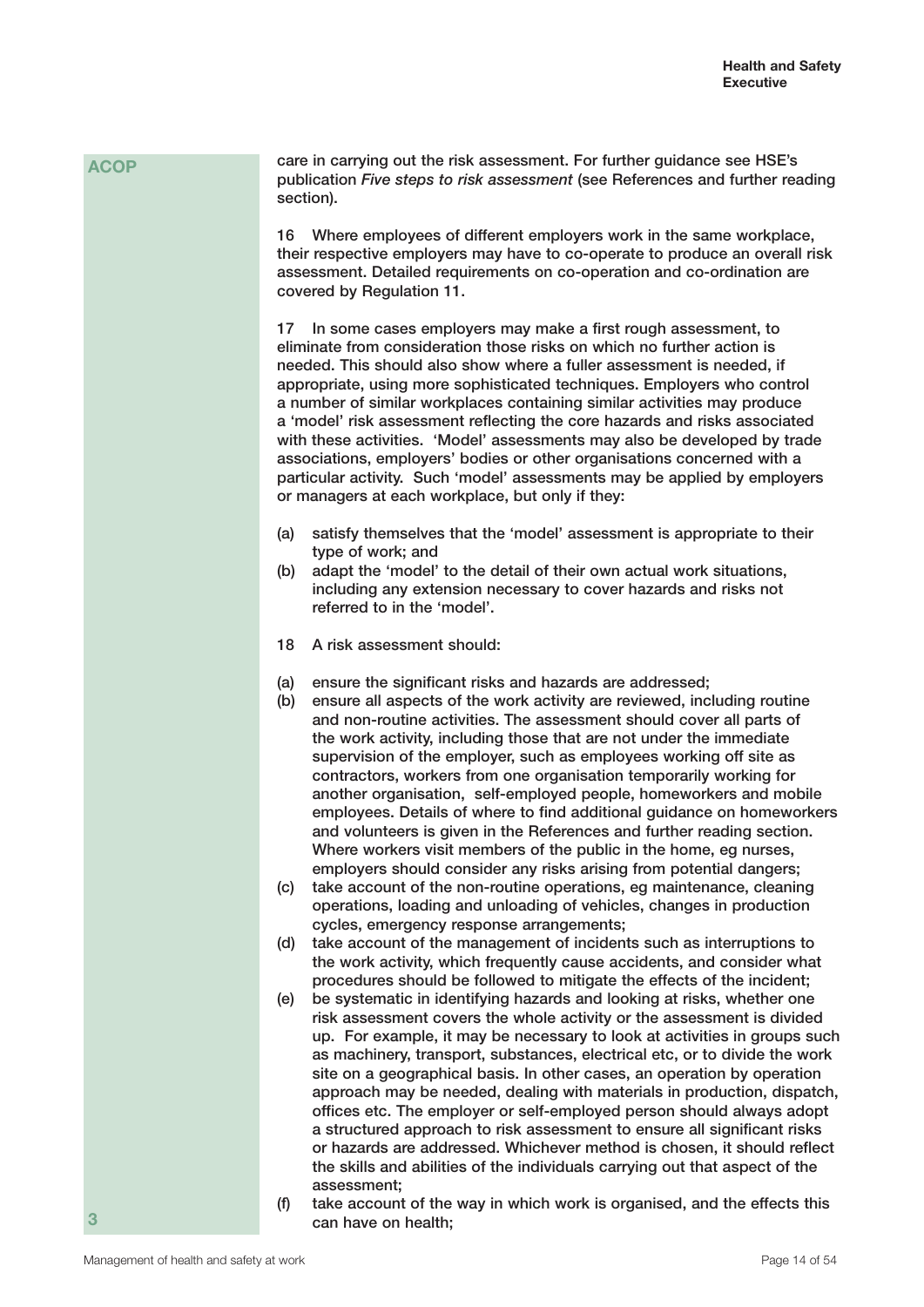- (g) take account of risks to the public;
- (h) take account of the need to cover fire risks. The guide *Fire safety: An employer's guide* tells you how to comply with the law relating to fire issues and how to carry out a fire risk assessment (see References and further reading at the back of this document).

#### **Identifying the hazards**

19 First, identify what the hazards are.

20 If there are specific acts or regulations to be complied with, these may help to identify the hazards. Some regulations require the assessment of particular risks or types of risks. If these particular risks are present, they must all be addressed in a risk assessment process for the purpose of these Regulations.

#### **Identifying who might be harmed and how**

21 Identify people who might be harmed by the hazard, including employees, other workers in the workplace and members of the public. Do not forget office staff, night cleaners, maintenance staff, security guards, visitors and members of the public. You should identify groups of workers who might be particularly at risk, such as young or inexperienced workers, new and expectant mothers, night workers, homeworkers, those who work alone and disabled staff.

#### **Evaluating the risks from the identified hazards**

22 You need to evaluate the risks from the identified hazards. Of course, if there are no hazards, there are no risks. Where risks are already controlled in some way, the effectiveness of those controls needs to be considered when assessing the extent of risk which remains. You also need to:

- (a) observe the actual practice; this may differ from the works manual, and the employees concerned or their safety representatives should be consulted;
- (b) address what actually happens in the workplace or during the work activity; and
- (c) take account of existing preventive or precautionary measures; if existing measures are not adequate, ask yourself what more should be done to reduce risk sufficiently.

### **Recording**

23 All employers and self-employed people are required to make a risk assessment. The regulation also provides that employers with five or more employees must record the significant findings of their risk assessment. This record should represent an effective statement of hazards and risks which then leads management to take the relevant actions to protect health and safety. The record should be retrievable for use by management in reviews and for safety representatives or other employee representatives and visiting inspectors. Where appropriate, it should be linked to other health and safety records or documents such as the record of health and safety arrangements required by regulation 5 and the written health and safety policy statement required by section 2(3) of the HSW Act. It may be possible to combine these documents into one health and safety management document.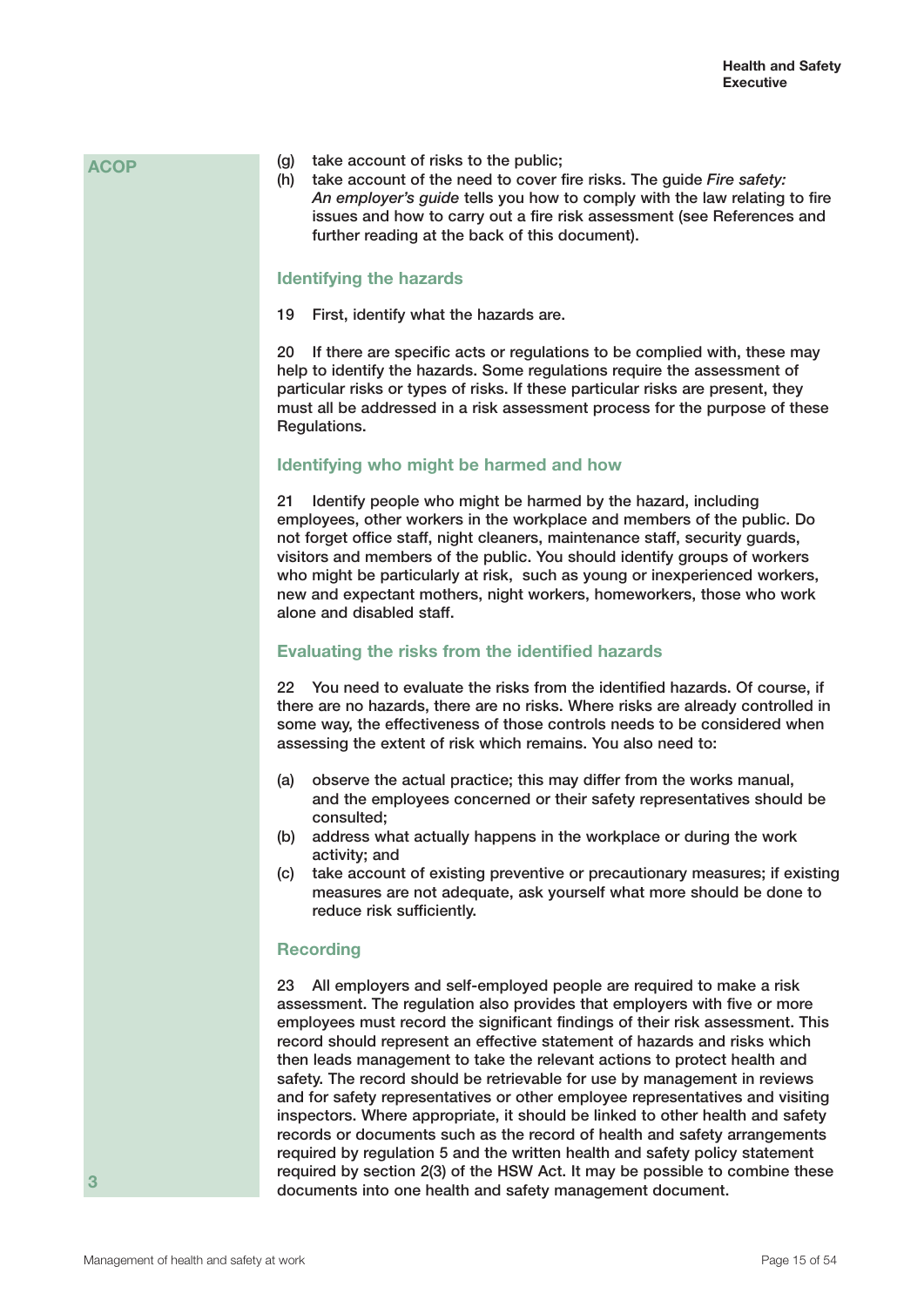| <b>ACOP</b> | 24 This record may be in writing or recorded by other means (eg<br>electronically) as long as it is retrievable and remains retrievable even when,<br>for example, the technology of electronic recording changes. The record<br>will often refer to other documents and records describing procedures and<br>safeguards.                                                                                                                                                                                                                                                                                                                                             |
|-------------|-----------------------------------------------------------------------------------------------------------------------------------------------------------------------------------------------------------------------------------------------------------------------------------------------------------------------------------------------------------------------------------------------------------------------------------------------------------------------------------------------------------------------------------------------------------------------------------------------------------------------------------------------------------------------|
|             | 25<br>The significant findings should include:                                                                                                                                                                                                                                                                                                                                                                                                                                                                                                                                                                                                                        |
|             | a record of the preventive and protective measures in place to control<br>(a)<br>the risks;<br>what further action, if any, needs to be taken to reduce risk sufficiently;<br>(b)<br>proof that a suitable and sufficient assessment has been made. In<br>(c)<br>many cases, employers (and the self-employed) will also need to record<br>sufficient detail of the assessment itself, so that they can demonstrate                                                                                                                                                                                                                                                   |
|             | (eg to an inspector or to safety representatives or other employee<br>representatives) that they have carried out a suitable and sufficient<br>assessment. This record of the significant findings will also form a basis<br>for a revision of the assessment.                                                                                                                                                                                                                                                                                                                                                                                                        |
|             | <b>Review and revision</b>                                                                                                                                                                                                                                                                                                                                                                                                                                                                                                                                                                                                                                            |
|             | The regulation requires employers and the self-employed to review<br>26<br>and, if necessary, modify their risk assessments, since assessment should<br>not be a once-and-for-all activity. HSE's guide Successful health and safety<br>management (see References and further reading section) provides sound<br>guidance on good practice. The following sub-paragraphs identify particular<br>examples of review and revision.                                                                                                                                                                                                                                     |
|             | As the nature of work changes, the appreciation of hazards and risks<br>(a)<br>may develop. Monitoring under the arrangements required by regulation<br>5 may reveal near misses or defects in plant or equipment. The risk<br>assessment may no longer be valid because of, for example, the results<br>of health surveillance, or a confirmed case of occupationally induced<br>disease. Adverse events such as an accident, ill health or dangerous<br>occurrence may take place even if a suitable and sufficient risk<br>assessment has been made and appropriate preventive and protective<br>measures taken. Such events should be a trigger for reviewing the |
|             | original assessment.<br>(b)<br>The employer or self-employed person needs to review the risk<br>assessment if developments suggest that it may no longer be valid (or<br>can be improved). In most cases, it is prudent to plan to review risk<br>assessments at regular intervals. The time between reviews is dependent<br>on the nature of the risks and the degree of change likely in the work<br>activity. Such reviews should form part of standard management<br>practice.                                                                                                                                                                                    |
|             | <b>Assessment under other regulations</b>                                                                                                                                                                                                                                                                                                                                                                                                                                                                                                                                                                                                                             |
|             | Other regulations also contain requirements for risk assessment specific<br>27<br>to the hazards and risks they cover. Where an employer is assessing a work<br>situation or activity for the first time, an assessment is particularly useful<br>to identify where a more detailed risk assessment is needed to fulfil the<br>requirements of other regulations.                                                                                                                                                                                                                                                                                                     |
| З           | An assessment made for the purpose of other regulations will partly<br>28<br>cover the obligation to make assessments under these regulations. Where<br>employers have already carried out assessments under other requistions                                                                                                                                                                                                                                                                                                                                                                                                                                        |

employers have already carried out assessments under other regulations,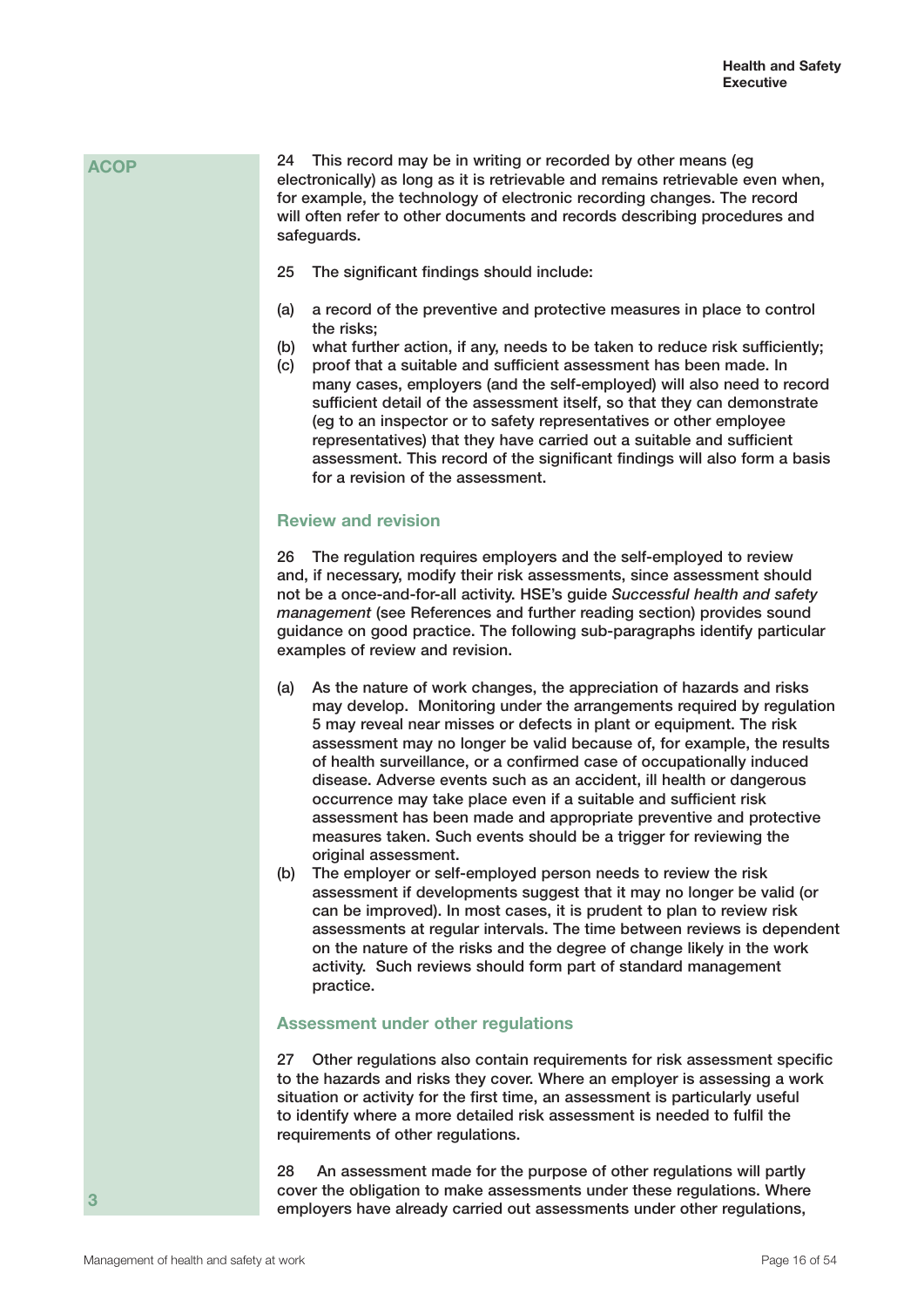**ACOP**

**4**

they need not repeat those assessments as long as they remain valid; but they do need to ensure that they cover all significant risks.

| <b>Regulation</b> |  |
|-------------------|--|
| $\overline{a}$    |  |

### **Regulation 4 Principles of prevention to be applied**

*Where an employer implements any preventive and protective measures he shall do so on the basis of the principles specified in Schedule 1 to these Regulations.*

29 Employers and the self-employed need to introduce preventive and protective measures to control the risks identified by the risk assessment in order to comply with the relevant legislation. A set of principles to be followed in identifying the appropriate measures are set out in Schedule 1 to the Regulations and are described below. Employers and the self-employed should use these to direct their approach to identifying and implementing the necessary measures.

### **Guidance**

30 In deciding which preventive and protective measures to take, employers and self-employed people should apply the following principles of prevention:

- (a) if possible avoid a risk altogether, eg do the work in a different way, taking care not to introduce new hazards;
- (b) evaluate risks that cannot be avoided by carrying out a risk assessment;
- (c) combat risks at source, rather than taking palliative measures. So, if the steps are slippery, treating or replacing them is better than displaying a warning sign;
- (d) adapt work to the requirements of the individual (consulting those who will be affected when designing workplaces, selecting work and personal protective equipment and drawing up working and safety procedures and methods of production). Aim to alleviate monotonous work and paced working at a predetermined rate, and increase the control individuals have over work they are responsible for;
- (e) take advantage of technological and technical progress, which often offers opportunities for improving working methods and making them safer;
- (f) implement risk prevention measures to form part of a coherent policy and approach. This will progressively reduce those risks that cannot be prevented or avoided altogether, and will take account of the way work is organised, the working conditions, the environment and any relevant social factors. Health and safety policy statements required under section 2(3) of the HSW Act should be prepared and applied by reference to these principles;
- (g) give priority to those measures which protect the whole workplace and everyone who works there, and so give the greatest benefit (ie give collective protective measures priority over individual measures);
- (h) ensure that workers, whether employees or self-employed, understand what they must do;
- (i) the existence of a positive health and safety culture should exist within an organisation. That means the avoidance, prevention and reduction of risks at work must be accepted as part of the organisation's approach and attitude to all its activities. It should be recognised at all levels of the organisation, from junior to senior management.

31 These are general principles rather than individual prescriptive requirements. They should, however, be applied wherever it is reasonable to do so. Experience suggests that, in the majority of cases, adopting good practice will be enough to ensure risks are reduced sufficiently. Authoritative sources of good practice are prescriptive legislation, Approved Codes of Practice and guidance produced by Government and HSE inspectors. Other sources include standards produced by standard-making organisations and guidance agreed by a body representing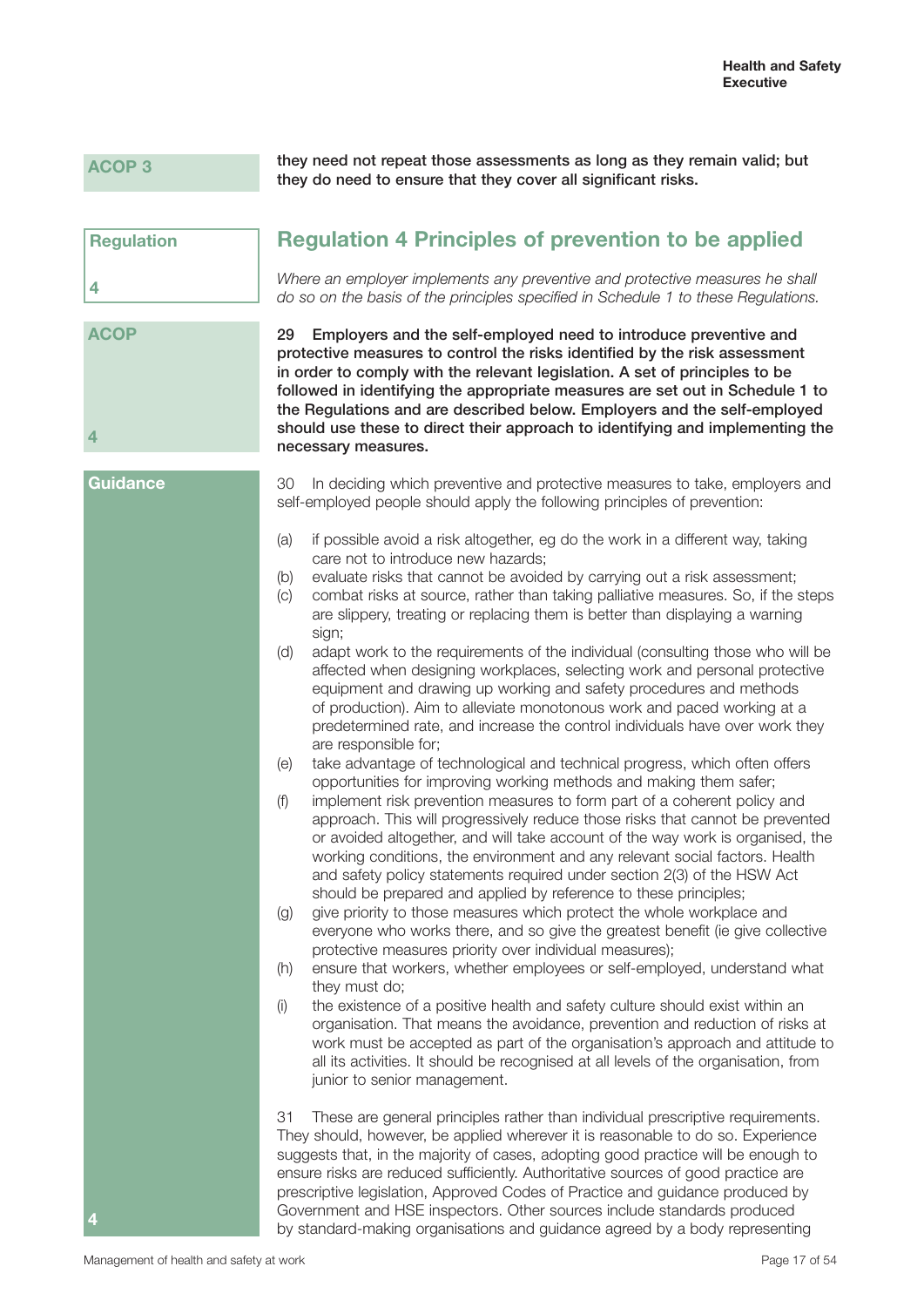### **Guidance**

**4**

an industrial or occupational sector, provided the guidance has gained general acceptance. Where established industry practices result in high levels of health and safety, risk assessment should not be used to justify reducing current control measures.

| <b>Regulation</b> |  |
|-------------------|--|
|                   |  |
|                   |  |
|                   |  |

### **Regulation 5 Health and safety arrangements**

*(1) Every employer shall make and give effect to such arrangements as are appropriate, having regard to the nature of his activities and the size of his undertaking, for the effective planning, organisation, control, monitoring and review of the preventive and protective measures.*

*(2) Where the employer employs five or more employees, he shall record the arrangements referred to in paragraph (1).* 

### **ACOP**

**5**

32 This regulation requires employers to have arrangements in place to cover health and safety. Effective management of health and safety will depend, amongst other things, on a suitable and sufficient risk assessment being carried out and the findings being used effectively. The health and safety arrangements can be integrated into the management system for all other aspects of the organisation's activities. The management system adopted will need to reflect the complexity of the organisation's activities and working environment. Where the work process is straightforward and the risks generated are relatively simple to control, then very straightforward management systems may be appropriate. For large complicated organisations more complex systems may be appropriate. Although the principles of the management arrangements are the same irrespective of the size of an organisation. The key elements of such effective systems can be found in *Successful health and safety management* (see References and further reading section) or the British Standard for health and safety management systems BS8800. A successful health and safety management system will include all the following elements.

### **Planning**

33 Employers should set up an effective health and safety management system to implement their health and safety policy which is proportionate to the hazards and risks. Adequate planning includes:

- (a) adopting a systematic approach to the completion of a risk assessment. Risk assessment methods should be used to decide on priorities and to set objectives for eliminating hazards and reducing risks. This should include a programme, with deadlines for the completion of the risk assessment process, together with suitable deadlines for the design and implementation of the preventive and protective measures which are necessary;
- (b) selecting appropriate methods of risk control to minimise risks;
- (c) establishing priorities and developing performance standards both for the completion of the risk assessment(s) and the implementation of preventive and protective measures, which at each stage minimises the risk of harm to people. Wherever possible, risks are eliminated through selection and design of facilities, equipment and processes.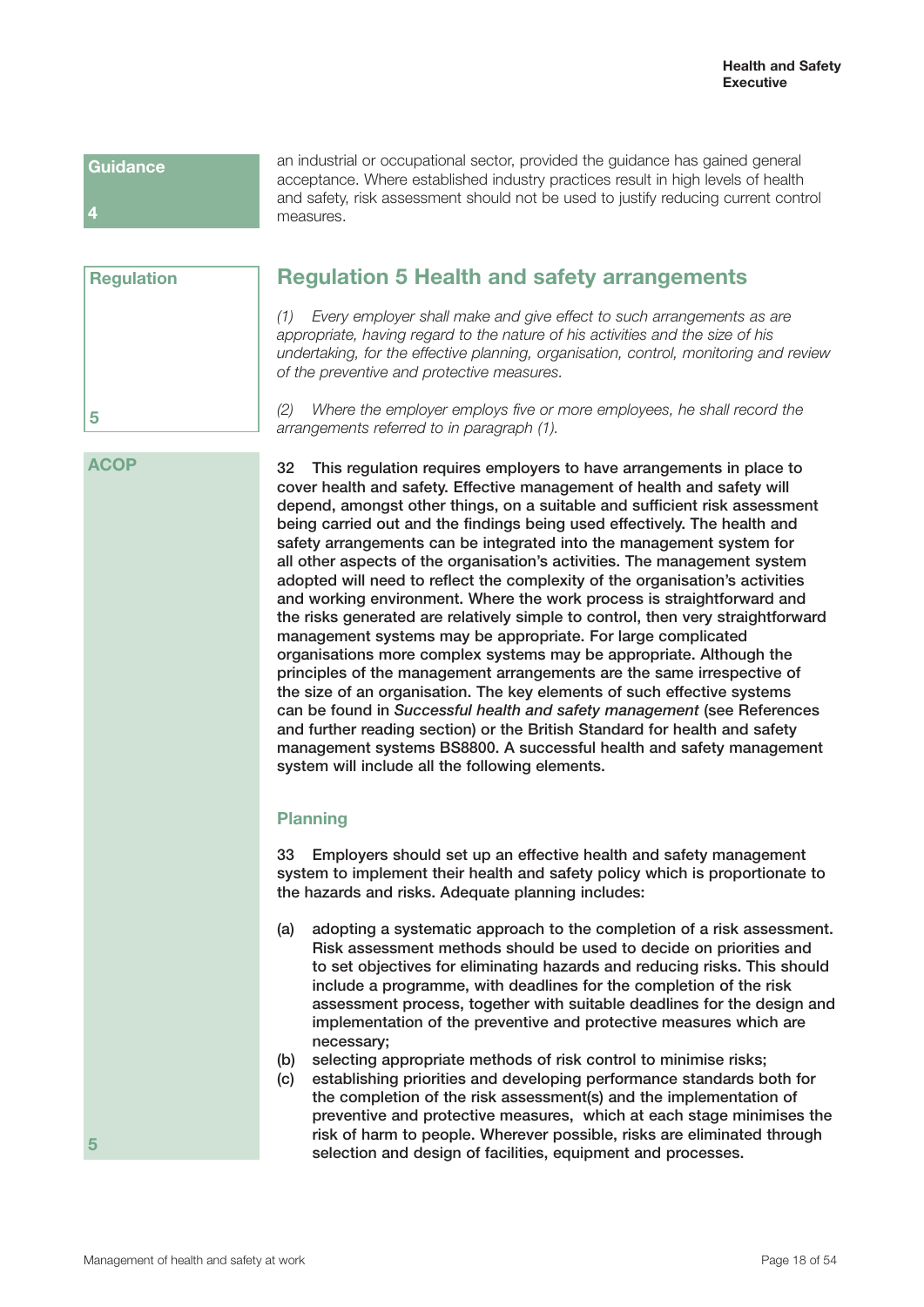#### **Organisation**

- 34 This includes:
- (a) involving employees and their representatives in carrying out risk assessments, deciding on preventive and protective measures and implementing those requirements in the workplace. This may be achieved by the use of formal health and safety committees where they exist, and by the use of teamworking, where employees are involved in deciding on the appropriate preventive and protective measures and written procedures etc;
- (b) establishing effective means of communication and consultation in which a positive approach to health and safety is visible and clear. The employer should have adequate health and safety information and make sure it is communicated to employees and their representatives, so informed decisions can be made about the choice of preventive and protective measures. Effective communication will ensure that employees are provided with sufficient information so that control measures can be implemented effectively;
- (c) securing competence by the provision of adequate information, instruction and training and its evaluation, particularly for those who carry out risk assessments and make decisions about preventive and protective measures. Where necessary this will need to be supported by the provision of adequate health and safety assistance or advice.

### **Control**

- 35 Establishing control includes:
- (a) clarifying health and safety responsibilities and ensuring that the activities of everyone are well co-ordinated;
- (b) ensuring everyone with responsibilities understands clearly what they have to do to discharge their responsibilities, and ensure they have the time and resources to discharge them effectively;
- (c) setting standards to judge the performance of those with responsibilities and ensure they meet them. It is important to reward good performance as well as to take action to improve poor performance; and
- (d) ensuring adequate and appropriate supervision, particularly for those who are learning and who are new to a job.

#### **Monitoring**

36 Employers should measure what they are doing to implement their health and safety policy, to assess how effectively they are controlling risks, and how well they are developing a positive health and safety culture. Monitoring includes:

- (a) having a plan and making adequate routine inspections and checks to ensure that preventive and protective measures are in place and effective. Active monitoring reveals how effectively the health and safety management system is functioning;
- (b) adequately investigating the immediate and underlying causes of incidents and accidents to ensure that remedial action is taken, lessons are learnt and longer term objectives are introduced.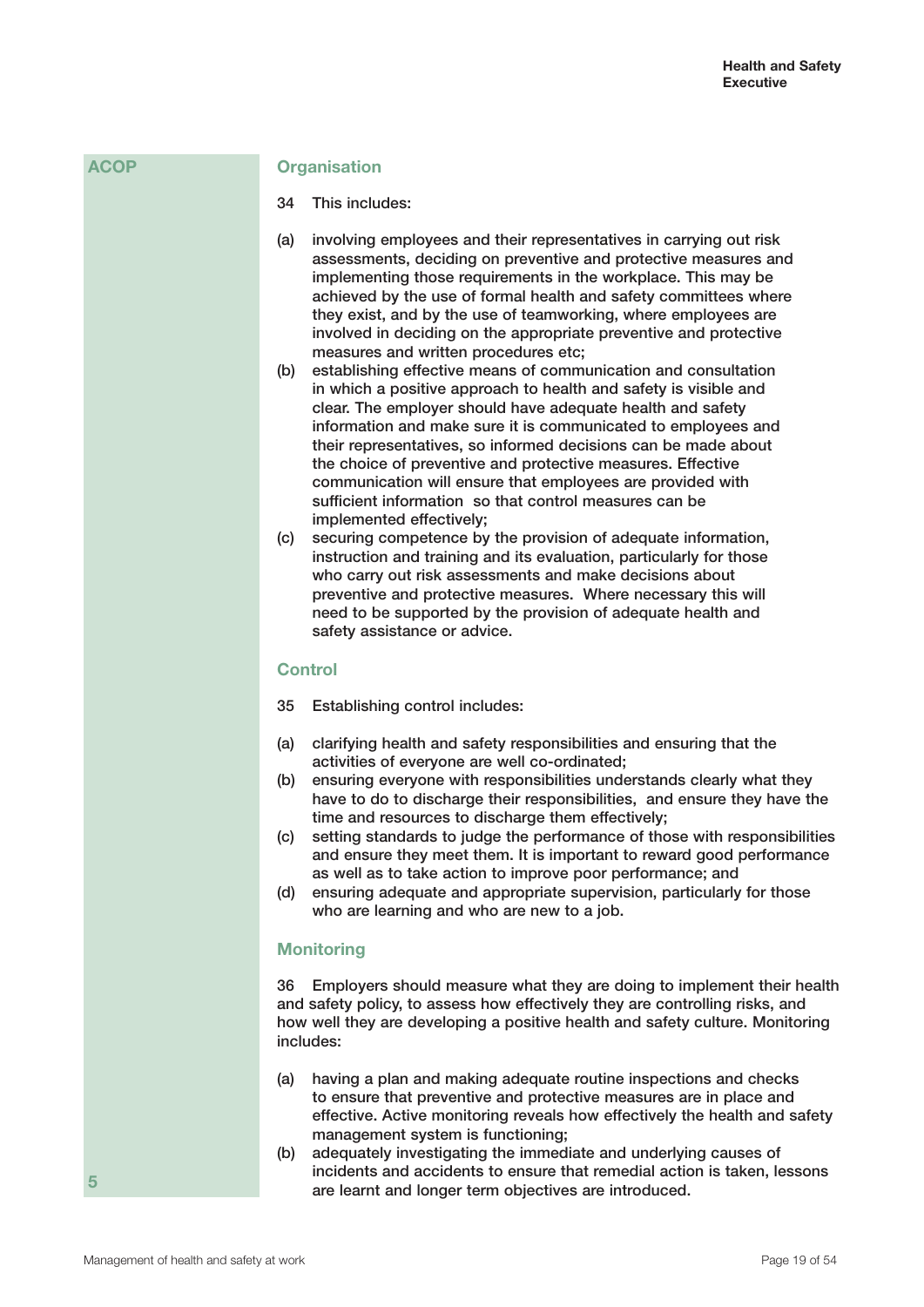| <b>ACOP</b> | In both cases it may be appropriate to record and analyse the results of<br>37<br>monitoring activity, to identify any underlying themes or trends which may not<br>be apparent from looking at events in isolation.                                                                                                                                                                                                                                                           |
|-------------|--------------------------------------------------------------------------------------------------------------------------------------------------------------------------------------------------------------------------------------------------------------------------------------------------------------------------------------------------------------------------------------------------------------------------------------------------------------------------------|
|             | <b>Review</b>                                                                                                                                                                                                                                                                                                                                                                                                                                                                  |
|             | <b>Review involves:</b><br>38                                                                                                                                                                                                                                                                                                                                                                                                                                                  |
| 5           | establishing priorities for necessary remedial action that were discovered<br>(a)<br>as a result of monitoring to ensure that suitable action is taken in good<br>time and is completed;<br>periodically reviewing the whole of the health and safety management<br>(b)<br>system including the elements of planning, organisation, control and                                                                                                                                |
|             | monitoring to ensure that the whole system remains effective.                                                                                                                                                                                                                                                                                                                                                                                                                  |
| Guidance    | Consulting employees or their representatives about matters to do with their<br>39<br>health and safety is good management practice, as well as being a requirement<br>under health and safety law. Employees are a valuable source of information and<br>can provide feedback about the effectiveness of health and safety management<br>arrangements and control measures. Where safety representatives exist, they can<br>act as an effective channel for employees' views. |
|             | Safety representatives' experience of workplace conditions and their<br>40<br>commitment to health and safety means they often identify potential problems,<br>allowing the employer to take prompt action. They can also have an important part                                                                                                                                                                                                                               |

allowing the employer to take prompt action. They can also have an important part to play in explaining safety measures to the workforce and gaining commitment.

| <b>Regulation</b> |  |
|-------------------|--|
|                   |  |
| 6                 |  |

**ACOP**

**5**

**6**

### **Regulation 6 Health surveillance**

*Every employer shall ensure that his employees are provided with such health surveillance as is appropriate having regard to the risks to their health and safety which are identified by the assessment.*

The risk assessment will identify circumstances in which health surveillance is required by specific health and safety regulations eg COSHH. Health surveillance should also be introduced where the assessment shows the following criteria to apply:

- (a) there is an identifiable disease or adverse health condition related to the work concerned; and
- (b) valid techniques are available to detect indications of the disease or condition; and
- (c) there is a reasonable likelihood that the disease or condition may occur under the particular conditions of work; and
- (d) surveillance is likely to further the protection of the health and safety of the employees to be covered.

42 Those employees concerned and their safety or other representatives should be given an explanation of, and opportunity to comment on, the nature and proposed frequency of such health surveillance procedures and should have access to an appropriately qualified practitioner for advice on surveillance.

43 The appropriate level, frequency and procedure of health surveillance should be determined by a competent person acting within the limits of their training and experience. This could be determined on the basis of suitable general guidance (eg regarding skin inspection for dermal effects) but in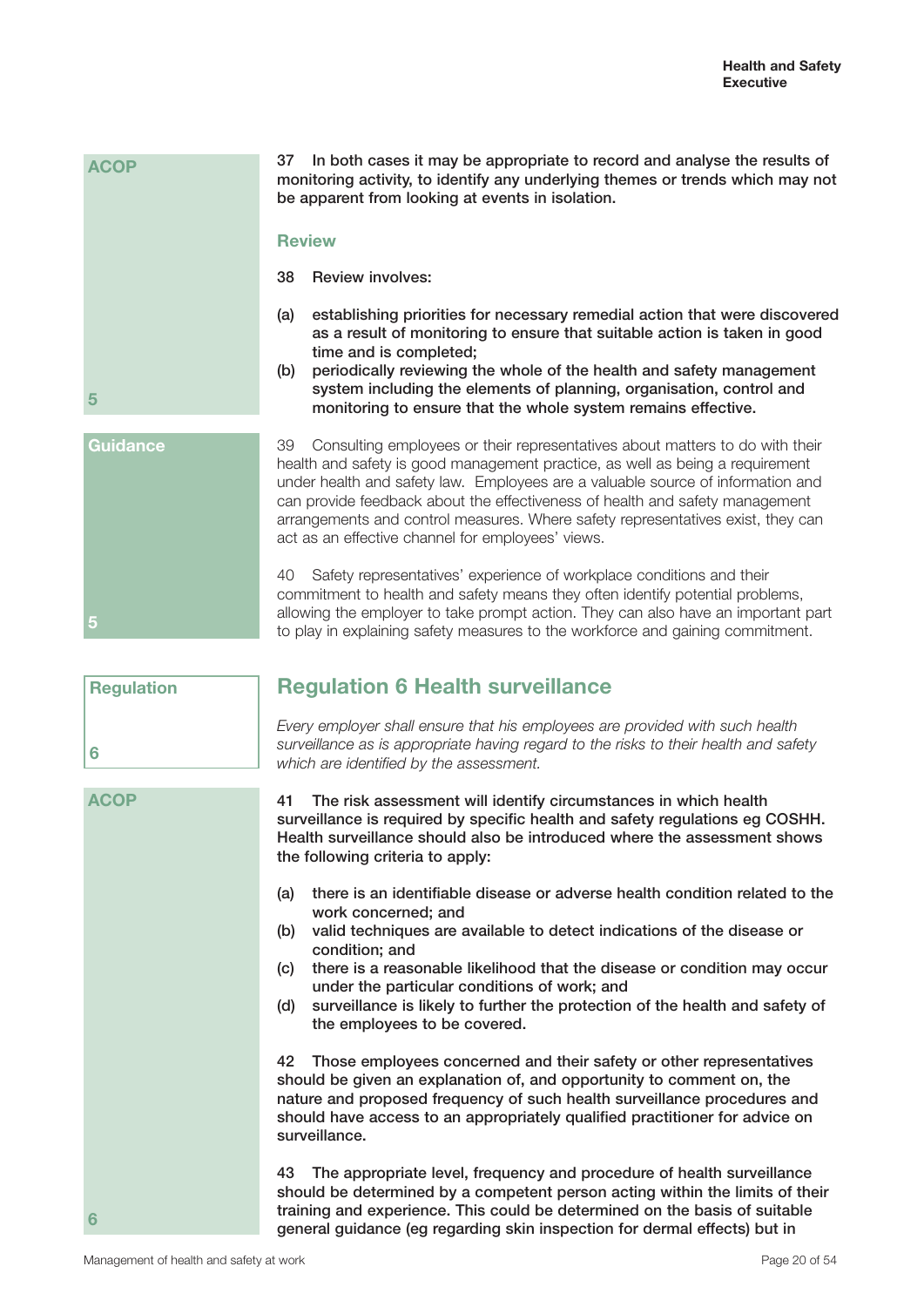#### certain circumstances this may require the assistance of a qualified medical practitioner. The minimum requirement for health surveillance is keeping a health record. Once it is decided that health surveillance is appropriate, it should be maintained throughout an employee's employment unless the risk to which the worker is exposed and associated health effects are rare and short term. **ACOP 6**

### **Guidance**

44 Where appropriate, health surveillance may also involve one or more health surveillance procedures depending on suitability in the circumstances (a nonexhaustive list of examples of diseases is included in the footnote for guidance).<sup>10</sup> Such procedures can include:

- (a) inspection of readily detectable conditions by a responsible person acting within the limits of their training and experience;
- (b) enquiries about symptoms, inspection and examination by a qualified person such as an Occupational Health Nurse;
- (c) medical surveillance, which may include clinical examination and measurement of physiological or psychological effects by an appropriately qualified person;
- (d) biological effect monitoring, ie the measurement and assessment of early biological effects such as diminished lung function in exposed workers; and
- (e) biological monitoring, ie the measurement and assessment of workplace agents or their metabolites either in tissues, secreta, excreta, expired air or any combination of these in exposed workers.

45 The primary benefit, and therefore objective of health surveillance should be to detect adverse health effects at an early stage, thereby enabling further harm to be prevented. The results of health surveillance can provide a means of:

- (a) checking the effectiveness of control measures;
- (b) providing feedback on the accuracy of the risk assessment; and
- (c) identifying and protecting individuals at increased risk because of the nature of their work.

<sup>10</sup> If the worker is exposed to noise or hand-arm vibrations, health surveillance may be needed under these regulations. If the worker is exposed to hazardous substances such as chemicals, solvents, fumes, dusts, gases and vapours, aerosols, biological agents (micro-organisms), health surveillance may be needed under COSHH. If the worker is exposed to asbestos, lead, work in compressed air, medical examinations may be needed under specific regulations.

**Regulation** 

**6**

**7**

### **Regulation 7 Health and safety assistance**

*(1) Every employer shall, subject to paragraphs (6) and (7), appoint one or more competent persons to assist him in undertaking the measures he needs to take*  to comply with the requirements and prohibitions imposed upon him by or under *the relevant statutory provisions and by Part II of the Fire Precautions (Workplace) Regulations 1997.*

*(2) Where an employer appoints persons in accordance with paragraph (1), he shall make arrangements for ensuring adequate co-operation between them.*

*(3) The employer shall ensure that the number of persons appointed under paragraph (1), the time available for them to fulfil their functions and the means at their disposal are adequate having regard to the size of his undertaking, the risks to which his employees are exposed and the distribution of those risks throughout the undertaking.*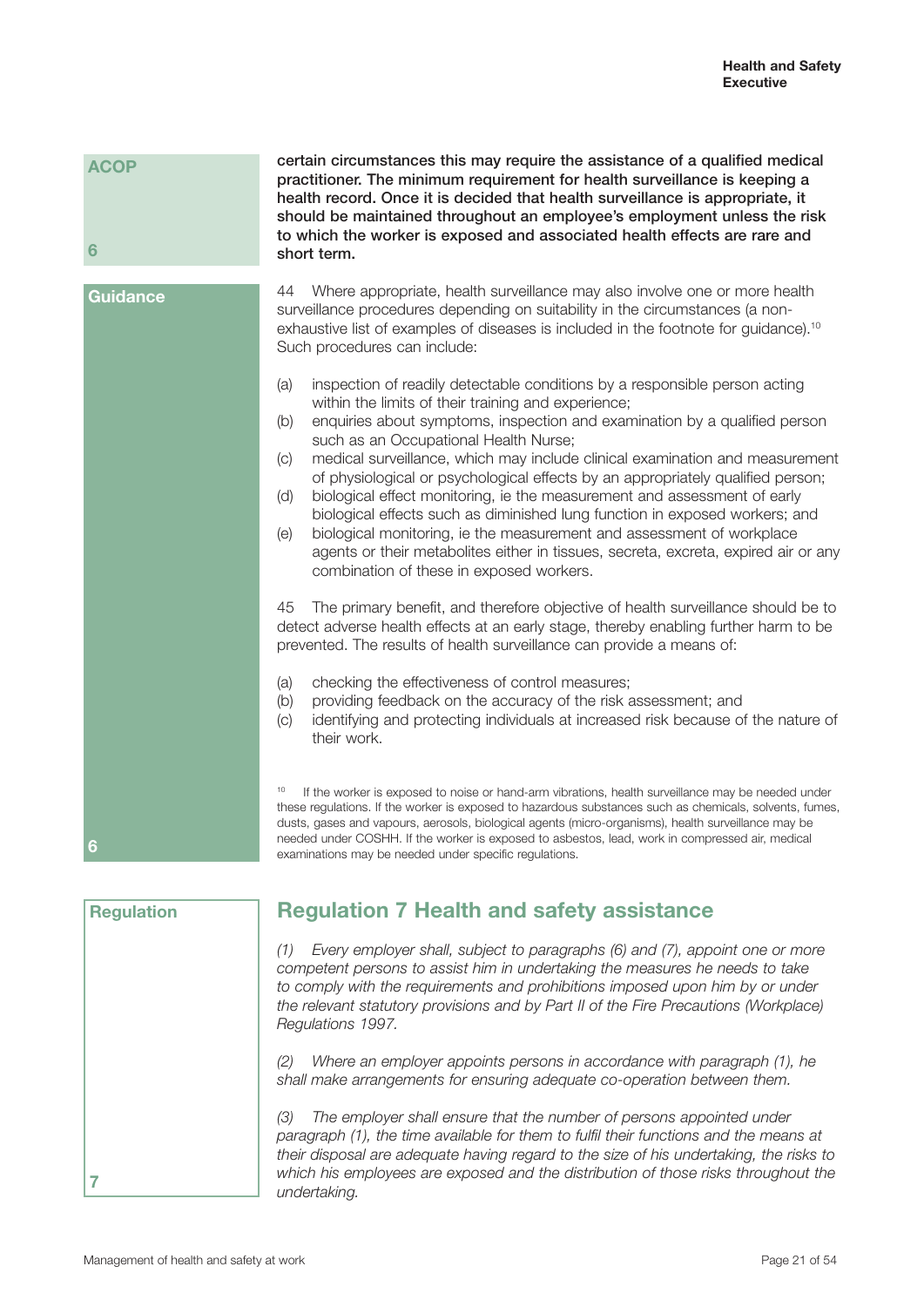| <b>Regulation</b> | The employer shall ensure that-<br>(4)                                                                                                                                                                                                                                                                                                                                                                                                                                                                                                                                                             |
|-------------------|----------------------------------------------------------------------------------------------------------------------------------------------------------------------------------------------------------------------------------------------------------------------------------------------------------------------------------------------------------------------------------------------------------------------------------------------------------------------------------------------------------------------------------------------------------------------------------------------------|
|                   | any person appointed by him in accordance with paragraph (1) who is<br>(a)<br>not in his employment-                                                                                                                                                                                                                                                                                                                                                                                                                                                                                               |
|                   | is informed of the factors known by him to affect, or suspected by<br>(i)<br>him of affecting, the health and safety of any other person who may<br>be affected by the conduct of his undertaking, and<br>has access to the information referred to in regulation 10; and<br>(ii)                                                                                                                                                                                                                                                                                                                  |
|                   | any person appointed by him in accordance with paragraph (1) is given<br>(b)<br>such information about any person working in his undertaking who is-                                                                                                                                                                                                                                                                                                                                                                                                                                               |
|                   | employed by him under a fixed-term contract of employment, or<br>(i)<br>(ii)<br>employed in an employment business,                                                                                                                                                                                                                                                                                                                                                                                                                                                                                |
|                   | as is necessary to enable that person properly to carry out the function<br>specified in that paragraph.                                                                                                                                                                                                                                                                                                                                                                                                                                                                                           |
|                   | A person shall be regarded as competent for the purposes of paragraphs (1)<br>(5)<br>and (8) where he has sufficient training and experience or knowledge and other<br>qualities to enable him properly to assist in undertaking the measures referred to in<br>paragraph (1).                                                                                                                                                                                                                                                                                                                     |
|                   | Paragraph (1) shall not apply to a self-employed employer who is not in<br>(6)<br>partnership with any other person where he has sufficient training and experience<br>or knowledge and other qualities properly to undertake the measures referred to in<br>that paragraph himself.                                                                                                                                                                                                                                                                                                               |
|                   | Paragraph (1) shall not apply to individuals who are employers and who are<br>(7)<br>together carrying on business in partnership where at least one of the individuals<br>concerned has sufficient training and experience or knowledge and other qualities-                                                                                                                                                                                                                                                                                                                                      |
|                   | properly to undertake the measures he needs to take to comply with<br>(a)<br>the requirements and prohibitions imposed upon him by or under the<br>relevant statutory provisions; and                                                                                                                                                                                                                                                                                                                                                                                                              |
|                   | properly to assist his fellow partners in undertaking the measures they<br>(b)<br>need to take to comply with the requirements and prohibitions imposed<br>upon them by or under the relevant statutory provisions.                                                                                                                                                                                                                                                                                                                                                                                |
| 7                 | Where there is a competent person in the employer's employment, that<br>(8)<br>person shall be appointed for the purposes of paragraph (1) in preference to a<br>competent person not in his employment.                                                                                                                                                                                                                                                                                                                                                                                           |
| <b>ACOP</b>       | Employers are solely responsible for ensuring that those they appoint<br>46<br>to assist them with health and safety measures are competent to carry out<br>the tasks they are assigned and are given adequate information and support.<br>In making decisions on who to appoint, employers themselves need to<br>know and understand the work involved, the principles of risk assessment<br>and prevention, and current legislation and health and safety standards.<br>Employers should ensure that anyone they appoint is capable of applying the<br>above to whatever task they are assigned. |
|                   | Employers must have access to competent help in applying the<br>47<br>provisions of health and safety law, including these Regulations. In particular<br>they need competent help in devising and applying protective measures,<br>unless they are competent to undertake the measures without assistance.                                                                                                                                                                                                                                                                                         |

Appointment of competent people for this purpose should be included among the health and safety arrangements recorded under regulation 5(2).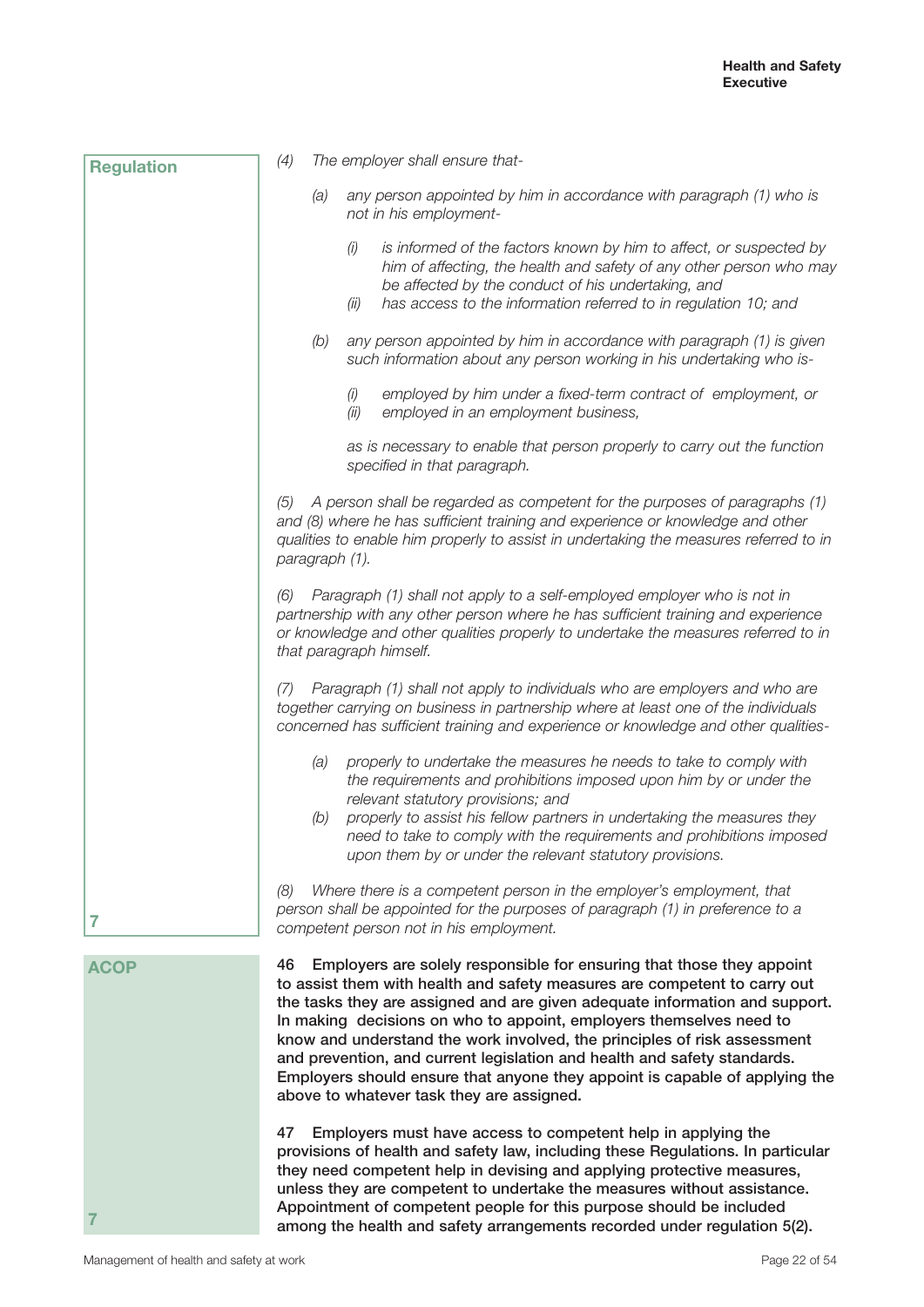**Guidance** 

Employers are required by the Safety Representatives and Safety Committees Regulations 1977 to consult safety representatives in good time on arrangements for the appointment of competent assistance.

48 When seeking competent assistance employers should look to appoint one or more of their employees, with the necessary means, or themselves, to provide the health and safety assistance required. If there is no relevant competent worker in the organisation or the level of competence is insufficient to assist the employer in complying with health and safety law, the employer should enlist an external service or person. In some circumstances a combination of internal and external competence might be appropriate, recognising the limitations of the internal competence. Some regulations contain specific requirements for obtaining advice from competent people to assist in complying with legal duties. For example the Ionising Radiation Regulations requires the appointment of a radiation protection adviser in many circumstances, where work involves ionising radiations.

49 Employers who appoint doctors, nurses or other health professionals to advise them of the effects of work on employee health, or to carry out certain procedures, for example health surveillance, should first check that such providers can offer evidence of a sufficient level of expertise or training in occupational health. Registers of competent practitioners are maintained by several professional bodies, and are often valuable.

50 The appointment of such health and safety assistants or advisers does not absolve the employer from responsibilities for health and safety under the HSW Act and other relevant statutory provisions and under Part II of the Fire Regulations. It can only give added assurance that these responsibilities will be discharged adequately. Where external services are employed, they will usually be appointed in an advisory capacity only.

51 Competence in the sense it is used in these Regulations does not necessarily depend on the possession of particular skills or qualifications. Simple situations may require only the following:

- (a) an understanding of relevant current best practice;
- (b) an awareness of the limitations of one's own experience and knowledge; and
- (c) the willingness and ability to supplement existing experience and knowledge, when necessary by obtaining external help and advice.

52 More complicated situations will require the competent assistant to have a higher level of knowledge and experience. More complex or highly technical situations will call for specific applied knowledge and skills which can be offered by appropriately qualified specialists. Employers are advised to check the appropriate health and safety qualifications (some of which may be competence-based and/ or industry specific), or membership of a professional body or similar organisation (at an appropriate level and in an appropriate part of health and safety) to satisfy themselves that the assistant they appoint has a sufficiently high level of competence. Competence-based qualifications accredited by the Qualifications and Curriculum Authority and the Scottish Qualifications Authority may also provide a guide.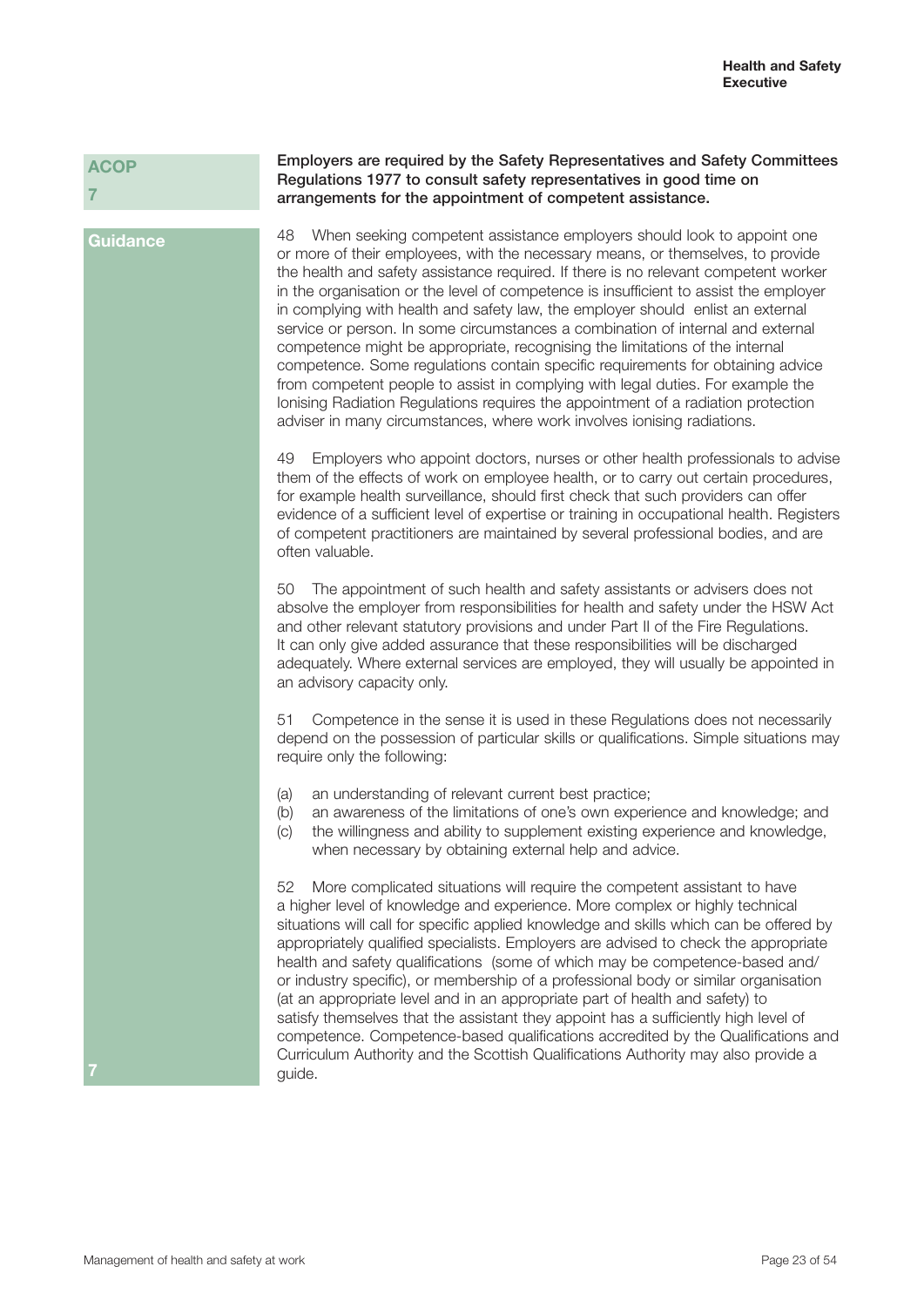| be followed in the event of serious and imminent danger to persons at<br>work in his undertaking;<br>nominate a sufficient number of competent persons to implement those<br>(b)<br>procedures in so far as they relate to the evacuation from premises of<br>persons at work in his undertaking; and                                                                                                                                                                                                                         |
|-------------------------------------------------------------------------------------------------------------------------------------------------------------------------------------------------------------------------------------------------------------------------------------------------------------------------------------------------------------------------------------------------------------------------------------------------------------------------------------------------------------------------------|
| ensure that none of his employees has access to any area occupied by<br>(C)<br>him to which it is necessary to restrict access on grounds of health and<br>safety unless the employee concerned has received adequate health and<br>safety instruction.                                                                                                                                                                                                                                                                       |
| Without prejudice to the generality of paragraph (1)(a), the procedures<br>(2)<br>referred to in that sub-paragraph shall-                                                                                                                                                                                                                                                                                                                                                                                                    |
| (a)<br>so far as is practicable, require any persons at work who are exposed to<br>serious and imminent danger to be informed of the nature of the hazard<br>and of the steps taken or to be taken to protect them from it;                                                                                                                                                                                                                                                                                                   |
| enable the persons concerned (if necessary by taking appropriate<br>(b)<br>steps in the absence of guidance or instruction and in the light of their<br>knowledge and the technical means at their disposal) to stop work and<br>immediately proceed to a place of safety in the event of their being<br>exposed to serious, imminent and unavoidable danger; and<br>save in exceptional cases for reasons duly substantiated (which cases<br>(C)<br>and reasons shall be specified in those procedures), require the persons |
| concerned to be prevented from resuming work in any situation where<br>there is still a serious and imminent danger.                                                                                                                                                                                                                                                                                                                                                                                                          |
| A person shall be regarded as competent for the purposes of paragraph (1)<br>(3)<br>(b) where he has sufficient training and experience or knowledge and other qualities<br>to enable him properly to implement the evacuation procedures referred to in that<br>sub-paragraph.                                                                                                                                                                                                                                               |
|                                                                                                                                                                                                                                                                                                                                                                                                                                                                                                                               |
| <b>Regulation 9 Contacts with external services</b>                                                                                                                                                                                                                                                                                                                                                                                                                                                                           |
| Every employer shall ensure that any necessary contacts with external services<br>are arranged, particularly as regards first-aid, emergency medical care and rescue<br>work.                                                                                                                                                                                                                                                                                                                                                 |
|                                                                                                                                                                                                                                                                                                                                                                                                                                                                                                                               |

**Regulation 8 Procedures for serious and imminent** 

*(a) establish and where necessary give effect to appropriate procedures to* 

**danger and for danger areas** 

 *(1) Every employer shall-*

**Regulation** 

**8**

**9**

**9**

**ACOP**

**Regulation** 

53 Employers should establish procedures for any worker to follow if situations presenting serious and imminent danger were to arise, eg a fire, or for the police and emergency services an outbreak of public disorder. The procedures should set out:

- (a) the nature of the risk (eg a fire in certain parts of a building where substances might be involved), and how to respond to it;
- (b) additional procedures needed to cover risks beyond those posed by fire and bombs. These procedures should be geared, as far as is practicable, to the nature of the serious and imminent danger that those risks might pose;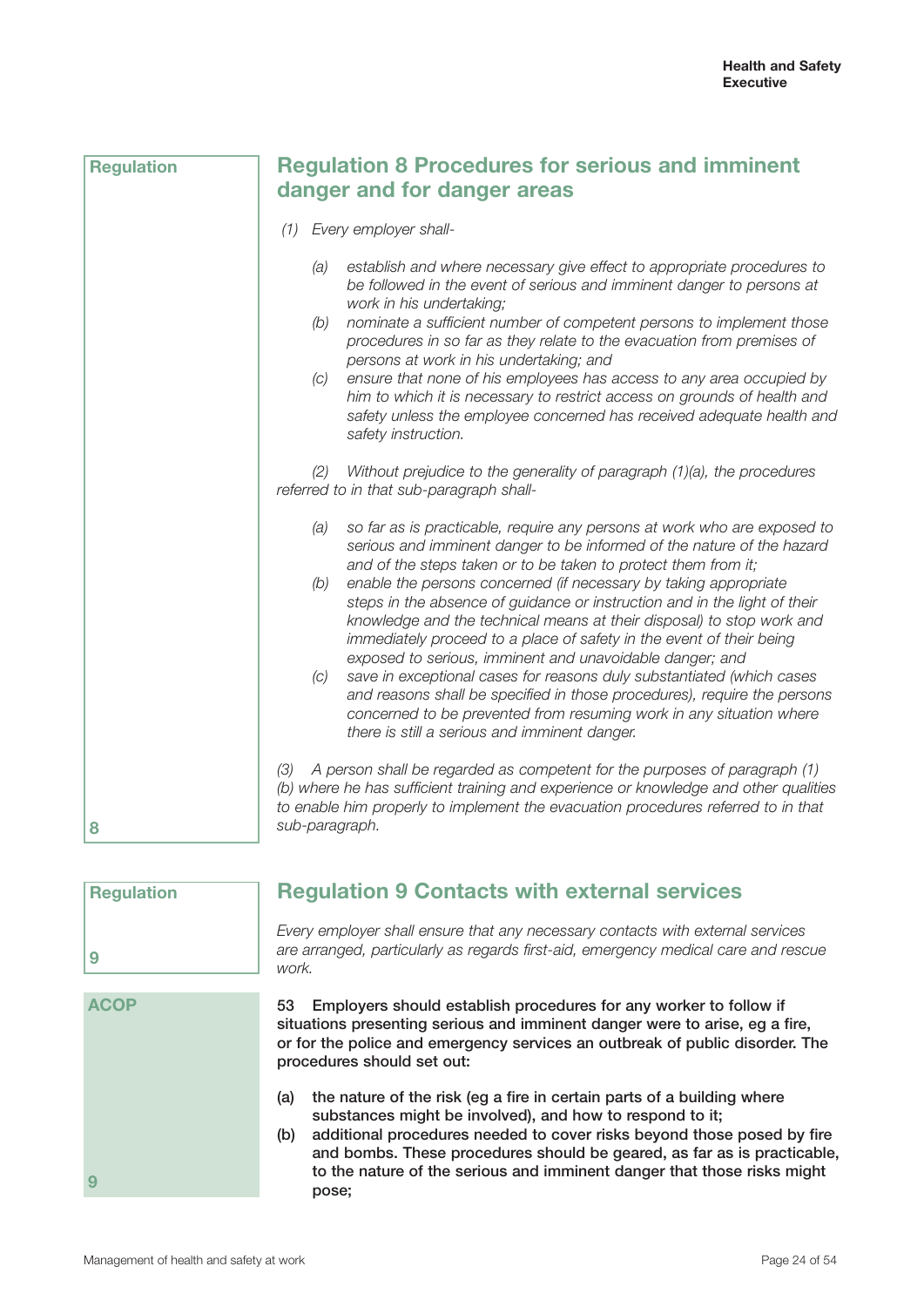| <b>ACOP</b> | the additional responsibilities of any employees, or groups of employees,<br>(c)<br>who may have specific tasks to perform in the event of emergencies (eg<br>to shut down a plant that might otherwise compound the danger); or who<br>have had training so that they can seek to bring an emergency event<br>under control. Police officers, fire-fighters and other emergency service<br>workers, for example, may sometimes need to work in circumstances<br>of serious or imminent danger in order to fulfill their commitment to the<br>public service. The procedures should reflect these responsibilities,<br>and the time delay before such workers can move to a place of safety.<br>Appropriate preventive and protective measures should be in place for<br>these employees;<br>the role, responsibilities and authority of the competent people<br>(d)<br>nominated to implement the detailed actions. The procedures should<br>also ensure that employees know who the relevant competent people<br>are and understand their role;<br>any requirements laid on employers by health and safety regulations<br>(e)<br>which cover some specific emergency situations;<br>details of when and how the procedures are to be activated so that<br>(f)<br>employees can proceed in good time to a place of safety. Procedures<br>should cater for the fact that emergency events can occur and develop<br>rapidly, thus requiring employees to act without waiting for further<br>guidance. It may be necessary to commence evacuation while attempts<br>to control an emergency (eg a process in danger of running out of<br>control) are still under way, in case those attempts fail.<br>Emergency procedures should normally be written down as required<br>54<br>by regulation 5(2), clearly setting out the limits of actions to be taken by<br>employees. Information on the procedures should be made available to all<br>employees (under regulation 10), to any external health and safety personnel<br>appointed under regulation 7(1), and where necessary to other workers and/<br>or their employers under regulation 12. Induction training, carried out under<br>regulation 13, should cover emergency procedures and should familiarise<br>employees with those procedures. |
|-------------|-------------------------------------------------------------------------------------------------------------------------------------------------------------------------------------------------------------------------------------------------------------------------------------------------------------------------------------------------------------------------------------------------------------------------------------------------------------------------------------------------------------------------------------------------------------------------------------------------------------------------------------------------------------------------------------------------------------------------------------------------------------------------------------------------------------------------------------------------------------------------------------------------------------------------------------------------------------------------------------------------------------------------------------------------------------------------------------------------------------------------------------------------------------------------------------------------------------------------------------------------------------------------------------------------------------------------------------------------------------------------------------------------------------------------------------------------------------------------------------------------------------------------------------------------------------------------------------------------------------------------------------------------------------------------------------------------------------------------------------------------------------------------------------------------------------------------------------------------------------------------------------------------------------------------------------------------------------------------------------------------------------------------------------------------------------------------------------------------------------------------------------------------------------------------------------------------------------------------------------------------------------------------------------------------------|
| 9           | 55<br>Work should not be resumed after an emergency if a serious danger<br>remains. If there are any doubts, expert assistance should be sought, eg<br>from the emergency services and others. There may, for certain groups of<br>workers, be exceptional circumstances when re-entry to areas of serious<br>danger may be deemed necessary, eg police officers, fire-fighters and other<br>emergency service workers, where, for example, human life is at risk. When<br>such exceptional circumstances can be anticipated, the procedures should<br>set out the special protective measures to be taken (and the pre-training<br>required) and the steps to be taken for authorisation of such actions.                                                                                                                                                                                                                                                                                                                                                                                                                                                                                                                                                                                                                                                                                                                                                                                                                                                                                                                                                                                                                                                                                                                                                                                                                                                                                                                                                                                                                                                                                                                                                                                            |
| Guidance    | The procedure for any worker to follow in serious and imminent danger, has<br>56<br>to be clearly explained by the employer. Employees and others at work need to<br>know when they should stop work and how they should move to a place of safety.<br>In some cases this will require full evacuation of the workplace; in others it might<br>mean some or all of the workforce moving to a safer part of the workplace.                                                                                                                                                                                                                                                                                                                                                                                                                                                                                                                                                                                                                                                                                                                                                                                                                                                                                                                                                                                                                                                                                                                                                                                                                                                                                                                                                                                                                                                                                                                                                                                                                                                                                                                                                                                                                                                                             |
|             | 57<br>The risk assessment should identify the foreseeable events that need to be<br>covered by these procedures. For some employers, fire (and possibly bomb) risks<br>will be the only ones that need to be covered. For others, additional risks will be<br>identified.                                                                                                                                                                                                                                                                                                                                                                                                                                                                                                                                                                                                                                                                                                                                                                                                                                                                                                                                                                                                                                                                                                                                                                                                                                                                                                                                                                                                                                                                                                                                                                                                                                                                                                                                                                                                                                                                                                                                                                                                                             |
| 9           | Where different employers (or self-employed people) share a workplace,<br>58<br>their separate emergency procedures will need to take account of everyone in the                                                                                                                                                                                                                                                                                                                                                                                                                                                                                                                                                                                                                                                                                                                                                                                                                                                                                                                                                                                                                                                                                                                                                                                                                                                                                                                                                                                                                                                                                                                                                                                                                                                                                                                                                                                                                                                                                                                                                                                                                                                                                                                                      |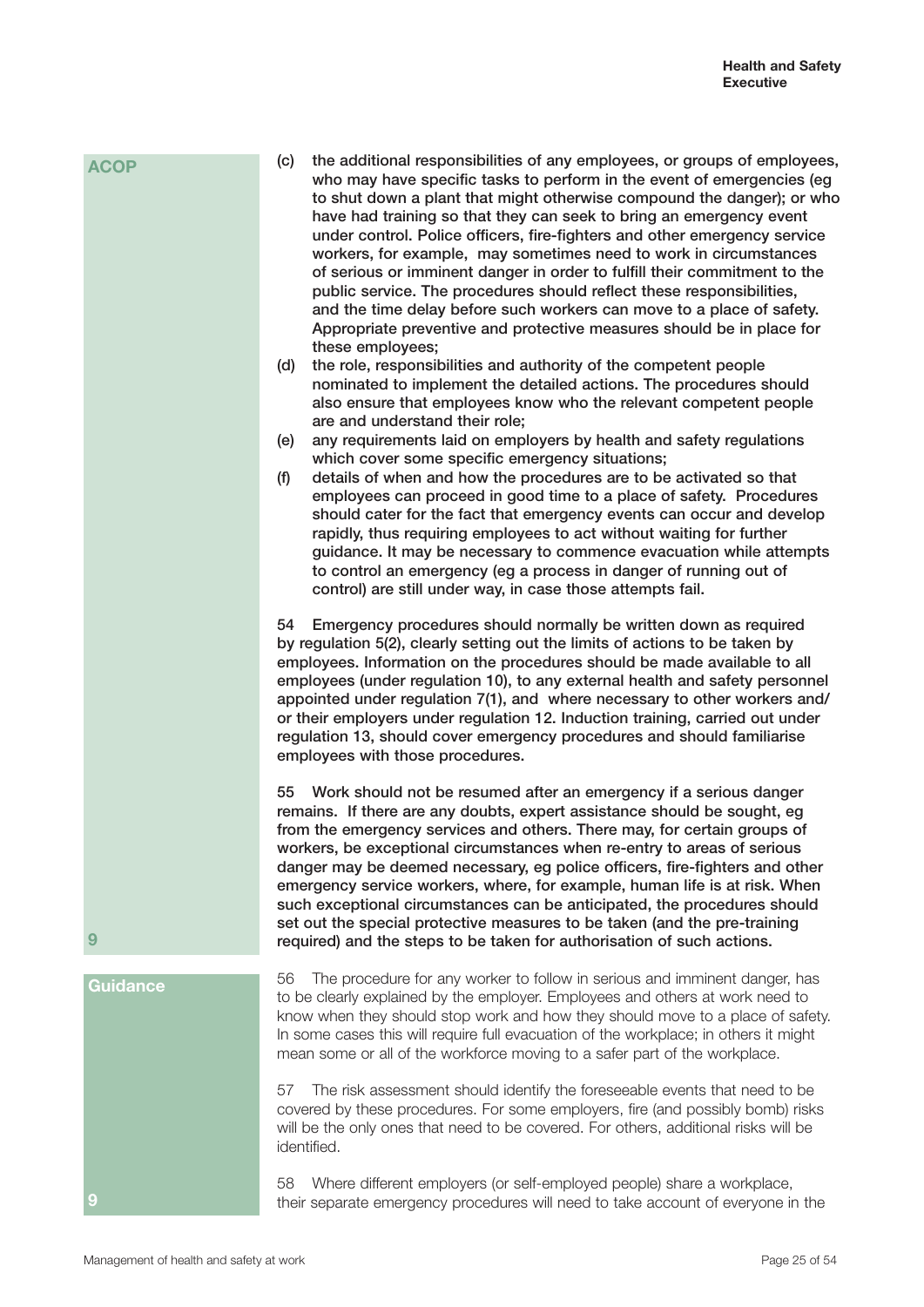### **Guidance**

workplace, and as far as is appropriate the procedures should be co-ordinated. Detailed requirements on co-operation and co-ordination are covered by regulation 11.

#### **Danger areas**

59 A danger area is a work environment which must be entered by an employee where the level of risk is unacceptable without taking special precaution. Such areas are not necessarily static in that minor alterations or an emergency may convert a normal working environment into a danger area. The hazard involved need not occupy the whole area, as in the case of a toxic gas, but can be localised, eg where there is a risk of an employee coming into contact with bare live electrical conductors. The area must be restricted to prevent inadvertent access.

60 This regulation does not specify the precautions to take to ensure safe working in the danger area - this is covered by other legislation. However, once the employer has established suitable precautions the relevant employees must receive adequate instruction and training in those precautions before entering any such danger area.

#### **Contacts with external services**

61 The employer should ensure that appropriate external contacts are in place to make sure there are effective provisions for first aid, emergency medical care and rescue work, for incidents and accidents which may require urgent action, and/or medical attention beyond the capabilities of on-site personnel. This may only mean making sure that employees know the necessary telephone numbers and, where there is a significant risk, that they are able to contact any help they need. This requirement does not in any way reduce employers' duty to prevent accidents as the first priority.

62 Where a number of employers share a workplace and their employees face the same risks, it would be possible for one employer to arrange contacts on behalf of themselves and the other employers. In these circumstances it would be for the other employers to ensure that the contacts had been made. In hazardous or complex workplaces, employers should designate appropriate staff to routinely contact the emergency services to give them sufficient knowledge of the risks they need to take appropriate action in emergencies, including those likely to happen outside normal working hours. This will help these services in planning for providing first aid, emergency medical care and rescue work, and to take account of risks to everyone involved, including rescuers. Contacts and arrangements with external services should be recorded, and should be reviewed and revised as necessary, in the light of changes to staff, processes and plant, and revisions to health and safety procedures.

| <b>Regulation</b> |  |
|-------------------|--|
|                   |  |
|                   |  |
|                   |  |
|                   |  |
|                   |  |
|                   |  |
|                   |  |
|                   |  |
| 10                |  |

**9**

### **Regulation 10 Information for employees**

*(1) Every employer shall provide his employees with comprehensible and relevant information on-*

- *(a) the risks to their health and safety identified by the assessment;*
- *(b) the preventive and protective measures;*
- *(c) the procedures referred to in regulation 8(1)(a) and the measures referred to in regulation 4(2)(a) of the Fire Precautions (Workplace) Regulations 1997;*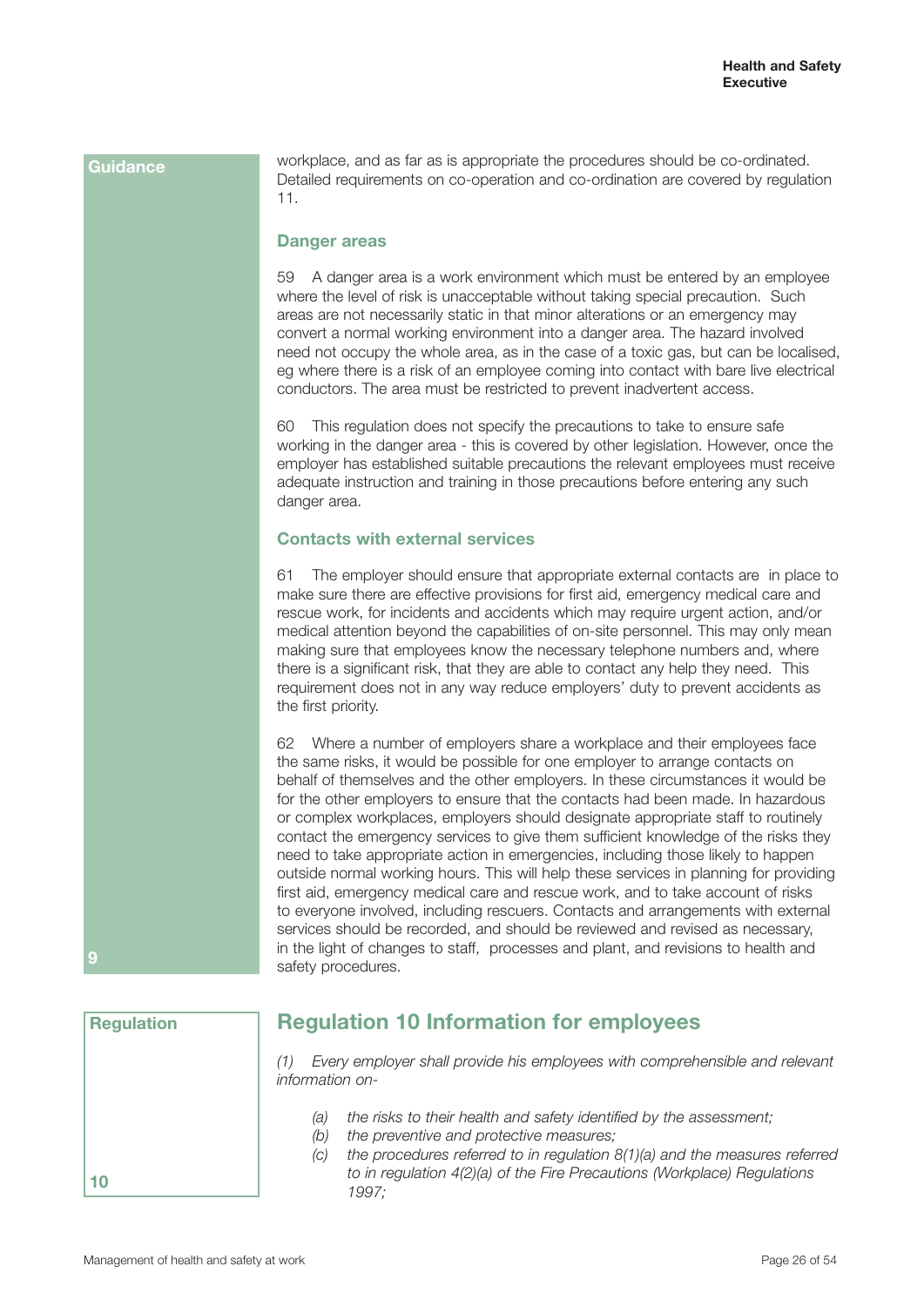| <b>Regulation</b> | the identity of those persons nominated by him in accordance with<br>(d)<br>regulation $8(1)(b)$ and regulation $4(2)(b)$ of the Fire Precautions<br>(Workplace) Regulations 1997; and                                                                                                                                                                                                                                                                                                                                                                                                                                                                                         |  |  |
|-------------------|--------------------------------------------------------------------------------------------------------------------------------------------------------------------------------------------------------------------------------------------------------------------------------------------------------------------------------------------------------------------------------------------------------------------------------------------------------------------------------------------------------------------------------------------------------------------------------------------------------------------------------------------------------------------------------|--|--|
|                   | the risks notified to him in accordance with regulation $11(1)(c)$ .<br>(e)                                                                                                                                                                                                                                                                                                                                                                                                                                                                                                                                                                                                    |  |  |
|                   | Every employer shall, before employing a child, provide a parent of the child<br>(2)<br>with comprehensible and relevant information on-                                                                                                                                                                                                                                                                                                                                                                                                                                                                                                                                       |  |  |
|                   | the risks to his health and safety identified by the assessment;<br>(a)<br>the preventive and protective measures; and<br>(b)<br>the risks notified to him in accordance with regulation $11(1)(c)$ .<br>(C)                                                                                                                                                                                                                                                                                                                                                                                                                                                                   |  |  |
|                   | (3)<br>The reference in paragraph (2) to a parent of the child includes-                                                                                                                                                                                                                                                                                                                                                                                                                                                                                                                                                                                                       |  |  |
|                   | in England and Wales, a person who has parental responsibility, within<br>(a)<br>the meaning of section 3 of the Children Act 1989 <sup>(a)</sup> , for him; and<br>in Scotland, a person who has parental rights, within the meaning of<br>(b)<br>section 8 of the Law Reform (Parent and Child) (Scotland)) Act 1986 <sup>(b)</sup><br>for him.                                                                                                                                                                                                                                                                                                                              |  |  |
| 10                | (a)<br>1989 c.41.                                                                                                                                                                                                                                                                                                                                                                                                                                                                                                                                                                                                                                                              |  |  |
|                   | (b)<br>1986 с.9.                                                                                                                                                                                                                                                                                                                                                                                                                                                                                                                                                                                                                                                               |  |  |
| <b>Guidance</b>   | The risk assessment will help identify information which has to be provided<br>63<br>to employees under specific regulations, as well as any further information relevant<br>to risks to employees' health and safety. Relevant information on risks and on<br>preventive and protective measures will be limited to what employees need to<br>know to ensure their own health and safety and not to put others at risk. This<br>regulation also requires information to be provided on the emergency arrangements<br>established under regulation 8, including the identity of staff nominated to help if<br>there is an evacuation.                                          |  |  |
|                   | The information provided should be pitched appropriately, given the level of<br>64<br>training, knowledge and experience of the employee. It should be provided in a<br>form which takes account of any language difficulties or disabilities. Information<br>can be provided in whatever form is most suitable in the circumstances, as long as<br>it can be understood by everyone. For employees with little or no understanding<br>of English, or who cannot read English, employers may need to make special<br>arrangements. These could include providing translation, using interpreters, or<br>replacing written notices with clearly understood symbols or diagrams. |  |  |
|                   | This regulation applies to all employees, including trainees and those on<br>65<br>fixed-duration contracts. Additional information for employees on fixed-duration<br>contracts is contained in regulation 15. Specific requirements relate to the provision<br>of information to safety representatives, and enabling full and effective consultation<br>of employees. <sup>11</sup>                                                                                                                                                                                                                                                                                         |  |  |
|                   | While a child (below minimum school leaving age) is at work, the requirements<br>66<br>to provide information are the same as for other employees. There is, however, an<br>extra requirement on the employer to provide the parents or guardians of children<br>at work (including those on work experience) with information on the key findings of<br>the risk assessment and the control measures taken, before the child starts work.<br>This information can be provided in any appropriate form, including verbally or<br>directly to the parents or guardians, or in the case of work experience, via an                                                               |  |  |

<sup>11</sup> Safety Representatives and Safety Committees Regulations 1977 SI1977/500 and Health and Safety (Consultation with Employees) Regulations 1996 SI1996/1513.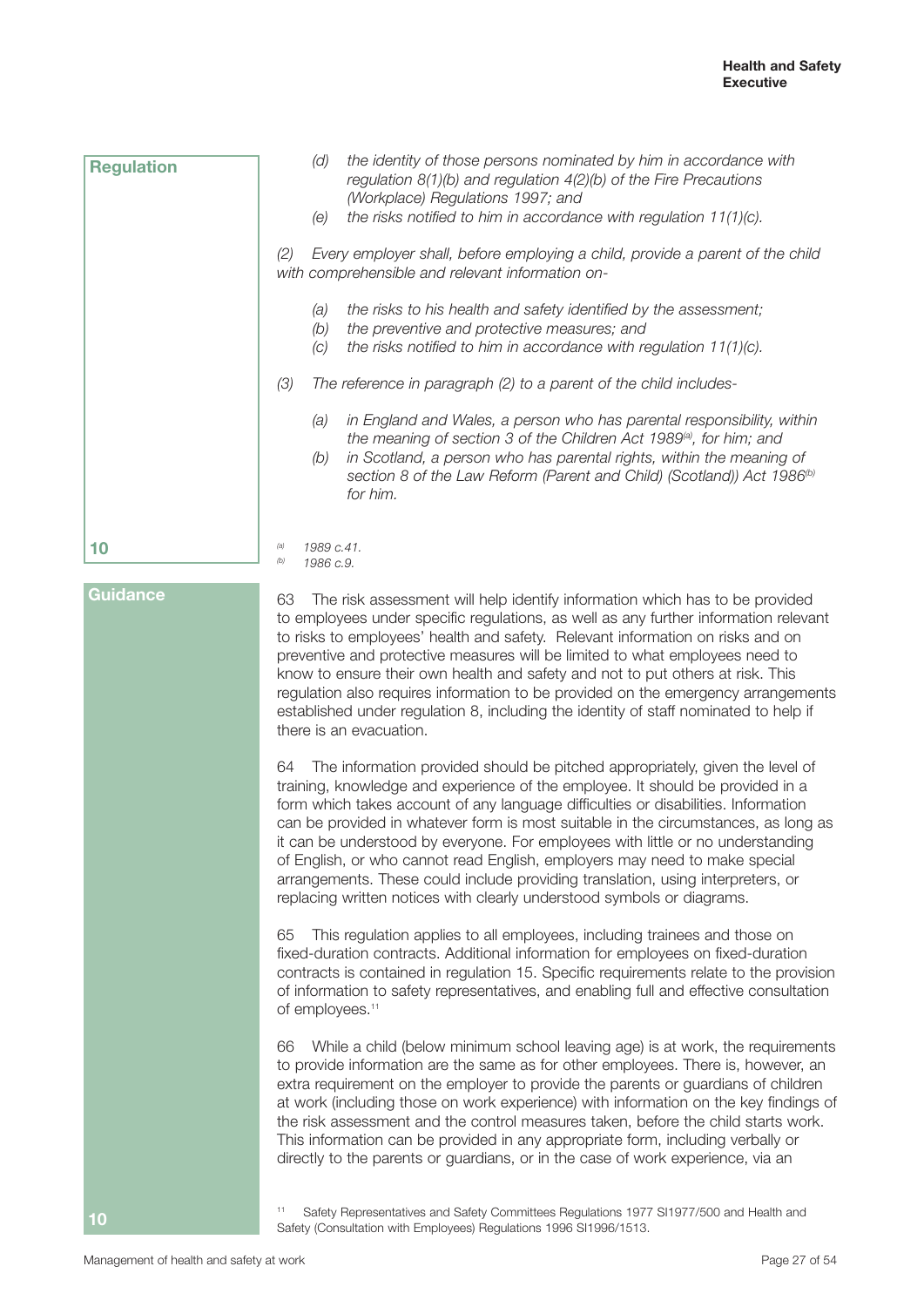### **Guidance 10**

organisation such as the school, the work experience agency, or, if agreed with the parents, via the child him or herself, as long as this is considered a reliable method.

| <b>Regulation</b> | <b>Regulation 11 Co-operation and co-ordination</b>                                                                                                                                                                                                                                                                                                                                                                                                                                                                                                                                                                                                                                                                                                                                                                                                                                                                                                                                                 |
|-------------------|-----------------------------------------------------------------------------------------------------------------------------------------------------------------------------------------------------------------------------------------------------------------------------------------------------------------------------------------------------------------------------------------------------------------------------------------------------------------------------------------------------------------------------------------------------------------------------------------------------------------------------------------------------------------------------------------------------------------------------------------------------------------------------------------------------------------------------------------------------------------------------------------------------------------------------------------------------------------------------------------------------|
|                   | (1) Where two or more employers share a workplace (whether on a temporary or a<br>permanent basis) each such employer shall-                                                                                                                                                                                                                                                                                                                                                                                                                                                                                                                                                                                                                                                                                                                                                                                                                                                                        |
|                   | co-operate with the other employers concerned so far as is necessary to<br>(a)<br>enable them to comply with the requirements and prohibitions imposed<br>upon them by or under the relevant statutory provisions and by Part II of<br>the Fire Precautions (Workplace) Regulations 1997;<br>(taking into account the nature of his activities) take all reasonable steps<br>(b)<br>to co-ordinate the measures he takes to comply with the requirements<br>and prohibitions imposed upon him by or under the relevant statutory<br>provisions and by Part II of the Fire Precautions (Workplace) Regulations<br>1997 with the measures the other employers concerned are taking to<br>comply with the requirements and prohibitions imposed upon them by<br>that legislation; and<br>(C)<br>take all reasonable steps to inform the other employers concerned of the<br>risks to their employees' health and safety arising out of or in connection<br>with the conduct by him of his undertaking. |
| 11                | Paragraph (1) (except in so far as it refers to Part II of the Fire Precautions<br>(2)<br>(Workplace) Regulations 1997) shall apply to employers sharing a workplace with<br>self-employed persons and to self-employed persons sharing a workplace with<br>other self-employed persons as it applies to employers sharing a workplace with<br>other employers; and the references in that paragraph to employers and the<br>reference in the said paragraph to their employees shall be construed accordingly.                                                                                                                                                                                                                                                                                                                                                                                                                                                                                     |
| <b>ACOP</b>       | To meet the requirements of these Regulations, such as carrying out<br>67<br>a risk assessment under regulation 3 and establishing procedures to follow<br>serious and dangerous situations under regulation 8, it is necessary to cover<br>the whole workplace to be fully effective. When the workplace is occupied<br>by more than one employer, this will require some degree of co-ordination<br>and co-operation. All employers and self-employed people involved should<br>satisfy themselves that the arrangements adopted are adequate. Employers<br>should ensure that all their employees, but especially the competent people<br>appointed under regulations 7 and 8, are aware of and take full part in the<br>arrangements. Specific co-ordination arrangements may be required by other<br>regulations.                                                                                                                                                                              |
| 11                | Where a particular employer controls the workplace, others should assist<br>68<br>the controlling employer in assessing the shared risks and co-ordinating<br>any necessary measures. In many situations providing information may be<br>sufficient. A controlling employer who has established site-wide arrangements<br>will have to inform new employers or self-employed people of those<br>arrangements so that they can integrate themselves into the co-operation and<br>co-ordination procedures.                                                                                                                                                                                                                                                                                                                                                                                                                                                                                           |
| Guidance<br>11    | Where the activities of different employers and self-employed people<br>69<br>interact, for example where they share premises or workplaces, they may need<br>to co-operate with each other to make sure their respective obligations are met.<br>This regulation does not extend to the relationship between a host employer and a<br>contractor, which will be covered by regulation 12.                                                                                                                                                                                                                                                                                                                                                                                                                                                                                                                                                                                                          |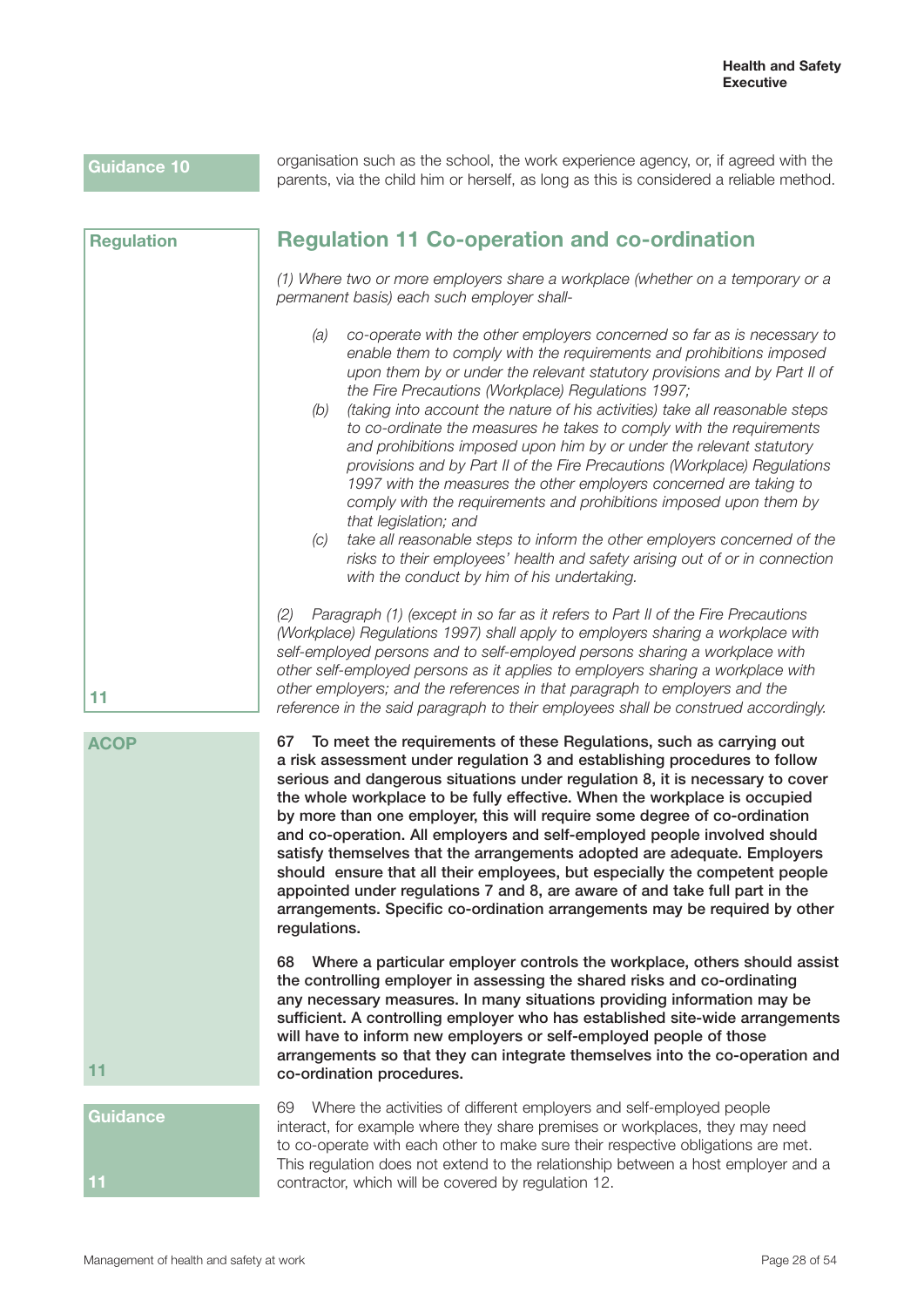#### **Guidance**

70 The duties to co-operate and co-ordinate measures relate to all statutory duties, except for Part II of the Fire Regulations, in the case of people who are self-employed and are not employers. Therefore, they concern all people who may be at risk, both on and off site, and not just where employers and self-employed people share workplaces all the time. They also include situations where an employer may not be physically present at the workplace.

### **Appointment of health and safety co-ordinator**

71 Where there is no controlling employer, the employers and self-employed people present will need to agree any joint arrangements needed to meet the requirements of the Regulations, such as appointing a health and safety co-ordinator. This will be particularly useful in workplaces where management control is fragmented and employment is largely casual or short term (eg in construction). The Construction (Design and Management) Regulations 1994<sup>12</sup> require principal contractors to ensure co-operation between all contractors. In workplaces which are complex or contain significant hazards, the controlling employer or health and safety co-ordinator (on behalf of the employers etc present) may need to seek competent advice in making or assisting with the risk assessment and determining appropriate measures. Employers do not absolve themselves of their legal responsibilities by appointing such co-ordinators who provide competent advice.

### **Person in control**

72 The person in control of a multi-occupancy workplace may not always be an employer of the people working in that workplace or be self-employed, but will still need to co-operate with those occupying the workplace under their control. For example, procedures for authorising or carrying out repairs and modifications will have to take account of the need for co-operation and exchanges of information. Co-operation is needed to effectively carry out the general duties placed on those people under section 4 of the HSW Act, as well as more specific duties under other Regulations (eg in offshore health and safety legislation or in relation to welfare facilities provided under the Workplace (Health, Safety and Welfare) Regulations 1992).<sup>13</sup>

73 People who control the premises and make arrangements to co-ordinate health and safety activities, particularly for emergencies, may help employers and self-employed people who participate in those arrangements to comply with regulation 11(1)(b).

74 This regulation does not apply to multi-occupancy buildings or sites, where each unit under the control of an individual tenant employer or self-employed person is regarded as a separate workplace. In some cases, however, the common parts of such multi-occupancy sites may be shared workplaces (eg a common reception area in an office building) or may be under the control of a person to whom section 4 of the HSW Act applies and suitable arrangements may need to be put in place for these areas.

**10**

<sup>12</sup> S.I. 1994/3140. S.I. 1992/3004.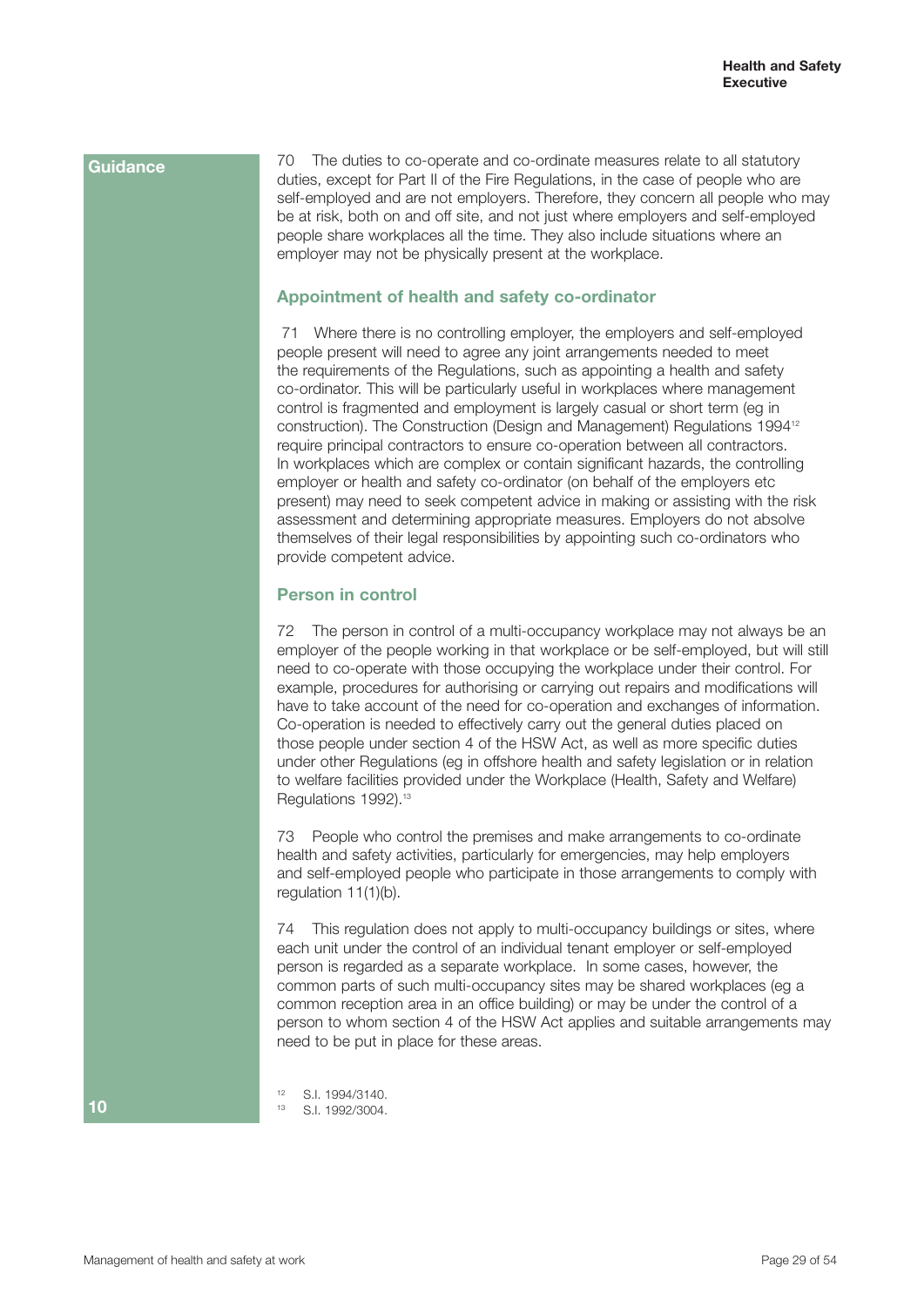### **Regulation**

### **Regulation 12 Persons working in host employers' or self-employed persons' undertakings**

 *(1) Every employer and every self-employed person shall ensure that the employer of any employees from an outside undertaking who are working in his undertaking is provided with comprehensible information on-*

- *(a) the risks to those employees' health and safety arising out of or in connection with the conduct by that first-mentioned employer or by that self-employed person of his undertaking; and*
- *(b) the measures taken by that first-mentioned employer or by that selfemployed person in compliance with the requirements and prohibitions imposed upon him by or under the relevant statutory provisions and by Part II of the Fire Precautions (Workplace) Regulations 1997 in so far as the said requirements and prohibitions relate to those employees.*

*(2) Paragraph (1) (except in so far as it refers to Part II of the Fire Precautions (Workplace) Regulations 1997) shall apply to a self-employed person who is working in the undertaking of an employer or a self-employed person as it applies to employees from an outside undertaking who are working therein; and the reference in that paragraph to the employer of any employees from an outside undertaking who are working in the undertaking of an employer or a self-employed person and the references in the said paragraph to employees from an outside undertaking who are working in the undertaking of an employer or a self-employed person shall be construed accordingly.*

*(3) Every employer shall ensure that any person working in his undertaking who is not his employee and every self-employed person (not being an employer) shall ensure that any person working in his undertaking is provided with appropriate instructions and comprehensible information regarding any risks to that person's health and safety which arise out of the conduct by that employer or self-employed person of his undertaking.*

- *(4) Every employer shall-*
	- *(a) ensure that the employer of any employees from an outside undertaking who are working in his undertaking is provided with sufficient information to enable that second-mentioned employer to identify any person nominated by that first mentioned employer in accordance with regulation 8(1)(b) to implement evacuation procedures as far as those employees are concerned; and*
	- *(b) take all reasonable steps to ensure that any employees from an outside undertaking who are working in his undertaking receive sufficient information to enable them to identify any person nominated by him in accordance with regulation 8(1)(b) to implement evacuation procedures as far as they are concerned.*

*(5) Paragraph (4) shall apply to a self-employed person who is working in an employer's undertaking as it applies to employees from an outside undertaking who are working therein; and the reference in that paragraph to the employer of any employees from an outside undertaking who are working in an employer's undertaking and the references in the said paragraph to employees from an outside undertaking who are working in an employer's undertaking shall be construed accordingly.*

#### **12**

**ACOP 12**

75 The risk assessment carried out under regulation 3 will identify risks to people other than the host employers' employees. This will include other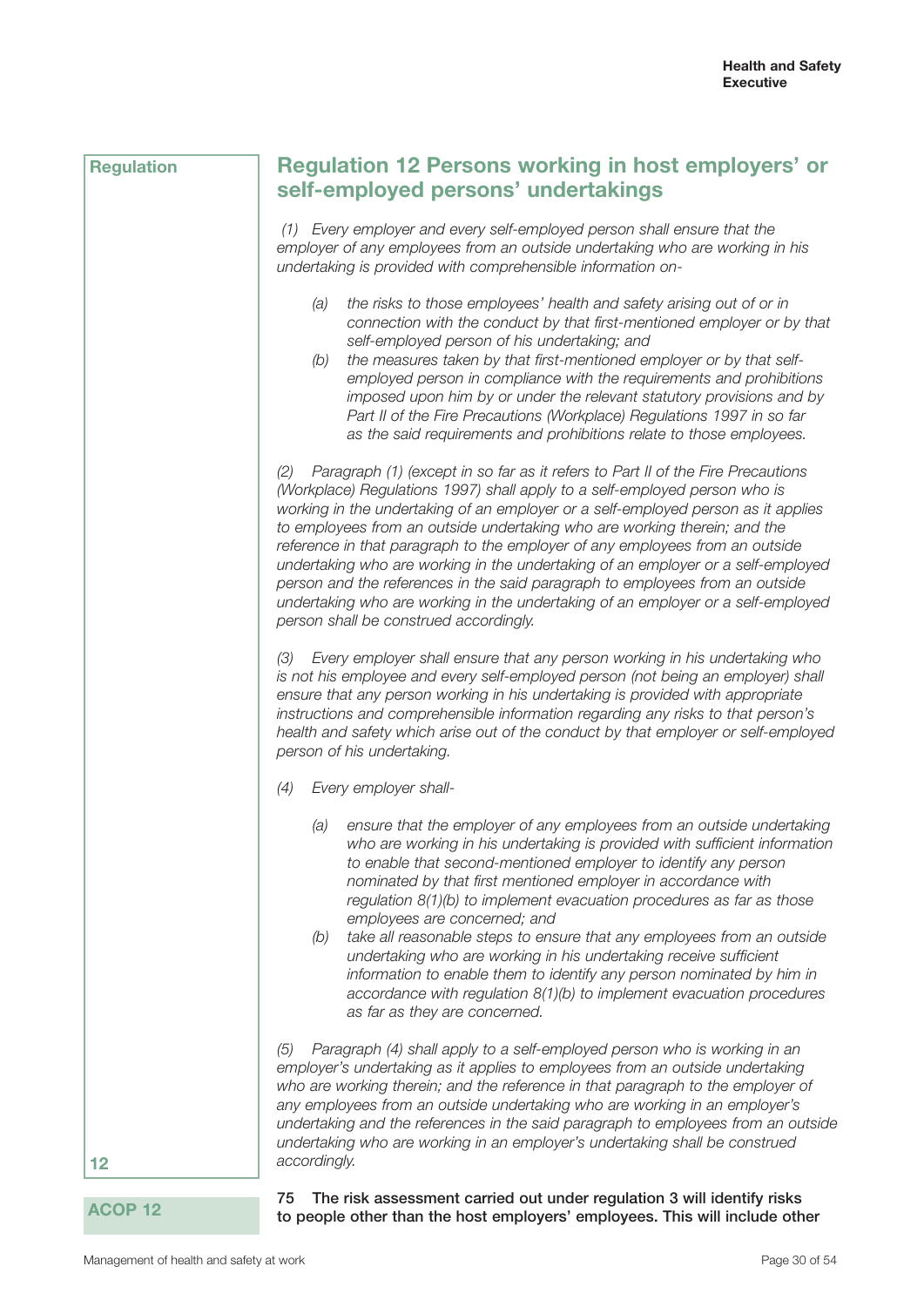employers' employees and self-employed people working in that business. Employers and self-employed people need to ensure that comprehensive information on those risks, and the measures taken to control them is given to other employers and self-employed people. Further guidance can be found under regulation 10.

76 Host employers and self-employed people must ensure that people carrying out work on their premises receive relevant information. This may be done by either providing them with information directly or by ensuring that their employers provide them with the relevant information. If you rely on their employers to provide information to the visiting employees, then adequate checks should be carried out to ensure that the information is passed on. The information should be sufficient to allow the employer of the visiting employee to comply with their statutory duties, and should include the identity of people nominated by the host employer to help with an emergency evacuation under regulation 8.

77 Information may be provided through a written permit-to-work system. Where the visiting employees are specialists, brought in to do specialist tasks, the host employer's instructions need to be concerned with those risks which are peculiar to the activity and premises. The visiting employee may also introduce risks to the permanent workforce (eg from equipment or substances they may bring with them). Their employers have a general duty under section 3 of the HSW Act to inform the host employer of such risks and to co-operate and co-ordinate with the host employer to the extent needed to control those risks.

78 The guidance on information for employees under regulation 10 applies equally to information provided under regulation 12.



**12**

79 This regulation applies where employees or self-employed people carry out work for an employer other than their own or of another self-employed person. This will include contractors' employees carrying out cleaning, repair, or maintenance work under a service contract; and employees in temporary employment businesses, hired to work under a host employer's control (additional requirements for information to employment businesses are under regulation 15). Safety representatives and other employee representatives are often used to ensure information is supplied to everyone who comes on site.

| <b>Regulation</b> |  |  |
|-------------------|--|--|
|                   |  |  |
|                   |  |  |
|                   |  |  |
|                   |  |  |
|                   |  |  |
|                   |  |  |
|                   |  |  |
|                   |  |  |
|                   |  |  |
| 13                |  |  |

### **Regulation 13 Capabilities and training**

*(1) Every employer shall, in entrusting tasks to his employees, take into account their capabilities as regards health and safety.*

*(2) Every employer shall ensure that his employees are provided with adequate health and safety training-*

- *(a) on their being recruited into the employer's undertaking; and*
- *(b) on their being exposed to new or increased risks because of* 
	- *(i) their being transferred or given a change of responsibilities within the employer's undertaking,*
	- *(ii) the introduction of new work equipment into or a change respecting work equipment already in use within the employer's undertaking,*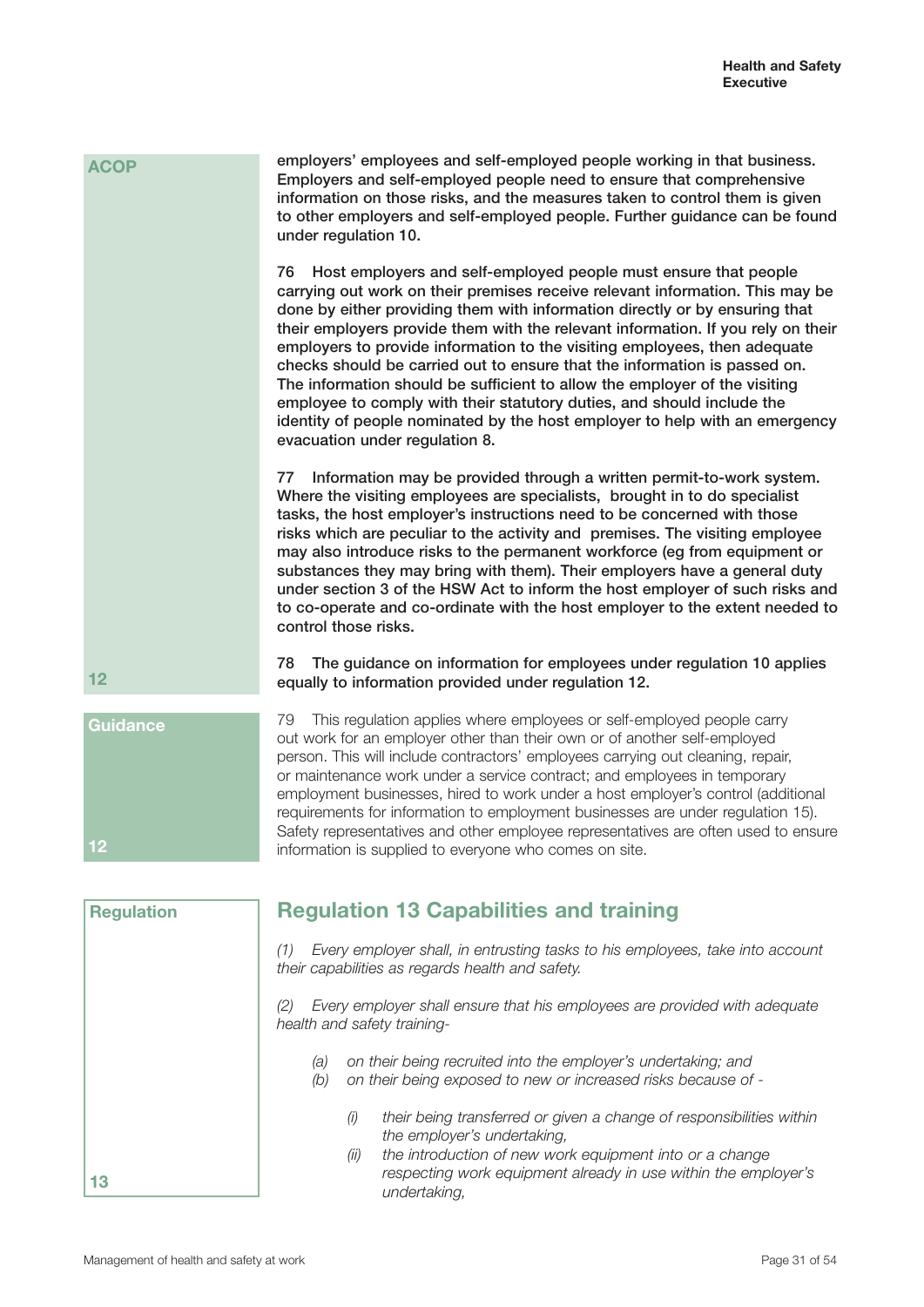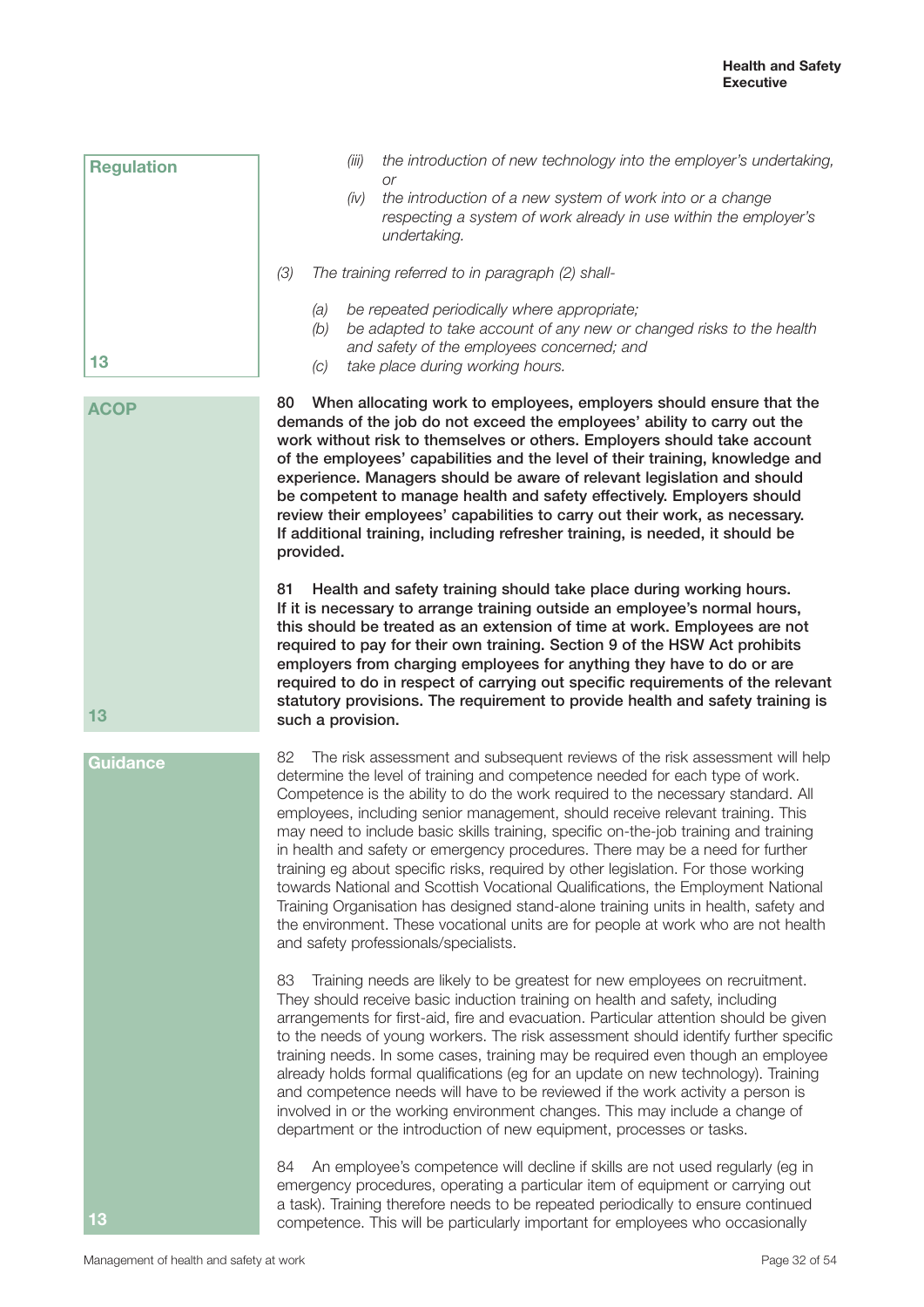### **Guidance**

**13**

**Regulation** 

deputise for others, home workers and mobile employees. Information from personal performance monitoring, health and safety checks, accident investigations and near-miss incidents can help to establish a suitable period for re-training. Employers are required by the Safety Representatives and Safety Committees Regulations 1997 to consult safety representatives in good time about the planning and organisation of health and safety training required for the employees they represent.

### **Regulation 14 Employees' duties**

*(1) Every employee shall use any machinery, equipment, dangerous substance, transport equipment, means of production or safety device provided to him by his employer in accordance both with any training in the use of the equipment concerned which has been received by him and the instructions respecting that use which have been provided to him by the said employer in compliance with the requirements and prohibitions imposed upon that employer by or under the relevant statutory provisions.*

*(2) Every employee shall inform his employer or any other employee of that employer with specific responsibility for the health and safety of his fellow employees-*

- *(a) of any work situation which a person with the first-mentioned employee's training and instruction would reasonably consider represented a serious and immediate danger to health and safety; and*
- *(b) of any matter which a person with the first-mentioned employee's training and instruction would reasonably consider represented a shortcoming in the employer's protection arrangements for health and safety,*

*in so far as that situation or matter either affects the health and safety of that first mentioned employee or arises out of or in connection with his own activities at work, and has not previously been reported to his employer or to any other employee of that employer in accordance with this paragraph.*

**ACOP**

**14**

85 Employees' duties under section 7 of the HSW Act include co-operating with their employer to enable the employer to comply with statutory duties for health and safety. Under these Regulations, employers or those they appoint (eg under regulation 7) to assist them with health and safety matters need to be informed without delay of any work situation which might present a serious and imminent danger. Employees should also notify any shortcomings in the health and safety arrangements, even when no immediate danger exists, so that employers can take remedial action if needed.

86 The duties placed on employees do not reduce the responsibility of the employer to comply with duties under these Regulations and the other relevant statutory provisions. In particular, employers need to ensure that employees receive adequate instruction and training to enable them to comply with their duties.

## **Guidance 14**

**14**

87 Employees have a duty under section 7 of the HSW Act to take reasonable care for their own health and safety and that of others who may be affected by their actions or omissions at work. Therefore, employees must use all work items provided by their employer correctly, in accordance with their training and the instructions they received to use them safely.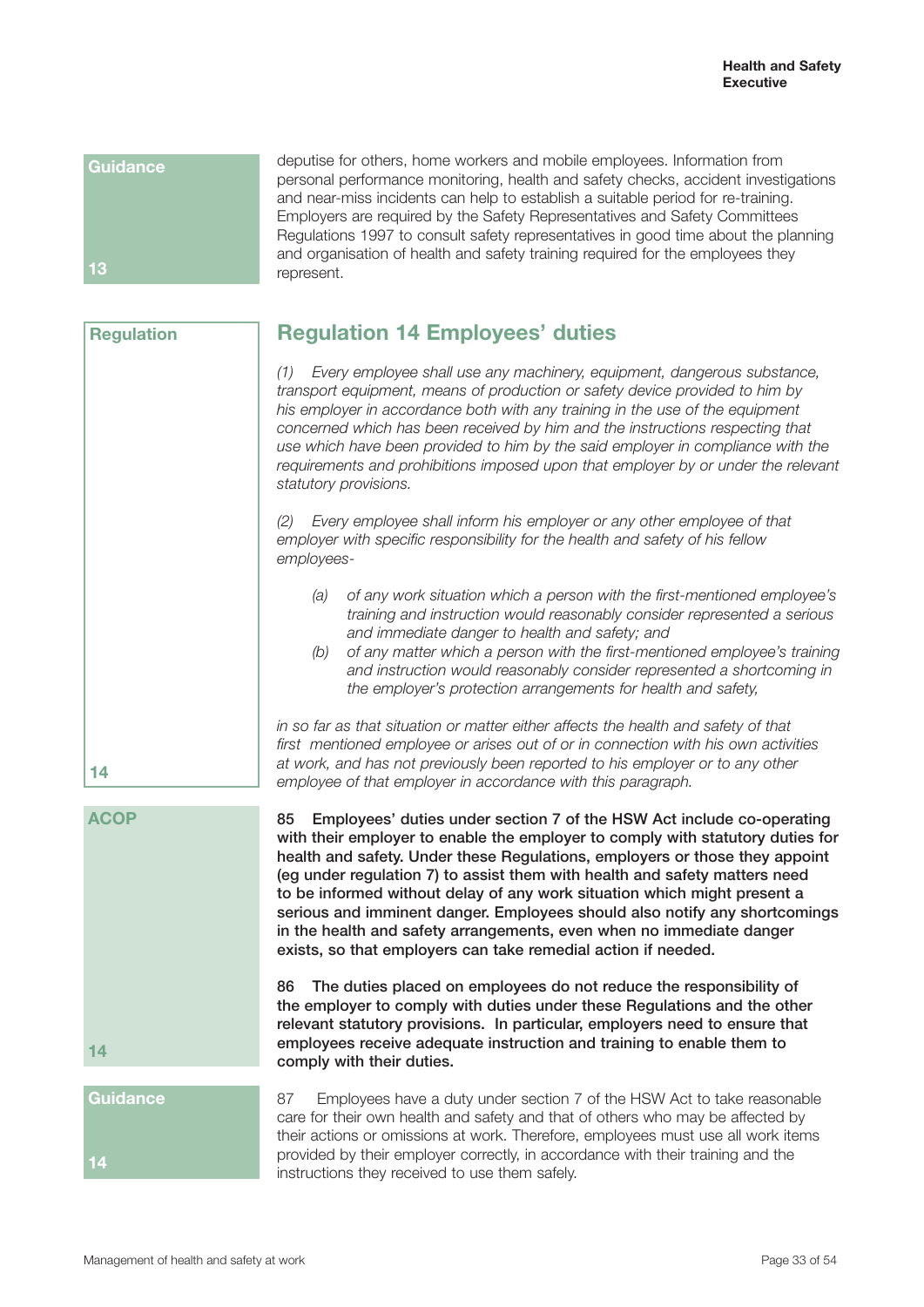**Regulation** 

### **Regulation 15 Temporary workers**

*(1) Every employer shall provide any person whom he has employed under a fixed-term contract of employment with comprehensible information on-*

- *(a) any special occupational qualifications or skills required to be held by that employee if he is to carry out his work safely; and*
- *(b) any health surveillance required to be provided to that employee by or under any of the relevant statutory provisions,*

*and shall provide the said information before the employee concerned commences his duties.*

*(2) Every employer and every self-employed person shall provide any person*  employed in an employment business who is to carry out work in his undertaking *with comprehensible information on-*

- *(a) any special occupational qualifications or skills required to be held by that employee if he is to carry out his work safely; and*
- *(b) health surveillance required to be provided to that employee by or under any of the relevant statutory provisions.*

*(3) Every employer and every self-employed person shall ensure that every person carrying on an employment business whose employees are to carry out work in his undertaking is provided with comprehensible information on-*

- *(a) any special occupational qualifications or skills required to be held by those employees if they are to carry out their work safely; and*
- *(b) the specific features of the jobs to be filled by those employees (in so far as those features are likely to affect their health and safety);*

*and the person carrying on the employment business concerned shall ensure that the information so provided is given to the said employees.* 

### **Guidance**

**15**

**15**

88 This regulation supplements previous regulations requiring the provision of information with additional requirements on temporary workers (ie those employed on fixed-duration contracts and those employed in employment businesses, but working for a user company). The use of temporary workers needs to be notified to health and safety staff under regulation 7(4)(b), as necessary.

### **Fixed-duration contracts**

89 Regulation 10 deals with the provision of information by employers to their employees. This includes those on fixed-duration contracts. Under regulation 15(1), employees on fixed-duration contracts also have to be informed of any special occupational qualifications or skills required to carry out the work safely and whether the job is subject to statutory health surveillance (the latter being a protective measure covered in general by regulation 10(1)(b)).

### **Employment businesses**

90 Regulation 12(4) deals with the provision of information by a first employer to a second employer, whose employees are working on the premises. This includes employees of people who have an employment business. Under regulation 15(3), an employment business has to be informed of any special occupational qualifications or skills required to carry out the work safely and the specific features of the job which might affect health and safety (eg work at heights).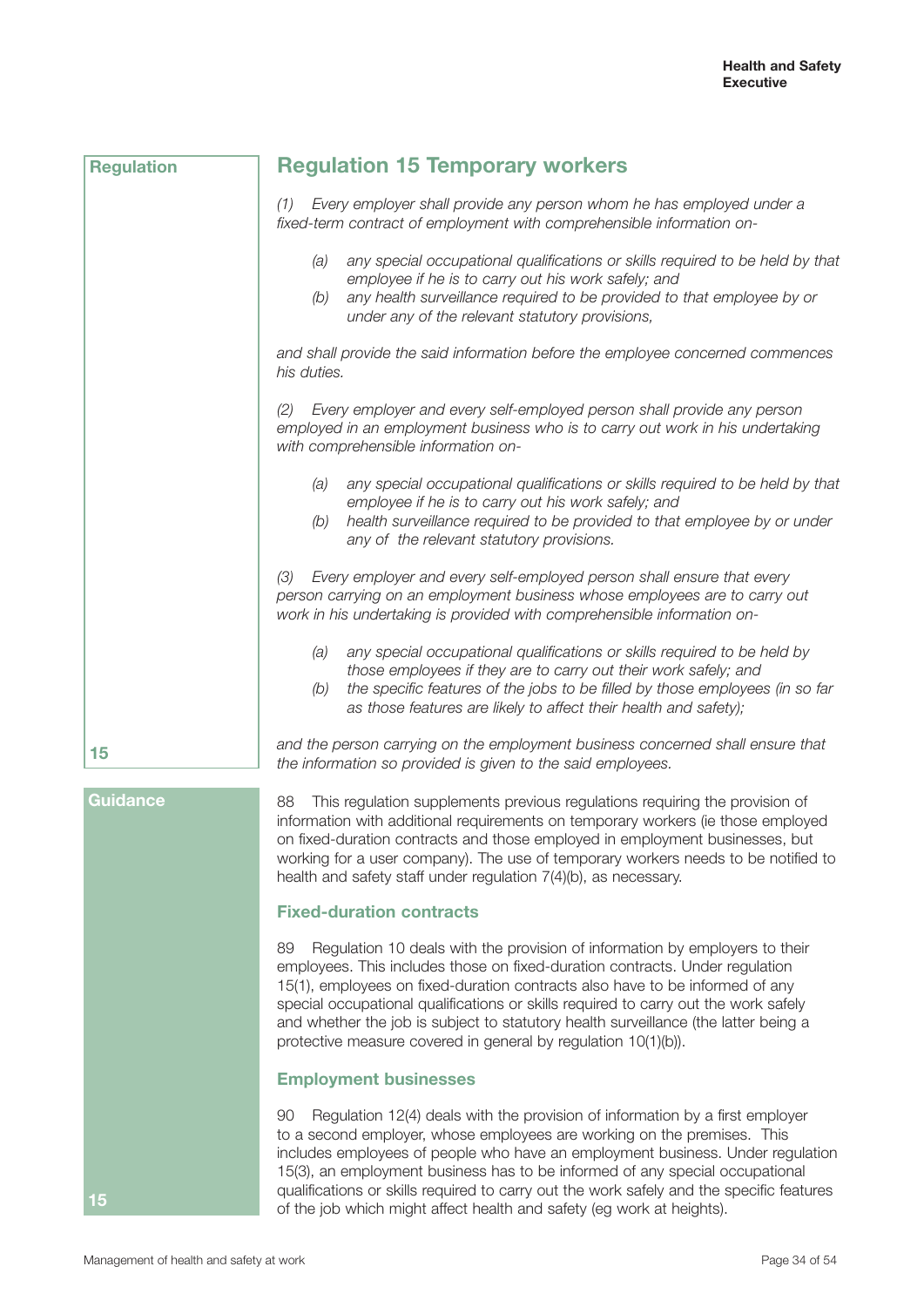#### **Guidance**

**15**

91 The person who has an employment business and the user employer both have duties to provide information to the employee. The person with the employment business has a duty under regulation 10 (as an employer) and a duty under regulation 15(3) to ensure that the information provided by the user employer is given to the employee. The user employer has a duty under regulation 12(4) to check that information provided to an employer (including someone carrying on an employment business) is received by the employee. In addition, regulations 15(1) and (2) require that information on qualifications, skills and health surveillance are given directly to employees in an employment business.

92 These duties overlap to make sure the information needs of those working for, but not employed by, user employers are not overlooked. User employers and people carrying on employment businesses should therefore make suitable arrangements to satisfy themselves that information is provided. In most cases, it may be enough for user employees to provide information directly to employees. Those carrying on employment businesses will need to satisfy themselves that arrangements for this are adequate. However, basic information on job demands and risks should be supplied to the employment business at an early stage to help select those most suitable to carry out the work (in accordance with regulation 15(3)).

### **Self-employed**

93 Self-employed people have similar duties under regulations 11(2), 12, 15(2) and 15(3) to inform employment businesses and the employees of employment businesses who carry out work on their premises. They may also need to agree arrangements with the employment businesses concerned. Self-employed workers hired through employment businesses are entitled to receive health and safety information from the employers or self-employed people for whom they carry out work under regulation 12(2). There is a full definition of how these Regulations apply to self-employed workers in paragraphs 4 and 5. It explains how people working under the control and direction of others but are treated as self-employed for other reasons such as tax and national insurance, are nevertheless treated as their employees for health and safety purposes.

| <b>Regulation</b> | <b>Regulation 16 Risk assessment in respect of new or</b><br>expectant mothers                                                                                                                                                                                                                                                                                                                                                                                                                                                                                                                                                                  |  |  |
|-------------------|-------------------------------------------------------------------------------------------------------------------------------------------------------------------------------------------------------------------------------------------------------------------------------------------------------------------------------------------------------------------------------------------------------------------------------------------------------------------------------------------------------------------------------------------------------------------------------------------------------------------------------------------------|--|--|
|                   | Where -<br>(1)                                                                                                                                                                                                                                                                                                                                                                                                                                                                                                                                                                                                                                  |  |  |
|                   | the persons working in an undertaking include women of child-bearing<br>(a)<br>age; and<br>the work is of a kind which could involve risk, by reason of her condition,<br>(b)<br>to the health and safety of a new or expectant mother, or to that of her<br>baby, from any processes or working conditions, or physical, biological or<br>chemical agents, including those specified in Annexes I and II of Council<br>Directive 92/85/EEC <sup>(a)</sup> on the introduction of measures to encourage<br>improvements in the safety and health at work of pregnant workers and<br>workers who have recently given birth or are breastfeeding, |  |  |
|                   | the assessment required by regulation 3(1) shall also include an assessment of<br>such risk.                                                                                                                                                                                                                                                                                                                                                                                                                                                                                                                                                    |  |  |
| 16                | OJ No. L348, 28.11.92, p.1.<br>(a)                                                                                                                                                                                                                                                                                                                                                                                                                                                                                                                                                                                                              |  |  |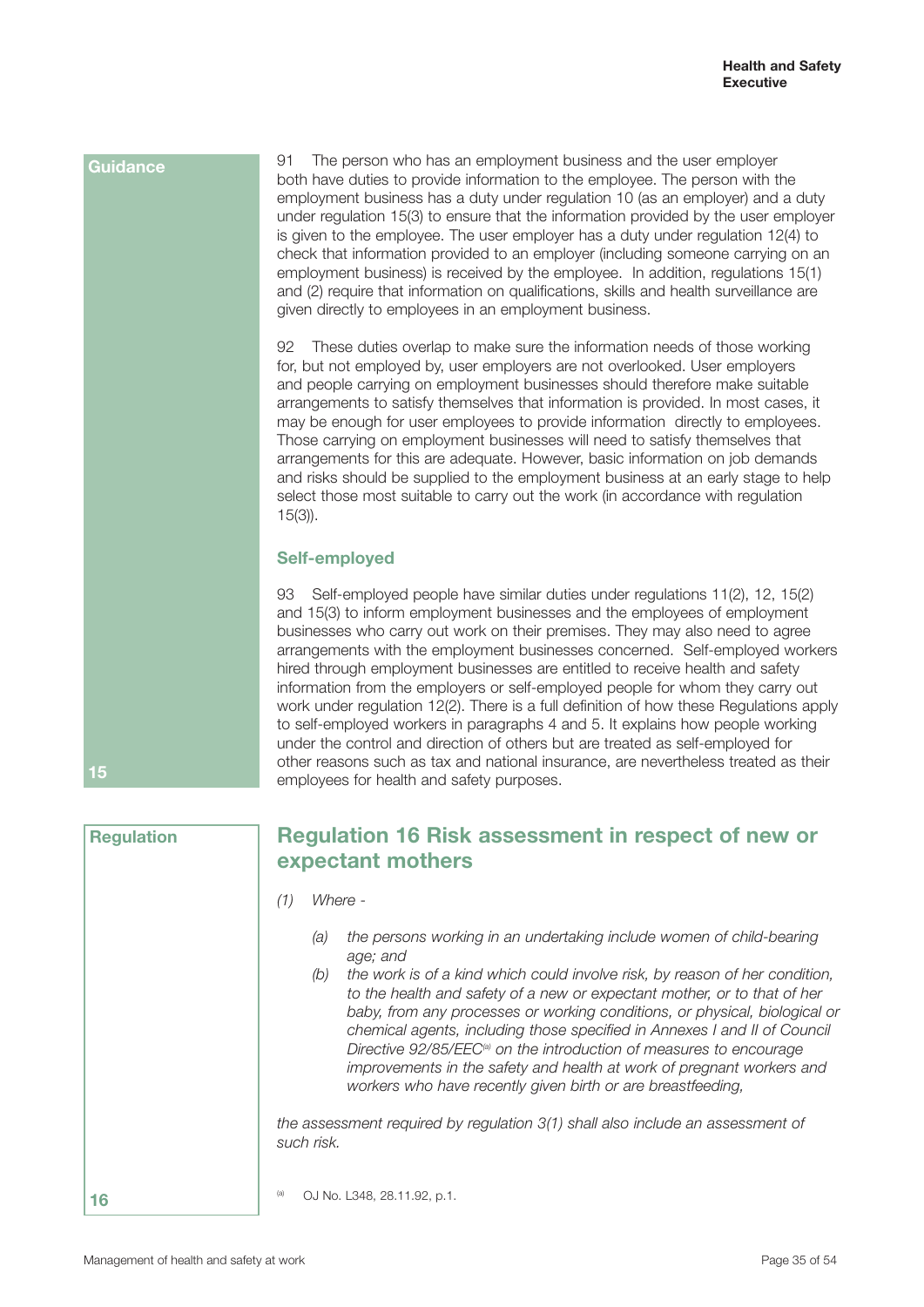| <b>Regulation</b> | Where, in the case of an individual employee, the taking of any other action<br>(2)<br>the employer is required to take under the relevant statutory provisions would not<br>avoid the risk referred to in paragraph (1) the employer shall, if it is reasonable to do<br>so, and would avoid such risks, alter her working conditions or hours of work. |
|-------------------|----------------------------------------------------------------------------------------------------------------------------------------------------------------------------------------------------------------------------------------------------------------------------------------------------------------------------------------------------------|
|                   | If it is not reasonable to alter the working conditions or hours of work, or if it<br>(3)<br>would not avoid such risk, the employer shall, subject to section 67 of the 1996 Act<br>suspend the employee from work for so long as is necessary to avoid such risk.                                                                                      |
| 16                | In paragraphs (1) to (3) references to risk, in relation to risk from any infectious<br>(4)<br>or contagious disease, are references to a level of risk at work which is in addition<br>to the level to which a new or expectant mother may be expected to be exposed<br>outside the workplace.                                                          |

| <b>Regulation</b> | <b>Regulation 17 Certificate from registered medical</b><br>practitioner in respect of new or expectant mothers                                                                                                                                                                                 |  |  |  |
|-------------------|-------------------------------------------------------------------------------------------------------------------------------------------------------------------------------------------------------------------------------------------------------------------------------------------------|--|--|--|
| 1. Where-         |                                                                                                                                                                                                                                                                                                 |  |  |  |
|                   | a new or expectant mother works at night; and<br>(a)<br>a certificate from a registered medical practitioner or a registered midwife<br>(b)<br>shows that it is necessary for her health or safety that she should not be<br>at work for any period of such work identified in the certificate, |  |  |  |
|                   | the employer shall, subject to section 67 of the 1996 Act, suspend her from work<br>for so long as is necessary for her health or safety.                                                                                                                                                       |  |  |  |

| <b>Regulation</b> | <b>Regulation 18 Notification by new or expectant</b><br>mothers                                                                                                                                                                                                                                                                                                                                          |  |  |  |  |
|-------------------|-----------------------------------------------------------------------------------------------------------------------------------------------------------------------------------------------------------------------------------------------------------------------------------------------------------------------------------------------------------------------------------------------------------|--|--|--|--|
|                   | Nothing in paragraph (2) or (3) of regulation 16 shall require the employer to<br>(1)<br>take any action in relation to an employee until she has notified the employer in<br>writing that she is pregnant, has given birth within the previous six months, or is<br>breastfeeding.                                                                                                                       |  |  |  |  |
|                   | Nothing in paragraph (2) or (3) of regulation 16 or in regulation 17 shall require<br>(2)<br>the employer to maintain action taken in relation to an employee-                                                                                                                                                                                                                                            |  |  |  |  |
|                   | in a case-<br>(a)                                                                                                                                                                                                                                                                                                                                                                                         |  |  |  |  |
|                   | to which regulation 16(2) or (3) relates; and<br>(i)<br>where the employee has notified her employer that she is pregnant,<br>(ii)<br>where she has failed, within a reasonable time of being requested<br>to do so in writing by her employer, to produce for the employer's<br>inspection a certificate from a registered medical practitioner or a<br>registered midwife showing that she is pregnant; |  |  |  |  |
|                   | once the employer knows that she is no longer a new or expectant<br>(b)<br>mother; or                                                                                                                                                                                                                                                                                                                     |  |  |  |  |
| 18                | if the employer cannot establish whether she remains a new or expectant<br>(C)<br>mother.                                                                                                                                                                                                                                                                                                                 |  |  |  |  |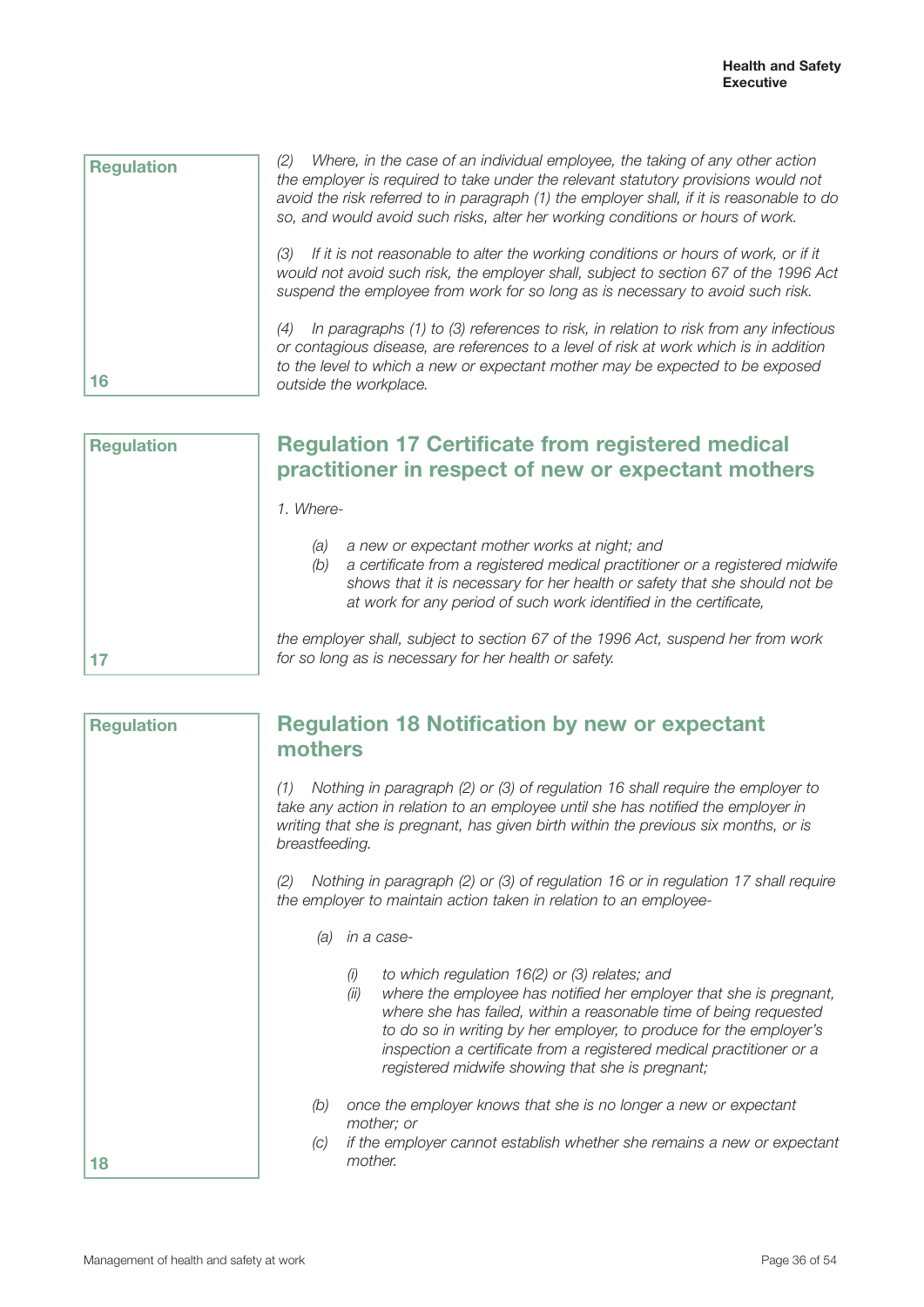| <b>ACOP</b>       | Where the risk assessment identifies risks to new and expectant mothers<br>94<br>and these risks cannot be avoided by the preventive and protective measures<br>taken by an employer, the employer will need to:                                                                                                                                                                                                                                                                                                                                                                                                                                                                                                                                                                                                                                                                                                                                                                                                                                                                                                               |
|-------------------|--------------------------------------------------------------------------------------------------------------------------------------------------------------------------------------------------------------------------------------------------------------------------------------------------------------------------------------------------------------------------------------------------------------------------------------------------------------------------------------------------------------------------------------------------------------------------------------------------------------------------------------------------------------------------------------------------------------------------------------------------------------------------------------------------------------------------------------------------------------------------------------------------------------------------------------------------------------------------------------------------------------------------------------------------------------------------------------------------------------------------------|
|                   | alter her working conditions or hours of work if it is reasonable to do so<br>(a)<br>and would avoid the risks or, if these conditions cannot be met;<br>identify and offer her suitable alternative work that is available, and if<br>(b)<br>that is not feasible;                                                                                                                                                                                                                                                                                                                                                                                                                                                                                                                                                                                                                                                                                                                                                                                                                                                            |
|                   | suspend her from work. The Employment Rights Act 1996 (which is the<br>(c)<br>responsibility of the Department of Trade and Industry) requires that<br>this suspension should be on full pay. Employment rights are enforced<br>through the employment tribunals.                                                                                                                                                                                                                                                                                                                                                                                                                                                                                                                                                                                                                                                                                                                                                                                                                                                              |
|                   | All employers should take account of women of child-bearing age when<br>95<br>carrying out the risk assessment and identify the preventive and protective<br>measures that are required in Regulation 3. The additional steps of altering<br>working conditions or hours of work, offering suitable alternative work or<br>suspension as outlined above may be taken once an employee has given<br>her employer notice in writing that she is pregnant, has given birth within the<br>last six months or is breastfeeding. If the employee continues to breastfeed<br>for more than six months after the birth she should ensure the employer is<br>informed of this, so that the appropriate measures can continue to be taken.<br>Employers need to ensure that those workers who are breastfeeding are not<br>exposed to risks that could damage their health and safety as long as they<br>breastfeed. If the employee informs her employer that she is pregnant for the<br>purpose of any other statutory requirements, such as statutory maternity pay,<br>this will be sufficient for the purpose of these Regulations. |
|                   | 96<br>Once an employer has been informed in writing that an employee is a<br>new or expectant mother, the employer needs to immediately put into place<br>the steps described in paragraph 94 and 95. The employer may request<br>confirmation of the pregnancy by means of a certificate from a registered<br>medical practitioner or a registered midwife in writing. If this certificate has<br>not been produced within a reasonable period of time, the employer is not<br>bound to maintain changes to working hours or conditions or to maintain<br>paid leave. A reasonable period of time will allow for all necessary medical<br>examinations and tests to be completed.                                                                                                                                                                                                                                                                                                                                                                                                                                             |
| 18                | Further guidance on new and expectant mothers is contained in New<br>97<br>and expectant mothers at work: A guide for employers (see References and<br>further reading section). The table of hazards identified in the EC Directive<br>on Pregnant Workers (92/85/EEC) is given in this publication, along with the<br>risks and ways to avoid them. The DTI booklet PL705 Suspension from work<br>on medical or maternity grounds and PL958 Maternity rights, both of which<br>cover the maternity suspension provisions, are available from DTI.                                                                                                                                                                                                                                                                                                                                                                                                                                                                                                                                                                            |
|                   |                                                                                                                                                                                                                                                                                                                                                                                                                                                                                                                                                                                                                                                                                                                                                                                                                                                                                                                                                                                                                                                                                                                                |
| <b>Regulation</b> | <b>Regulation 19 Protection of young persons</b>                                                                                                                                                                                                                                                                                                                                                                                                                                                                                                                                                                                                                                                                                                                                                                                                                                                                                                                                                                                                                                                                               |
|                   | Every employer shall ensure that young persons employed by him are<br>(1)<br>protected at work from any risks to their health or safety which are a consequence<br>of their lack of experience, or absence of awareness of existing or potential risks or<br>the fact that young persons have not yet fully matured.                                                                                                                                                                                                                                                                                                                                                                                                                                                                                                                                                                                                                                                                                                                                                                                                           |

- *(2) Subject to paragraph (3), no employer shall employ a young person for work -*
	- *(a) which is beyond his physical or psychological capacity;*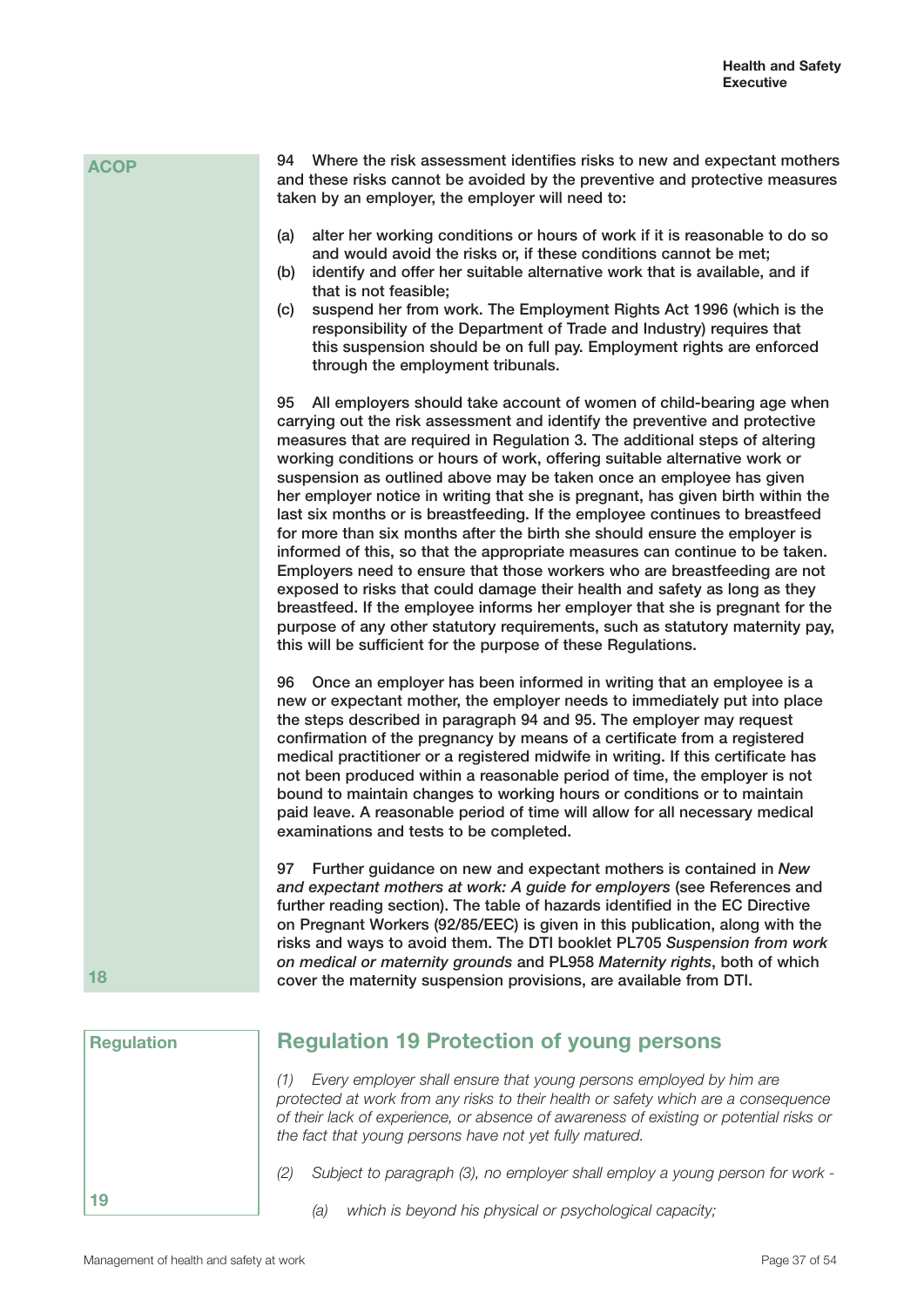| <b>Regulation</b> | involving harmful exposure to agents which are toxic or carcinogenic,<br>(b)<br>cause heritable genetic damage or harm to the unborn child or which in<br>any other way chronically affect human health;<br>involving harmful exposure to radiation;<br>(C)<br>involving the risk of accidents which it may reasonably be assumed<br>(d)<br>cannot be recognised or avoided by young persons owing to their<br>insufficient attention to safety or lack of experience or training; or<br>in which there is a risk to health from:-<br>(e)<br>extreme cold or heat;<br>(i)<br>(ii) noise; or<br>(iii) vibration,                                                                                                                                                               |
|-------------------|-------------------------------------------------------------------------------------------------------------------------------------------------------------------------------------------------------------------------------------------------------------------------------------------------------------------------------------------------------------------------------------------------------------------------------------------------------------------------------------------------------------------------------------------------------------------------------------------------------------------------------------------------------------------------------------------------------------------------------------------------------------------------------|
|                   | and in determining whether work will involve harm or risks for the purposes of this<br>paragraph, regard shall be had to the results of the assessment.                                                                                                                                                                                                                                                                                                                                                                                                                                                                                                                                                                                                                       |
|                   | Nothing in paragraph (2) shall prevent the employment of a young person<br>(3)<br>who is no longer a child for work-                                                                                                                                                                                                                                                                                                                                                                                                                                                                                                                                                                                                                                                          |
|                   | where it is necessary for his training;<br>(a)<br>where the young person will be supervised by a competent person; and<br>(b)<br>where any risk will be reduced to the lowest level that is reasonably<br>(C)<br>practicable.                                                                                                                                                                                                                                                                                                                                                                                                                                                                                                                                                 |
|                   | (4)<br>The provisions contained in this regulation are without prejudice to-                                                                                                                                                                                                                                                                                                                                                                                                                                                                                                                                                                                                                                                                                                  |
| 19                | the provisions contained elsewhere in these Regulations; and<br>(a)<br>any prohibition or restriction, arising otherwise than by this regulation,<br>(b)<br>on the employment of any person.                                                                                                                                                                                                                                                                                                                                                                                                                                                                                                                                                                                  |
| <b>ACOP</b>       | 98<br>The employer needs to carry out the risk assessment before young<br>workers start work and to see where risk remains, taking account of control<br>measures in place, as described in regulation 3. For young workers, the risk<br>assessment needs to pay attention to areas of risk described in regulation<br>19(2). For several of these areas the employer will need to assess the risks<br>with the control measures in place under other statutory requirements.<br>99<br>When control measures have been taken against these risks and if a<br>significant risk still remains, no child (young worker under the compulsory<br>school age) can be employed to do this work. A young worker, above the<br>minimum school leaving age, cannot do this work unless: |

- (a) it is necessary for his or her training; and
- (b) she or he is supervised by a competent person; and
- (c) the risk will be reduced to the lowest level reasonably practicable.

100 Further guidance on young workers is contained in *Young people at work: A guide for employers* (see References and further reading section). The table on hazards, risks and ways of avoiding them from the EC Directive on the protection of Young People at Work (94/33/EEC) is given in this publication.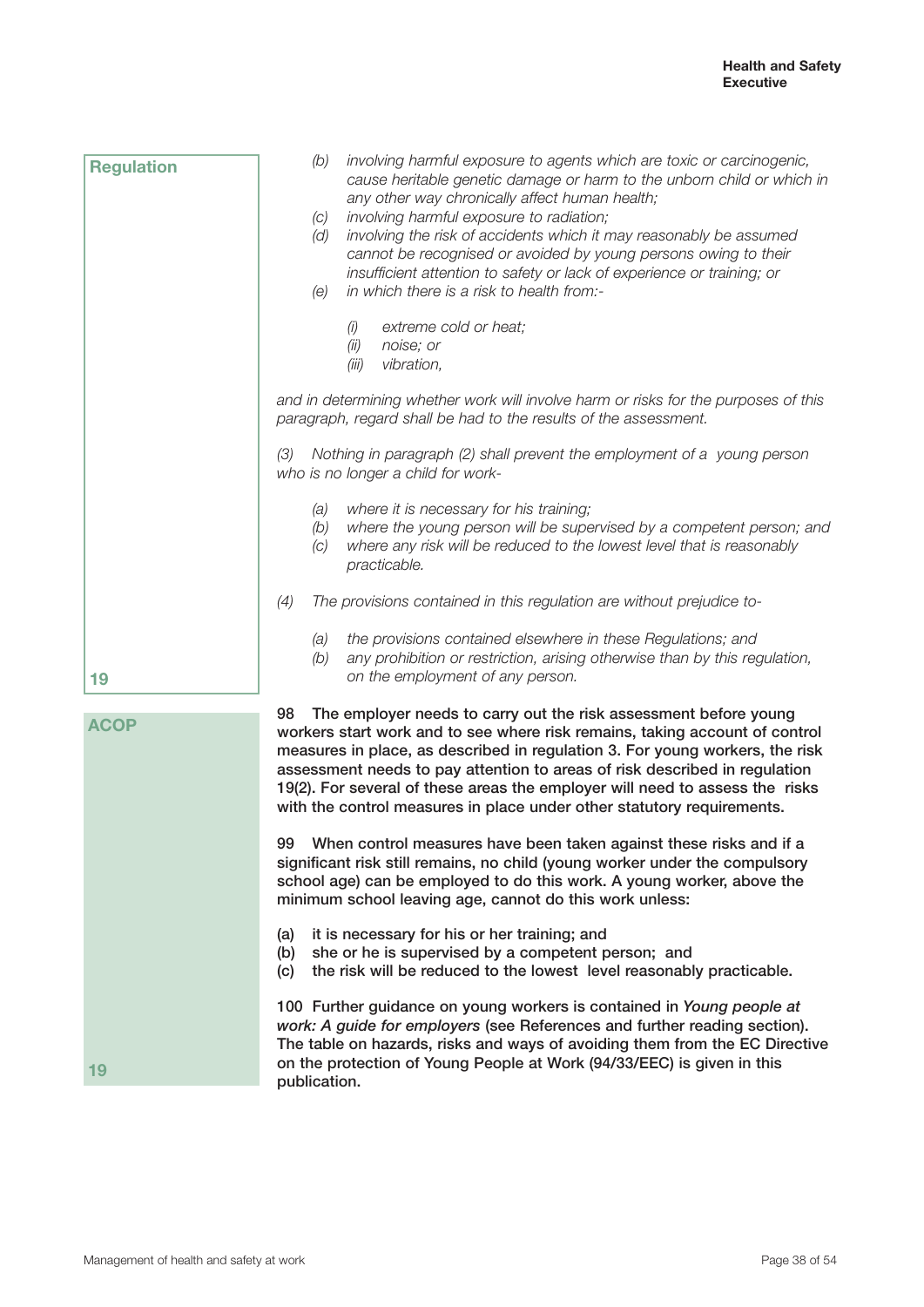**Regulation** 

### **Regulation 20 Exemption certificates**

*(1) The Secretary of State for Defence may, in the interests of national security, by a certificate in writing exempt-*

- *(a) any of the home forces, any visiting force or any headquarters from those requirements of these Regulations which impose obligations other than those in regulations 16-18 on employers; or*
- *(b) any member of the home forces, any member of a visiting force or any member of a headquarters from the requirements imposed by regulation 14;*

*and any exemption such as is specified in sub-paragraph (a) or (b) of this paragraph may be granted subject to conditions and to a limit of time and may be revoked by the said Secretary of State by a further certificate in writing at any time.*

- *(2) In this regulation-*
	- *(a) "the home forces" has the same meaning as in section 12(1) of the Visiting Forces Act 1952(a);*
	- *(b) "headquarters" means a headquarters for the time being specified in Schedule 2 to the Visiting Forces and International Headquarters (Application of Law) Order 1999(b);*
	- *(c) "member of a headquarters" has the same meaning as in paragraph 1(1) of the Schedule to the International Headquarters and Defence*  Organisations Act 1964<sup>(c)</sup>; and
	- *(d) "visiting force" has the same meaning as it does for the purposes of any provision of Part I of the Visiting Forces Act 1952.*
- *(a) 1952 c.67.*
	- *(b) S.I. 1999/1736.*
- *(c) 1964/c. 5.*

|    | <b>Regulation</b> |  |  |
|----|-------------------|--|--|
|    |                   |  |  |
|    |                   |  |  |
|    |                   |  |  |
| 21 |                   |  |  |

**20**

**ACOP**

**21**

### **Regulation 21 Provisions as to liability**

*Nothing in the relevant statutory provisions shall operate so as to afford an employer a defence in any criminal proceedings for a contravention of those provisions by reason of any act or default of-*

- *(a) an employee of his, or*
- *(b) a person appointed by him under regulation 7.*

### **Employers' liability**

101 An employer is not to be afforded a defence for any contravention of his health and safety obligations by reason of any act or default caused by an employee or by a person appointed to give competent advice. It does not affect employees' duties to take reasonable care of their own health and safety and that of others affected by their work activity.

**Guidance 21**

102 In practice enforcers will take account of the circumstances of each case before deciding on the appropriateness of any enforcement action, and who this should be taken against. Where the employer has taken reasonable steps to satisfy him or herself of the competency of the employee or person appointed to provide competent advice or services, this will be taken into account.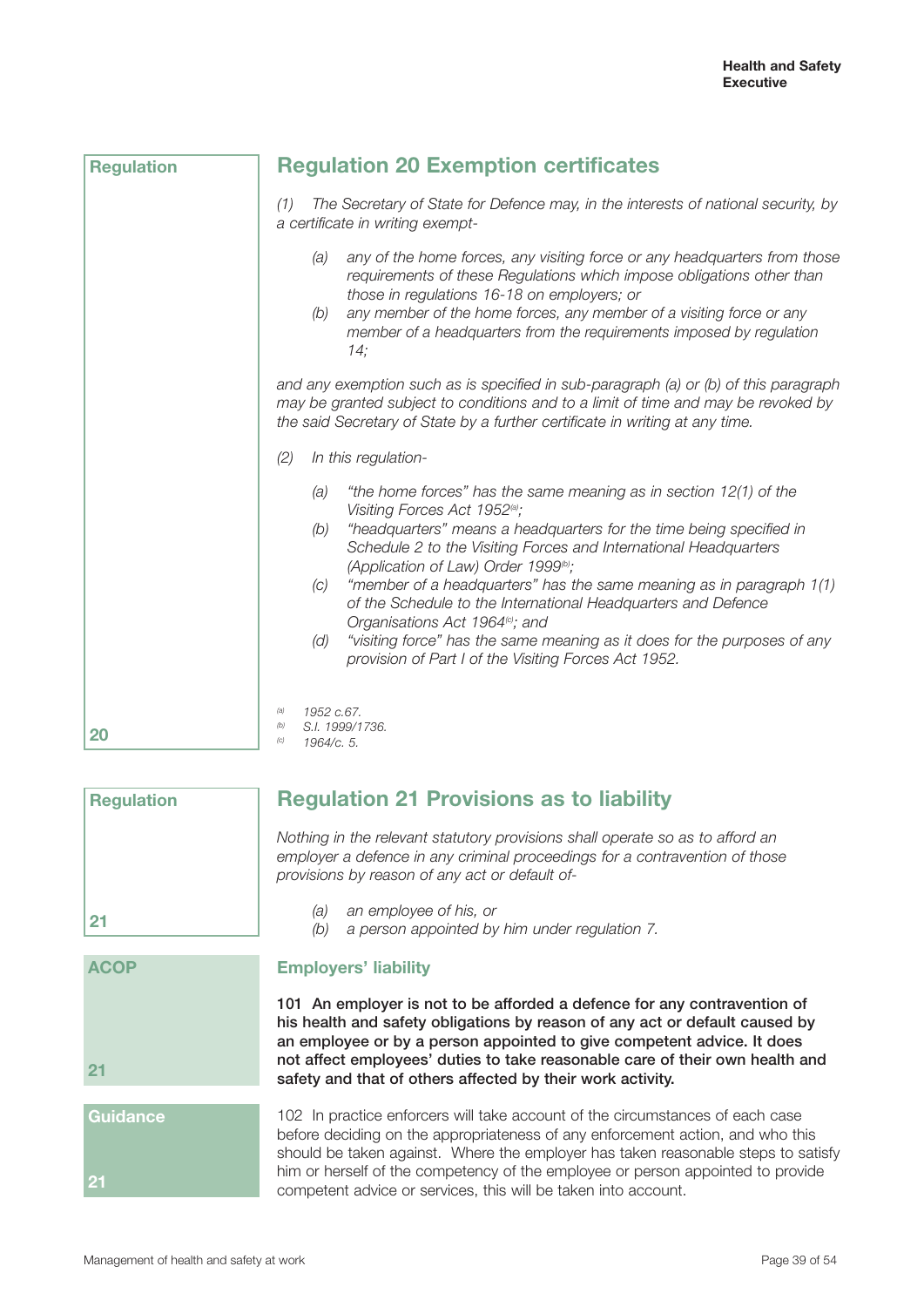**Regulation** 

**22**

**23**

**Regulation** 

### **Regulation 22 Exclusion of civil liability**

*(1) Breach of a duty imposed by these Regulations shall not confer a right of action in any civil proceedings.*

*(2) Paragraph (1) shall not apply to any duty imposed by these Regulations on an employer-*

- *(a) to the extent that it relates to risk referred to in regulation 16(1) to an employee; or*
- *(b) which is contained in regulation 19.*

### **Regulation 23 Extension outside Great Britain**

*(1) These Regulations shall, subject to regulation 2, apply to and in relation to the premises and activities outside Great Britain to which sections 1 to 59 and 80 to 82 of the Health and Safety at Work etc. Act 1974 apply by virtue of the Health and*  Safety at Work etc. Act 1974 (Application Outside Great Britain) Order 1995<sup>(a)</sup> as *they apply within Great Britain.*

*(2) For the purposes of Part I of the 1974 Act, the meaning of "at work" shall be*  extended so that an employee or a self-employed person shall be treated as being *at work throughout the time that he is present at the premises to and in relation to which these Regulations apply by virtue of paragraph (1); and, in that connection, these Regulations shall have effect subject to the extension effected by this paragraph.*

*(a) S.I. 1995/263.*

**Guidance 23**

103 The 1989 Order has been replaced by the Health and Safety at Work etc Act 1974 (Application outside Great Britain) Order 1995. This Order applies the Act to offshore installations, wells, pipelines and pipeline works, and to connected activities within the territorial waters of Great Britain or in designated areas of the United Kingdom Continental Shelf, plus certain other activities within territorial waters. Regulation 23(1) applies the Management of Health and Safety at Work Regulations to these places and activities. Regulation 23(2) ensures that workers are protected even while off duty offshore.

| <b>Regulation</b> |  |
|-------------------|--|
|                   |  |
|                   |  |
|                   |  |
| 24                |  |

### **Regulation 24 Amendment of the Health and Safety (First-Aid)Regulations 1981**

*Regulation 6 of the Health and Safety (First-Aid) Regulations 1981<sup>(a)</sup> is hereby revoked.*

*(a) S.I. 1981/917; amended by S.I. 1989/1671.* 

### **Guidance 24**

104 Regulation 24 revokes the Health and Safety Executive's powers to grant exemptions from the Health and Safety (First-Aid) Regulations 1981.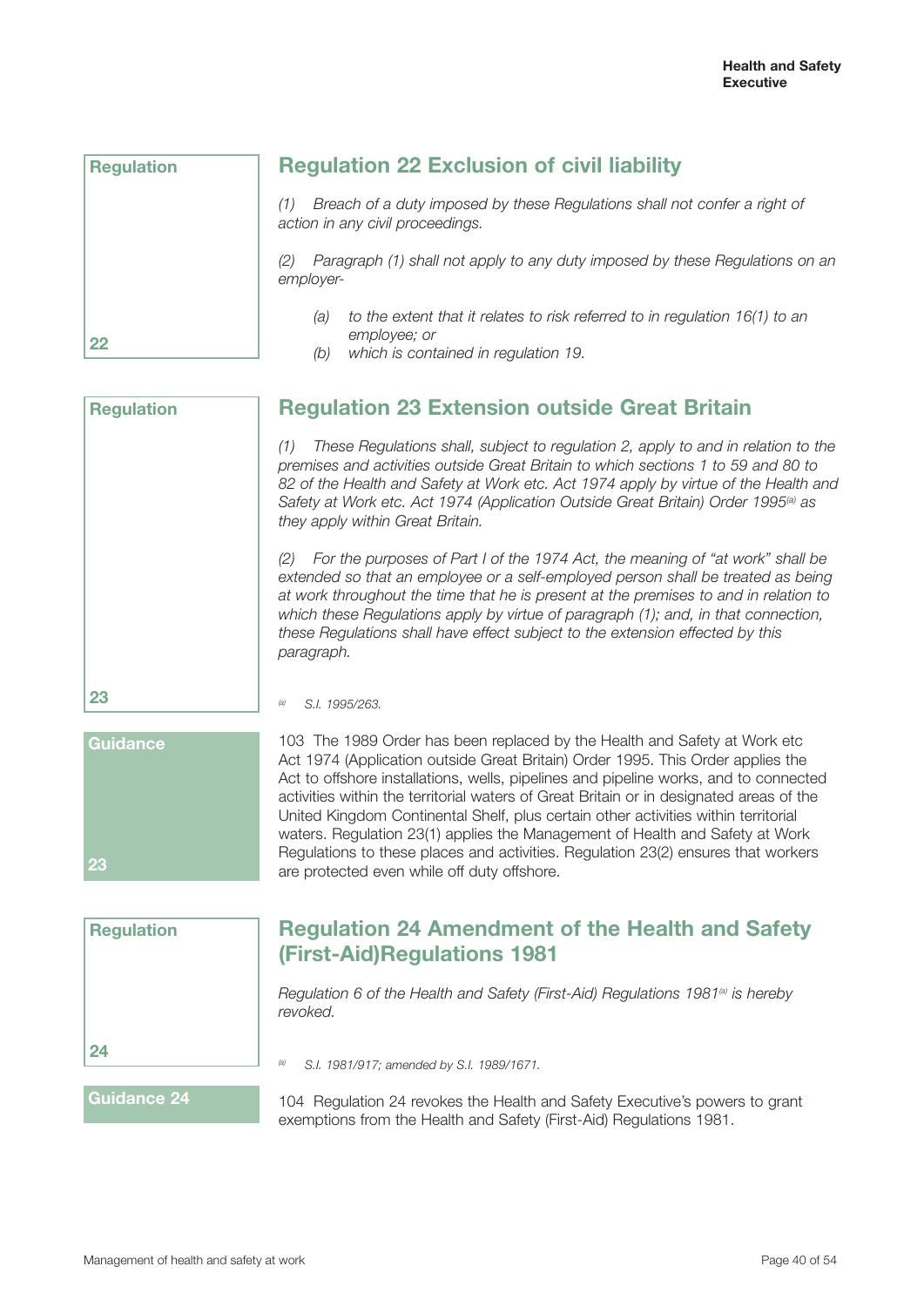### **Regulation 25 Amendment of the Offshore Installations and Pipeline Works (First-Aid) Regulations 1989 Regulation**

*(1) The Offshore Installations and Pipeline Works (First-Aid) Regulations 1989(a) shall be amended in accordance with the following provisions of this regulation.*

*(2) In regulation 7(1) for the words "from all or any of the requirements of these Regulations", there shall be substituted the words "from regulation 5(1)(b) and (c) and (2)(a) of these Regulations".*

*(3) After regulation 7(2) the following paragraph shall be added-*

*"(3) An exemption granted under paragraph (1) above from the requirements in regulation 5(2)(a) of these Regulations shall be subject to the condition that a person provided under regulation 5(1)(a) of these Regulations shall have undergone adequate training".*

**25**

*(a) S.I. 1989/1671; amended by S.I. 1993/1823, and S.I. 1995/738.*

| Guidance |  |
|----------|--|
|          |  |
| -25      |  |

105 Regulation 25 limits the scope of the exemptions that can be granted by the Health and Safety Executive to those specified in regulations 5(1)(b)(c) and (2)(a) of the Offshore Installations and Pipeline Works (First Aid) Regulations 1989. It also requires that where an exemption is granted the person provided under regulation 5(1)(a) shall have undergone adequate training.

| <b>Regulation</b> | <b>Regulation 26 Amendment of the Mines</b><br><b>Miscellaneous Health and Safety Provisions</b><br><b>Regulations 1995</b>                                                                                                                                                                                                                                                                                                                          |
|-------------------|------------------------------------------------------------------------------------------------------------------------------------------------------------------------------------------------------------------------------------------------------------------------------------------------------------------------------------------------------------------------------------------------------------------------------------------------------|
|                   | The Mines Miscellaneous Health and Safety Provisions Regulations 1995 <sup>28</sup><br>(1)<br>shall be amended in accordance with the following provisions of this regulation.                                                                                                                                                                                                                                                                       |
|                   | (2)<br>Paragraph (2)(b) of regulation 4 shall be deleted.                                                                                                                                                                                                                                                                                                                                                                                            |
|                   | After paragraph (4) of regulation 4 there shall be added the following<br>(3)<br>paragraph-                                                                                                                                                                                                                                                                                                                                                          |
|                   | In relation to fire, the health and safety document prepared pursuant to<br>" $(5)$<br>paragraph (1) shall-                                                                                                                                                                                                                                                                                                                                          |
|                   | include a fire protection plan detailing the likely sources of fire, and the<br>(a)<br>precautions to be taken to protect against, to detect and combat the<br>outbreak and spread of fire; and<br>in respect of every part of the mine other than any building on the<br>(b)<br>surface of that mine-                                                                                                                                               |
| 26                | (i)<br>include the designation of persons to implement the plan, ensuring<br>that the number of such persons, their training and the equipment<br>available to them is adequate, taking into account the size of, and<br>the specific hazards involved in the mine concerned; and<br>include the arrangements for any necessary contacts with external<br>(ii)<br>emergency services, particularly as regards rescue work and fire-<br>fighting; and |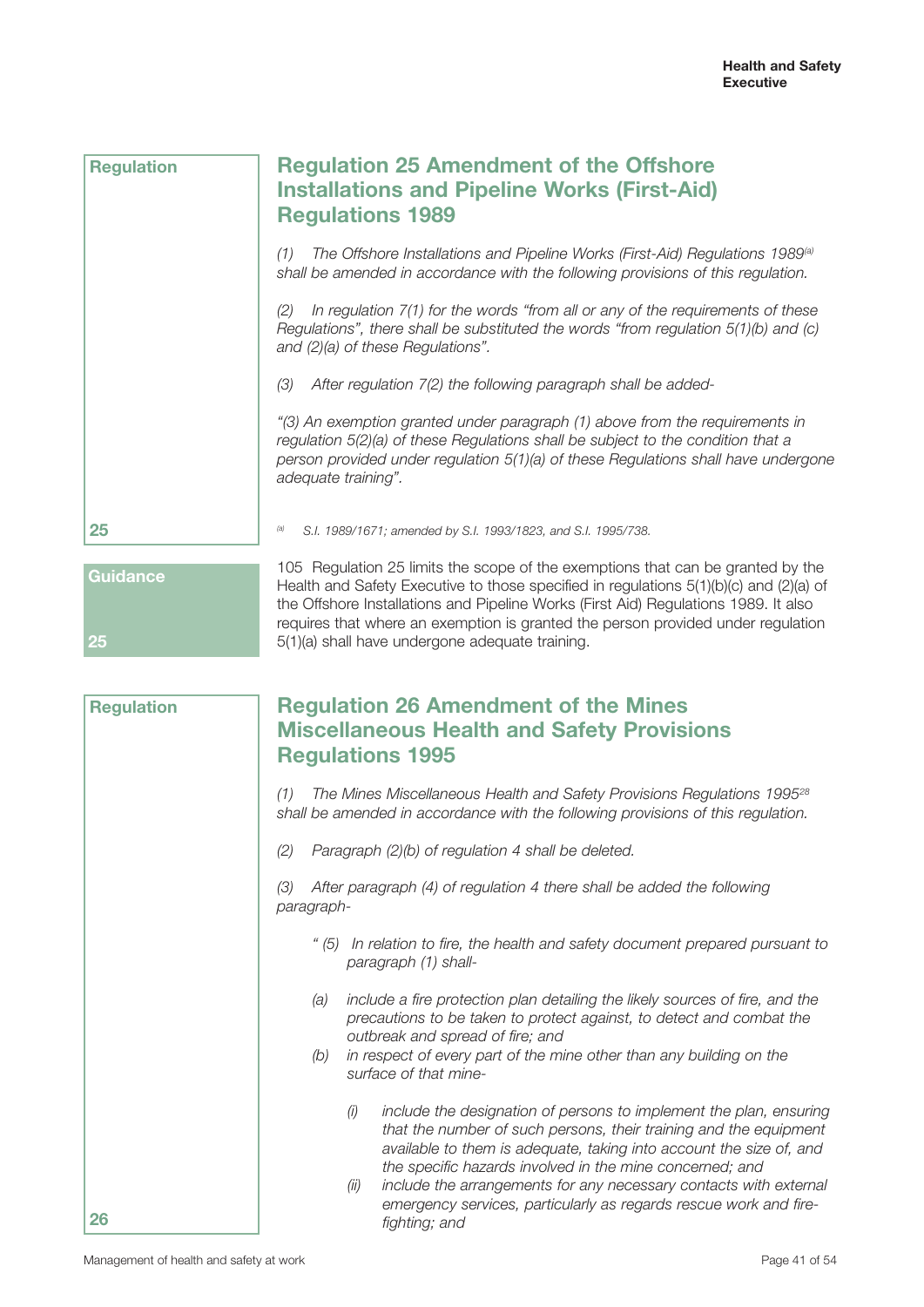

*(iii) be adapted to the nature of the activities carried on at that mine, the size of the mine and take account of the persons other than employees who may be present".*

*(a) S.I. 1995/2005.*

**Guidance 26**

106 Regulation 26 introduces a new paragraph into regulation 4 of the Mines Miscellaneous Health and Safety Provisions Regulations 1995. This requires that a fire protection plan be included in all cases in the health and safety document required by these Regulations. In all parts of the mine other than buildings on the surface, the mine owner is required to designate in the document those who are to implement the plan and include the arrangements for the necessary contacts with external services, especially rescue work and fire-fighting.

| <b>Regulation</b> | <b>Regulation 27 Amendment of the Construction</b><br>(Health, Safety and Welfare) Regulations 1996                                                                                                                                                                                                                                                                                                                                            |  |  |
|-------------------|------------------------------------------------------------------------------------------------------------------------------------------------------------------------------------------------------------------------------------------------------------------------------------------------------------------------------------------------------------------------------------------------------------------------------------------------|--|--|
|                   | The Construction (Health, Safety and Welfare) Regulations 1996 <sup>(a)</sup> shall be<br>(1)<br>amended in accordance with the following provision of this regulation.                                                                                                                                                                                                                                                                        |  |  |
|                   | Paragraph (2) of regulation 20 shall be deleted and the following substituted -<br>(2)                                                                                                                                                                                                                                                                                                                                                         |  |  |
|                   | " (2) Without prejudice to the generality of paragraph (1), arrangements<br>prepared pursuant to that paragraph shall -<br>have regard to those matters set out in paragraph (4) of regulation 19;<br>(a)<br>designate an adequate number of persons who will implement the<br>(b)<br>arrangements; and<br>include any necessary contacts with external emergency services,<br>(C)<br>particularly as regards rescue work and fire-fighting.". |  |  |
| 27                | (a)<br>S.I. 1996/1592.                                                                                                                                                                                                                                                                                                                                                                                                                         |  |  |
| Guidance          | 107 This regulation amends regulation 20 of the Construction (Health, Safety<br>and Welfare) Regulations 1996, so that arrangements for dealing with foreseeable<br>emergencies on construction sites include designating people to implement the<br>arrangements and arranging necessary contacts with external services, especially                                                                                                          |  |  |



**27**

### **Regulation 28 Regulations to have effect as health and safety regulations**

*Subject to regulation 9 of the Fire Precautions (Workplace) Regulations 1997<sup>(a)</sup>, these Regulations shall, to the extent that they would not otherwise do so, have*  effect as if they were health and safety regulations within the meaning of Part I of *the Health and Safety at Work etc. Act 1974.* 

*(a) S.I. 1997/1840; amended by S.I. 1999/1877.*

rescue work and fire-fighting.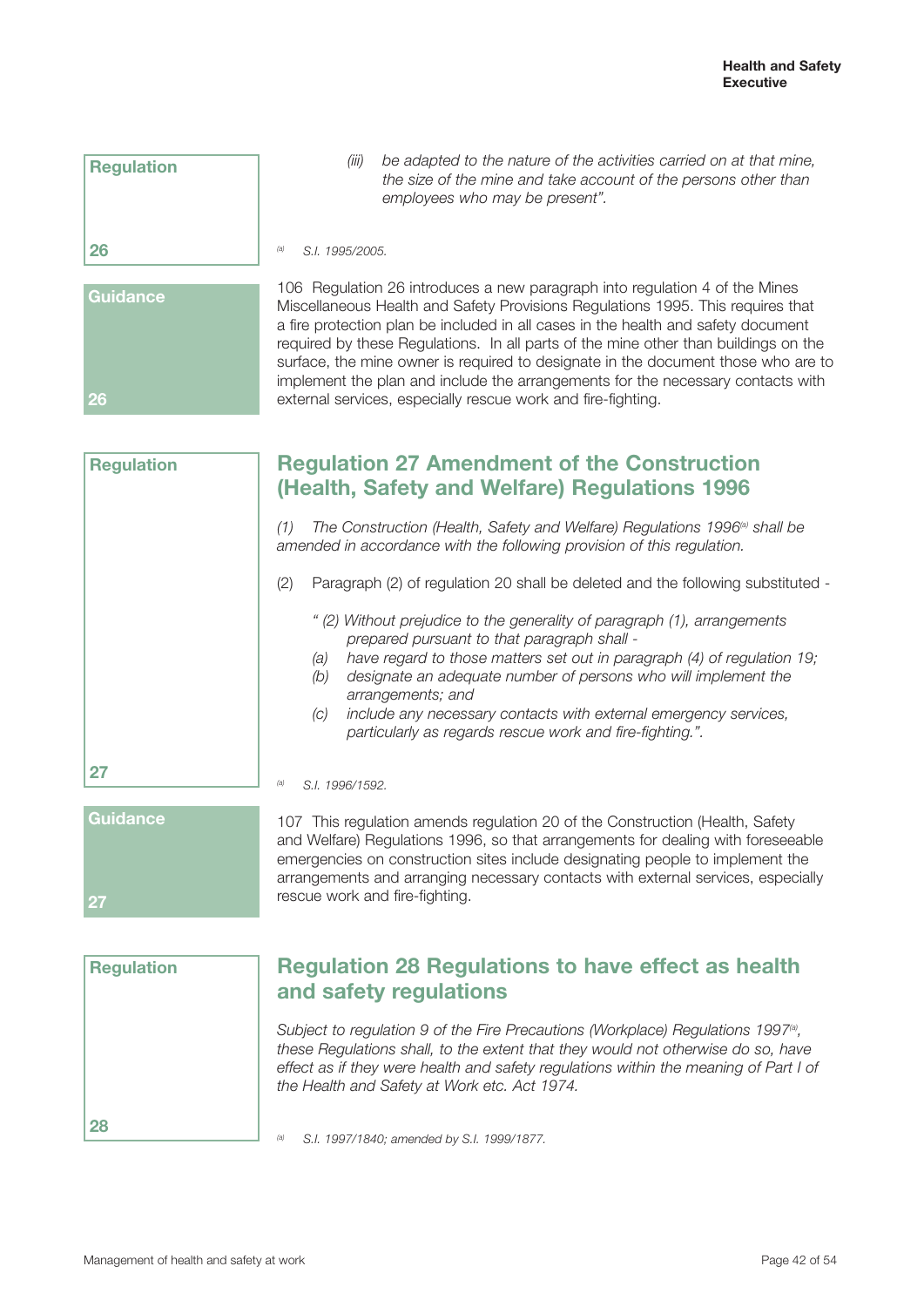**Regulation 29**

### **Regulation 29 Revocations and consequential amendments**

*(1) The Management of Health and Safety at Work Regulations 1992(a), the Management of Health and Safety at Work (Amendment) Regulations 1994<sup>(b)</sup>,* the Health and Safety (Young Persons) Regulations 1997<sup>(c)</sup> and Part III of the Fire *Precautions (Workplace) Regulations 1997 are hereby revoked.*

*(2) The instruments specified in column 1 of Schedule 2 shall be amended in accordance with the corresponding provisions in column 3 of that Schedule.*

- *(a) S.I. 1992/2051; amended by S.I. 1994/2865; S.I. 1997/135, and S.I. 1997/1840.*
- *(b) S.I. 1994/2865.*
	- *(c) S.I. 1997/135.*

| <b>Regulation</b> |
|-------------------|
| 30                |

### **Regulation 30 Transitional provision**

*The substitution of provisions in these Regulations for provisions of the Management of Health and Safety at Work Regulations 1992 shall not affect the continuity of the law; and accordingly anything done under or for the purposes of such provision of the 1992 Regulations shall have effect as if done under or for the purposes of any corresponding provision of these Regulations.*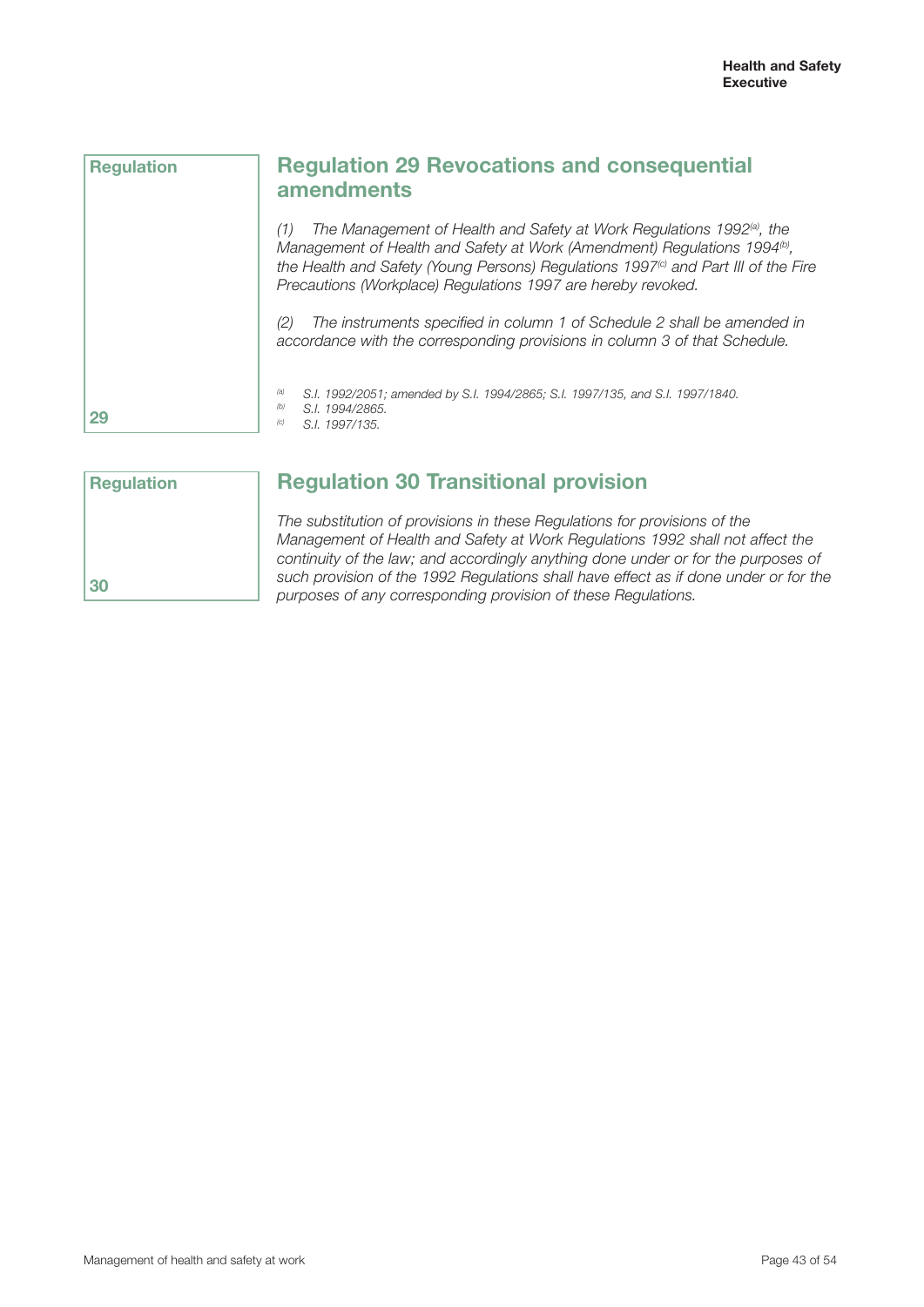| <b>Schedule</b> | <b>Schedule 1 General principles of prevention</b>                                                                                                                                                                                                                                                                                                                                                                                                                                                                                                                                                                                                                                                                                                                                                                                                                                                                                                                        |  |  |
|-----------------|---------------------------------------------------------------------------------------------------------------------------------------------------------------------------------------------------------------------------------------------------------------------------------------------------------------------------------------------------------------------------------------------------------------------------------------------------------------------------------------------------------------------------------------------------------------------------------------------------------------------------------------------------------------------------------------------------------------------------------------------------------------------------------------------------------------------------------------------------------------------------------------------------------------------------------------------------------------------------|--|--|
|                 | <b>Regulation 4</b>                                                                                                                                                                                                                                                                                                                                                                                                                                                                                                                                                                                                                                                                                                                                                                                                                                                                                                                                                       |  |  |
|                 | (This Schedule specifies the general principles of prevention set out in Article 6(2) of<br>Council Directive 89/391/EEC) 34                                                                                                                                                                                                                                                                                                                                                                                                                                                                                                                                                                                                                                                                                                                                                                                                                                              |  |  |
|                 | avoiding risks;<br>(a)<br>(b)<br>evaluating the risks which cannot be avoided;<br>combating the risks at source;<br>(C)<br>adapting the work to the individual, especially as regards the design of<br>(d)<br>workplaces, the choice of work equipment and the choice of working<br>and production methods, with a view, in particular, to alleviating<br>monotonous work and work at a predetermined work-rate and to<br>reducing their effect on health;<br>adapting to technical progress;<br>(e)<br>replacing the dangerous by the non-dangerous or the less dangerous;<br>(f)<br>developing a coherent overall prevention policy which covers technology,<br>(g)<br>organisation of work, working conditions, social relationships and the<br>influence of factors relating to the working environment;<br>giving collective protective measures priority over individual protective<br>(h)<br>measures; and<br>giving appropriate instructions to employees.<br>(i) |  |  |
|                 | 34<br>OJ No. L183, 29.6.89, p.1.                                                                                                                                                                                                                                                                                                                                                                                                                                                                                                                                                                                                                                                                                                                                                                                                                                                                                                                                          |  |  |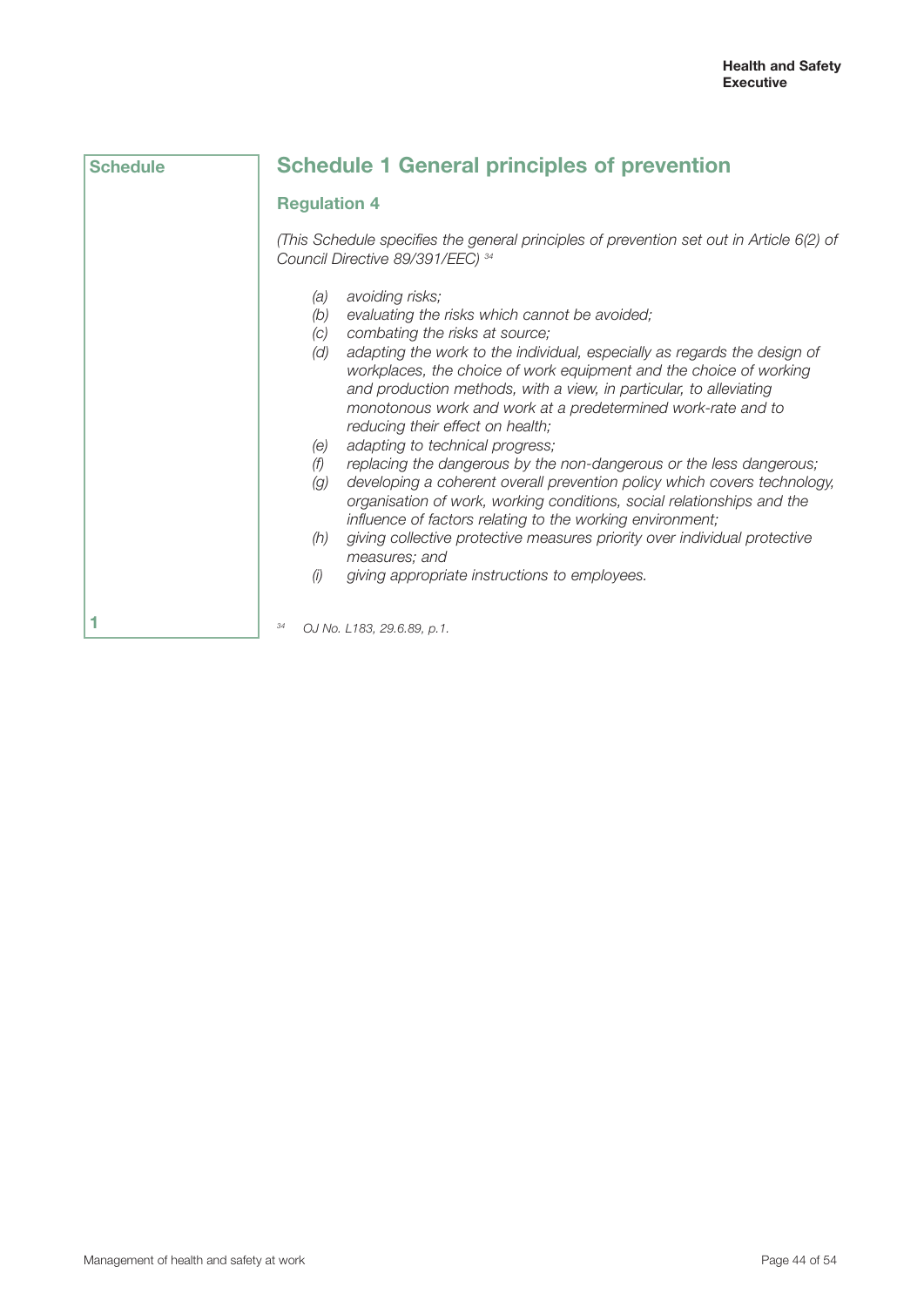### **Schedule**

### **Schedule 2 Consequential Amendments**

**Regulation 29**

| Column 1<br><b>Description of Instrument</b>                                                                         | Column 2<br><b>References</b>                                                                                                                                                                                    | Column 3<br><b>Extent of Modification</b>                                                                                                                                                                                                                                                                                                                                                                                                                                             |
|----------------------------------------------------------------------------------------------------------------------|------------------------------------------------------------------------------------------------------------------------------------------------------------------------------------------------------------------|---------------------------------------------------------------------------------------------------------------------------------------------------------------------------------------------------------------------------------------------------------------------------------------------------------------------------------------------------------------------------------------------------------------------------------------------------------------------------------------|
| <b>The Safety</b><br>Representatives and<br><b>Safety Committees</b><br><b>Regulations 1977</b>                      | S.I. 1977/500;<br>amended by<br>S.I. 1992/2051;<br>S.I. 1996/1513;<br>S.I. 1997/1840;<br>S.I. 1999/860<br>and by section 1(1)<br>and (2) of the<br><b>Employment Rights</b><br>(Dispute Resolution)<br>Act 1998. | In regulation $4A(1)(b)$<br>for "regulations 6(1)<br>and $7(1)(b)$ of the<br><b>Management of Health</b><br>and Safety at Work<br>Regulations 1992",<br>there shall be<br>substituted "regulations<br>$7(1)$ and $8(1)(b)$ of the<br><b>Management of Health</b><br>and Safety at Work<br>Regulations 1999;".                                                                                                                                                                         |
| The Offshore<br><b>Installations</b><br>(Safety Representatives<br>and Safety Committees)<br><b>Regulations 1989</b> | S.I. 1989/971;<br>amended by<br>S.I. 1992/2885;<br>S.I. 1993/1823;<br>S.I. 1995/738;<br>S.I. 1995/743; and<br>S.I. 1995/3163.                                                                                    | In regulation 23(4)<br>for "regulation 6(1) of<br>the Management of<br><b>Health and Safety at</b><br><b>Work Regulations</b><br>1992", there shall be<br>substituted "regulation<br>$7(1)$ of the<br><b>Management of Health</b><br>and Safety at Work<br>Regulations 1999".                                                                                                                                                                                                         |
| <b>The Railways (Safety</b><br>Case) Regulations 1994                                                                | S.I. 1994/237;<br>amended by<br>S.I. 1996/1592.                                                                                                                                                                  | In paragraph 6 of<br>Schedule 1 for<br>"regulation 3 of the<br><b>Management of Health</b><br>and Safety at Work<br>Regulations 1992 and<br>particulars of the<br>arrangements he has<br>made pursuant to<br>regulation 4(1)<br>thereof.", there shall be<br>substituted "regulation<br>3 of the Management<br>of Health and Safety at<br><b>Work Regulations 1999</b><br>and particulars of the<br>arrangements he has<br>made in accordance<br>with regulation $5(1)$<br>thereof.". |
| The Suspension from<br><b>Work (on Maternity</b><br>Grounds) Order 1994*                                             | S.I. 1994/2930.                                                                                                                                                                                                  | In article $1(2)(b)$ for<br>""the 1992 Regulations"<br>means the Management<br>of Health and Safety at<br><b>Work</b>                                                                                                                                                                                                                                                                                                                                                                 |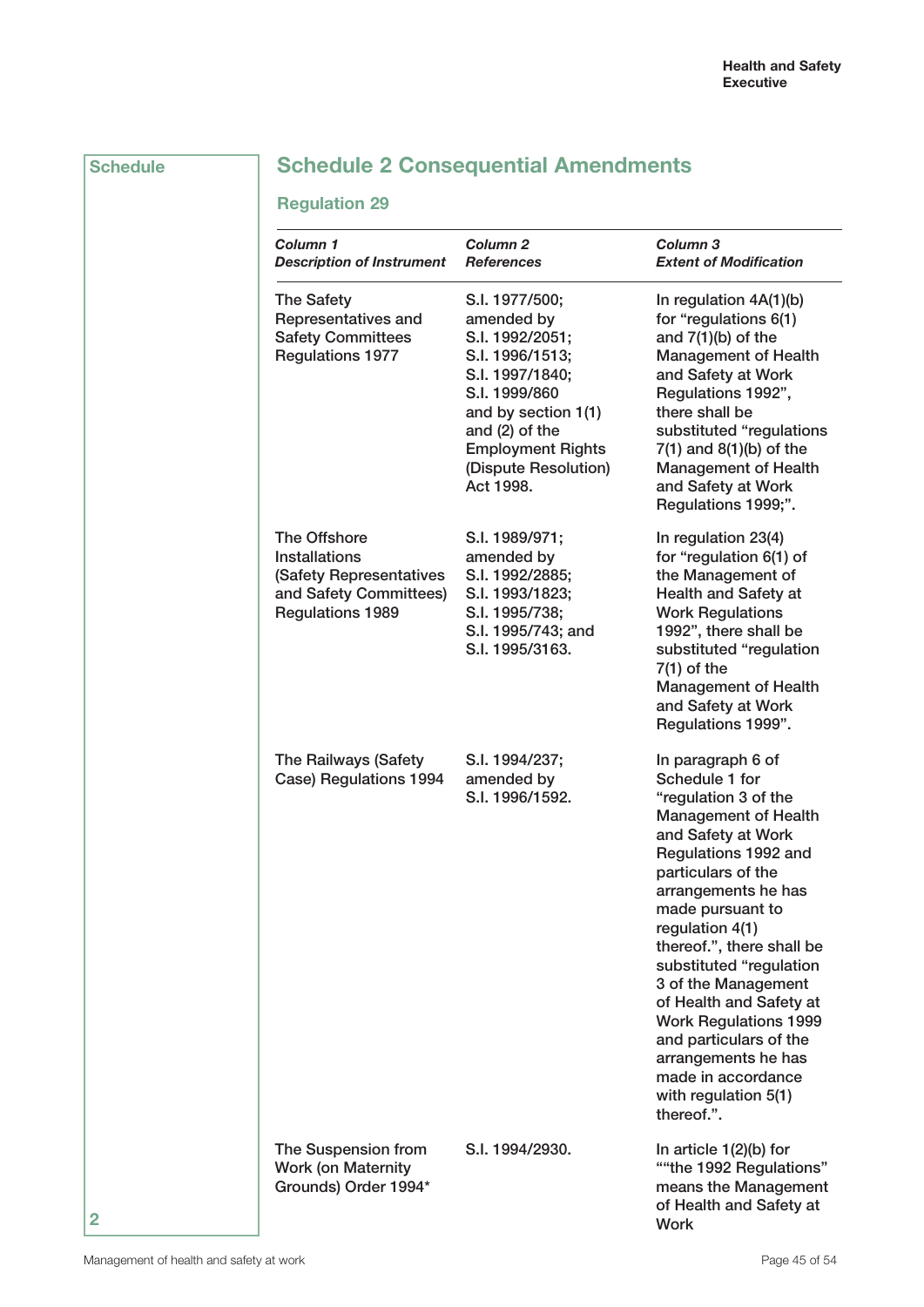| <b>Schedule</b> | Column 1<br><b>Description of Instrument</b>                                     | Column <sub>2</sub><br><b>References</b>         | Column <sub>3</sub><br><b>Extent of Modification</b>                                                                                                                                                                                                                                         |
|-----------------|----------------------------------------------------------------------------------|--------------------------------------------------|----------------------------------------------------------------------------------------------------------------------------------------------------------------------------------------------------------------------------------------------------------------------------------------------|
|                 |                                                                                  |                                                  | Regulations 1992",<br>there shall be<br>substituted, ""the 1999<br>Regulations" means the<br><b>Management of Health</b><br>and Safety at Work<br>Regulations 1999"; and                                                                                                                     |
|                 |                                                                                  |                                                  | In article 2(b) for<br>"regulation 13B of the<br>1992 regulations",<br>there shall be<br>substituted "regulation<br>17 of the 1999<br>Regulations".                                                                                                                                          |
|                 | <b>The Construction</b><br>(Design<br>and Management)<br><b>Regulations 1994</b> | S.I. 1994/3140;<br>amended by<br>S.I. 1996/1592. | In regulation $16(1)(a)$<br>for "regulation 9 of the<br><b>Management of Health</b><br>and Safety at Work<br>Regulations 1992",<br>there shall be<br>substituted "regulation<br>11 of the Management<br>of Health and Safety at<br><b>Work Regulations</b><br>1999;";                        |
|                 |                                                                                  |                                                  | In regulation 17(2)(a)<br>for "regulation 8 of the<br><b>Management of Health</b><br>and Safety at Work<br>Regulations 1992;",<br>there shall be<br>substituted "regulation<br>10 of the Management<br>of Health and Safety at<br><b>Work Regulations</b><br>1999;";                         |
|                 |                                                                                  |                                                  | In regulation 17(2)(b)<br>for "regulation 11(2)(b)<br>of the Management of<br><b>Health and Safety at</b><br><b>Work Regulations</b><br>1992", there shall be<br>substituted "regulation<br>$13(2)(b)$ of the<br><b>Management of Health</b><br>and Safety at Work<br>Regulations 1999"; and |
| $\overline{2}$  |                                                                                  |                                                  | In regulation 19(1)(b)<br>for "the Management                                                                                                                                                                                                                                                |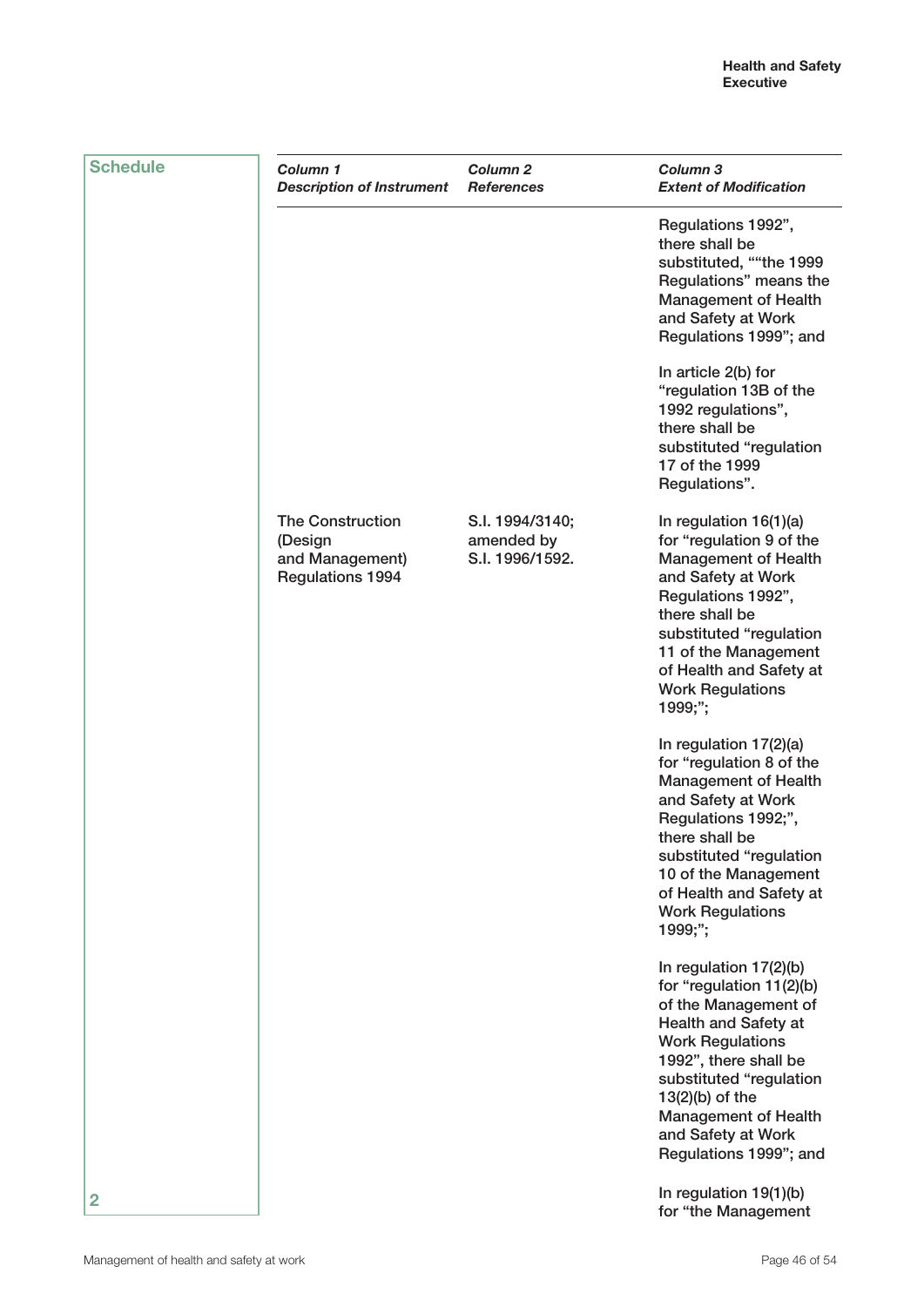| <b>Schedule</b> | Column 1<br><b>Description of Instrument</b>                                                                            | Column <sub>2</sub><br><b>References</b> | Column <sub>3</sub><br><b>Extent of Modification</b>                                                                                                                                                                                                                                                                  |
|-----------------|-------------------------------------------------------------------------------------------------------------------------|------------------------------------------|-----------------------------------------------------------------------------------------------------------------------------------------------------------------------------------------------------------------------------------------------------------------------------------------------------------------------|
|                 |                                                                                                                         |                                          | of Health and Safety at<br><b>Work Regulations</b><br>1992", there shall be<br>substituted "the<br><b>Management of Health</b><br>and Safety at Work<br>Regulations 1999".                                                                                                                                            |
|                 | The Escape and Rescue<br>from Mines Regulations<br>1995                                                                 | S.I. 1995/2870.                          | In regulation 2(1) for<br>""the 1992 Regulations"<br>means the Management<br>of Health and Safety at<br><b>Work Regulations</b><br>1992", there shall be<br>substituted ""the 1999<br>Regulations" means the<br><b>Management of Health</b><br>and Safety at Work<br>Regulations 1999"; and<br>In regulation 4(2) for |
|                 |                                                                                                                         |                                          | "regulation 3 of the<br>1992 Regulations,"<br>there shall be<br>substituted "regulation<br>3 of the 1999<br>Regulations.".                                                                                                                                                                                            |
|                 | <b>The Mines</b><br><b>Miscellaneous</b><br><b>Health and Safety</b><br><b>Provisions Regulations</b><br>1995           | S.I. 1995/2005.                          | In regulation 2(1) for<br>""the 1992 regulations"<br>means the Management<br>of Health and Safety at<br><b>Work Regulations</b><br>1992;", there shall be<br>substituted ""the 1999<br>Regulations" means the<br><b>Management of Health</b><br>and Safety at Work<br>Regulations 1999;" and                          |
|                 |                                                                                                                         |                                          | In regulation $4(1)(a)$ for<br>"regulation 3 of the<br>1992 Regulations;",<br>there shall be<br>substituted "regulation<br>3 of the 1999<br>Regulations;".                                                                                                                                                            |
| $\overline{2}$  | <b>The Quarries</b><br><b>Miscellaneous</b><br><b>Health and Safety</b><br><b>Provisions</b><br><b>Regulations 1995</b> | S.I. 1995/2036.                          | In regulation 2(1) for<br>""the 1992 Regulations"<br>means the Management<br>of Health and Safety at<br><b>Work Regulations</b><br>1992;", there shall be<br>substituted ""the 1999                                                                                                                                   |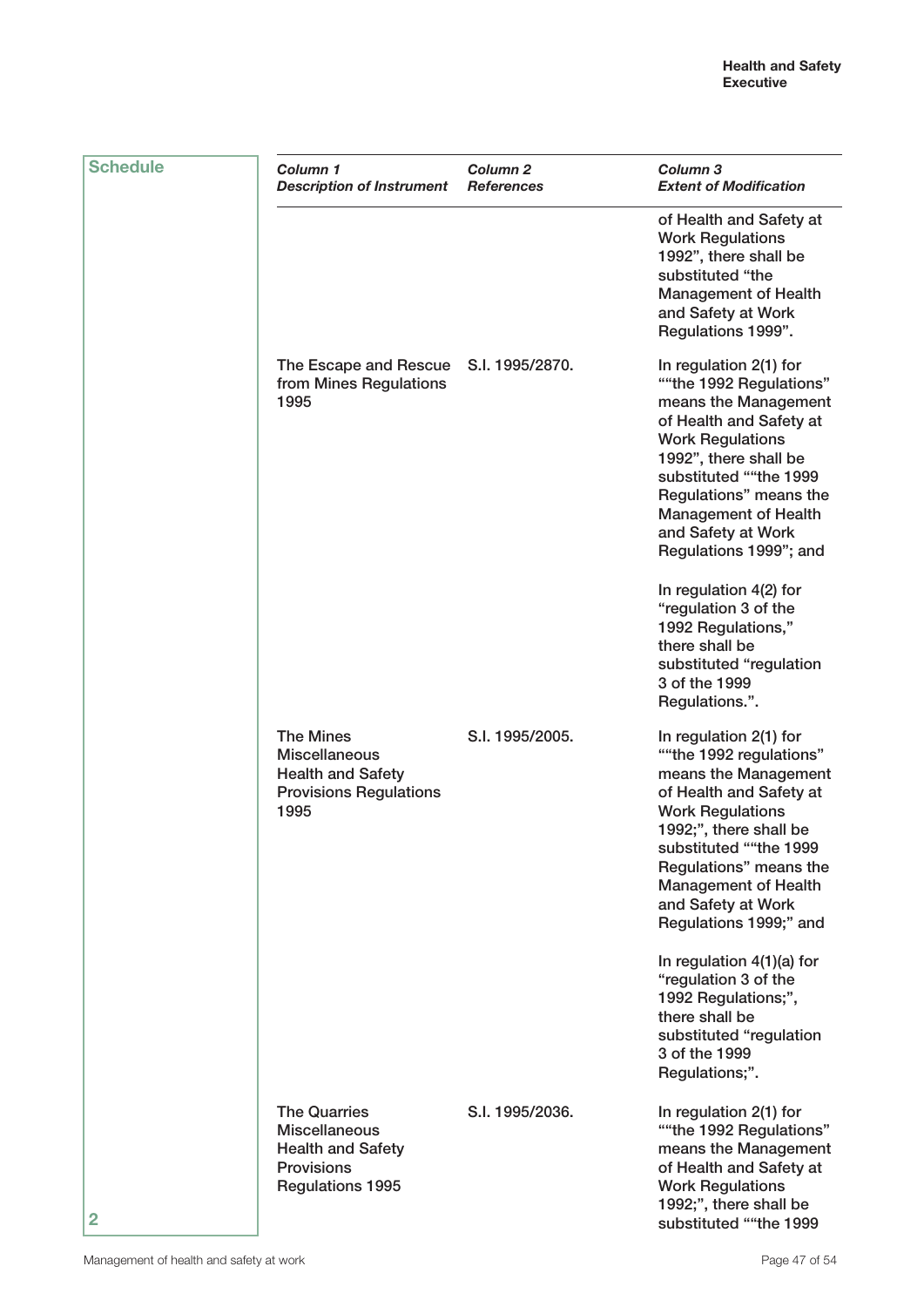| <b>Schedule</b> | Column 1<br><b>Description of Instrument</b>                                      | Column <sub>2</sub><br><b>References</b> | Column <sub>3</sub><br><b>Extent of Modification</b>                                                                                                                                                                                                                                                                                                                                                                                                                                               |
|-----------------|-----------------------------------------------------------------------------------|------------------------------------------|----------------------------------------------------------------------------------------------------------------------------------------------------------------------------------------------------------------------------------------------------------------------------------------------------------------------------------------------------------------------------------------------------------------------------------------------------------------------------------------------------|
|                 |                                                                                   |                                          | Regulations" means the<br><b>Management of Health</b><br>and Safety at Work<br>Regulations 1999." and                                                                                                                                                                                                                                                                                                                                                                                              |
|                 |                                                                                   |                                          | In regulation 4(1)(a) for<br>"regulation 3 of the<br>1992 Regulations;",<br>there shall be<br>substituted "regulation<br>3 of the 1999<br>Regulations;".                                                                                                                                                                                                                                                                                                                                           |
|                 | The Borehole Sites and<br><b>Operations Regulations</b><br>1995                   | S.I. 1995/2038.                          | In regulation 7(5) for<br>""the Management<br>Regulations" means<br>the Management of<br><b>Health and Safety at</b><br><b>Work Regulations</b><br>1992", there shall be<br>substituted ""the<br>Management<br>Regulations" means the<br><b>Management of Health</b><br>and Safety at Work<br>Regulations 1999.".                                                                                                                                                                                  |
|                 | The Gas Safety<br>(Management)<br>Regulations<br>1996                             | S.I. 1996/551                            | In paragraph 5 of<br>Schedule 1 for<br>"regulation 3 of the<br><b>Management of Health</b><br>and Safety at Work<br>Regulations 1992, and<br>particulars of the<br>arrangements he has<br>made in accordance<br>with regulation 4(1)<br>thereof.", there shall be<br>substituted "regulation<br>3 of the Management of<br><b>Health and Safety at</b><br><b>Work Regulations</b><br>1999, and particulars of<br>the arrangements he<br>has made in accordance<br>with regulation 5(1)<br>thereof". |
| $\overline{2}$  | The Health and Safety<br>(Safety Signs and<br>Signals)<br><b>Regulations 1996</b> | S.I. 1996/341.                           | In regulation 4(1) for<br>"paragraph (1) of<br>regulation 3 of the<br><b>Management of Health</b><br>and Safety at Work<br>Regulations 1992",<br>there shall be                                                                                                                                                                                                                                                                                                                                    |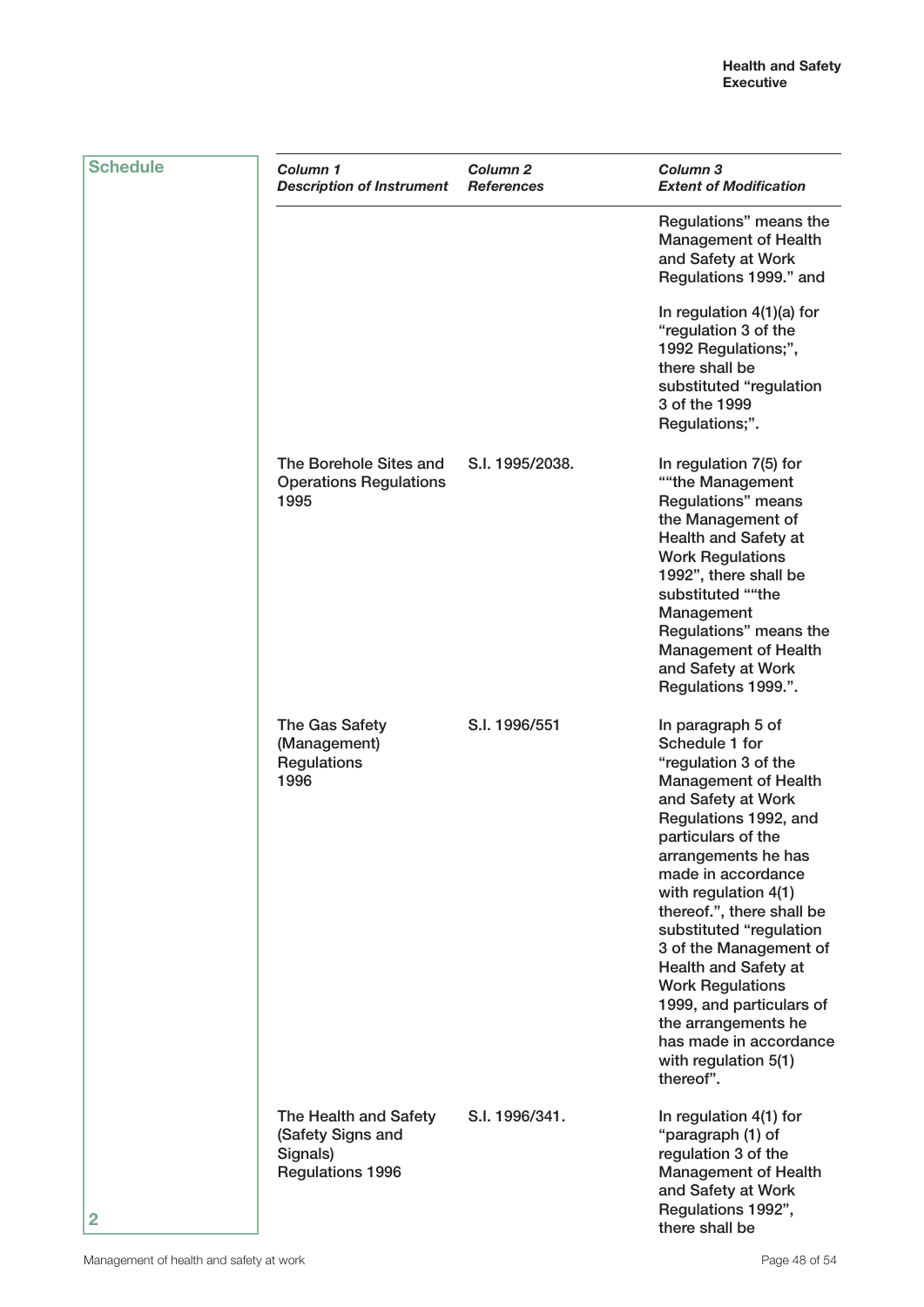| <b>Schedule</b> | Column 1<br><b>Description of Instrument</b>                                         | Column <sub>2</sub><br><b>References</b>         | Column <sub>3</sub><br><b>Extent of Modification</b>                                                                                                                                                                                                                                                                                                                                                          |
|-----------------|--------------------------------------------------------------------------------------|--------------------------------------------------|---------------------------------------------------------------------------------------------------------------------------------------------------------------------------------------------------------------------------------------------------------------------------------------------------------------------------------------------------------------------------------------------------------------|
|                 |                                                                                      |                                                  | substituted "paragraph<br>(1) of regulation 3 of<br>the Management of<br><b>Health and Safety at</b><br><b>Work Regulations</b><br>1999".                                                                                                                                                                                                                                                                     |
|                 | The Health and Safety<br>(Consultation with<br><b>Employees) Regulations</b><br>1996 | S.I. 1996/1513.                                  | In regulation 3(b) for<br>"regulations 6(1) and<br>$7(1)(b)$ of the<br><b>Management of Health</b><br>and Safety at Work<br>Regulations 1992",<br>there shall be<br>substituted "regulations<br>$7(1)$ and $8(1)(b)$ of<br>the Management of<br><b>Health and Safety at</b><br><b>Work Regulations</b><br>1999".                                                                                              |
|                 | The Fire Precautions<br>(Workplace) Regulations<br>1997                              | S.I. 1997/1840;<br>amended by<br>S.I. 1999/1877. | In regulation 2(1) for<br>""the 1992 Management<br>Regulations" means the<br><b>Management of Health</b><br>and Safety at Work<br>Regulations 1992",<br>there shall be<br>substituted ""the 1999<br>Management<br>Regulations" means the<br><b>Management of Health</b><br>and Safety at Work<br>Regulations 1999";<br>In regulation 2(1) in<br>the definitions of<br>"employee" and<br>"employer" for "1992" |
| $\overline{2}$  |                                                                                      |                                                  | substitute "1999"; and<br>In regulation $9(2)(b)$<br>for the words<br>"regulations 1 to 4, 6 to<br>10 and 11(2) and (3) of<br>the 1992 Management<br><b>Regulations (as</b><br>amended by Part III of<br>these Regulations)",<br>there shall be<br>substituted "regulations<br>1 to 5, 7 to 12 and<br>13(2) and (3) of the<br>1999 Management<br>Regulations".                                                |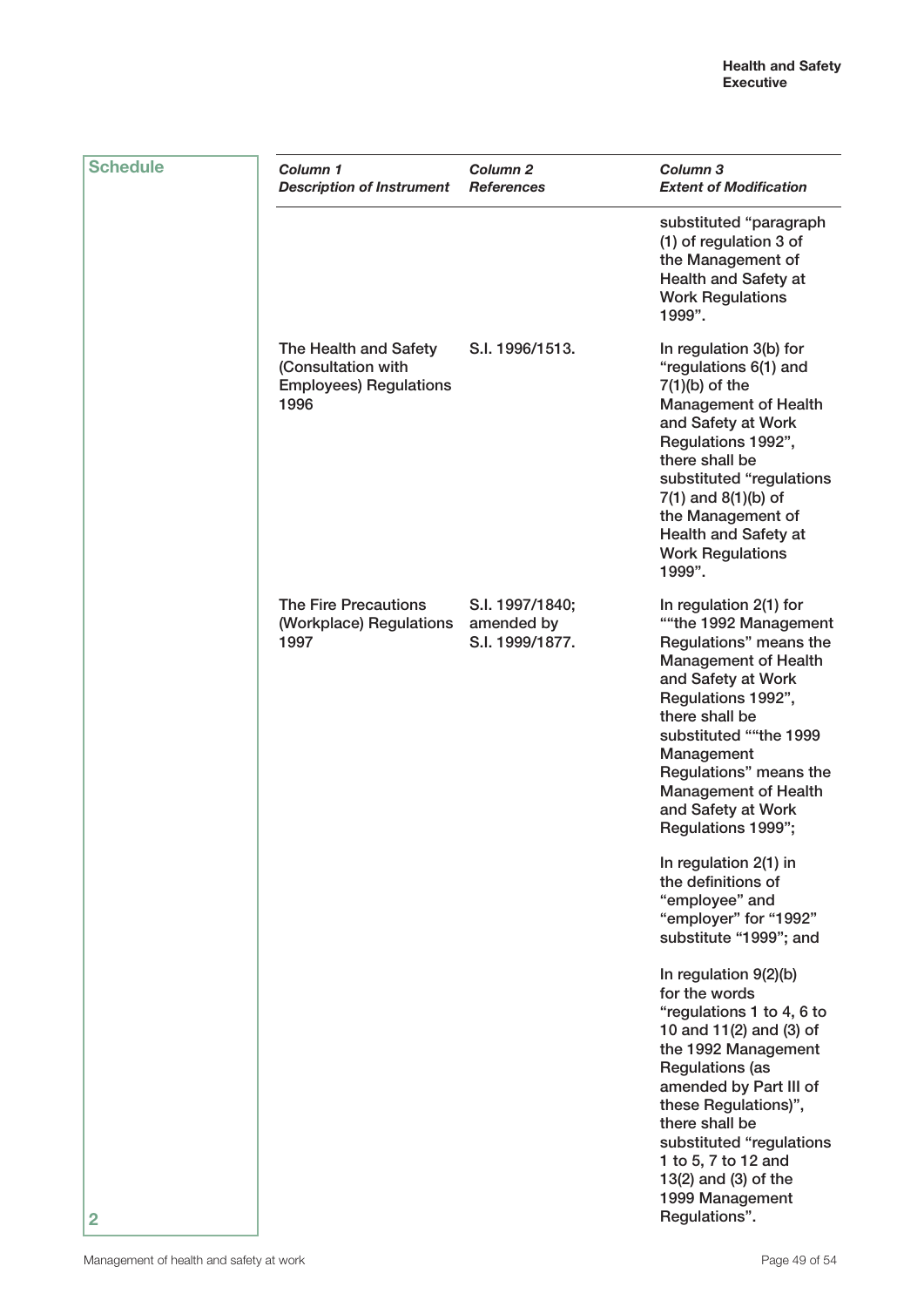| <b>Schedule</b> | Column 1<br><b>Description of Instrument</b>           | Column <sub>2</sub><br><b>References</b> | Column <sub>3</sub><br><b>Extent of Modification</b>                                                                                                                                                                                                                                     |
|-----------------|--------------------------------------------------------|------------------------------------------|------------------------------------------------------------------------------------------------------------------------------------------------------------------------------------------------------------------------------------------------------------------------------------------|
|                 | The Control of Lead at<br><b>Work Regulations 1998</b> | S.I. 1998/543.                           | In regulation 5 for<br>"regulation 3 of the<br><b>Management of Health</b><br>and Safety at Work<br>Regulations 1992",<br>there shall be<br>substituted "regulation<br>3 of the Management of<br>Health and Safety at<br><b>Work Regulations</b><br>1999".                               |
|                 | The Working Time<br>Regulations 1998*                  | S.I. 1998/1833.                          | In regulation $6(8)(b)$<br>for "regulation 3 of the<br><b>Management of Health</b><br>and Safety at Work<br>Regulations 1992",<br>there shall be<br>substituted "regulation<br>3 of the Management of<br>Health and Safety at<br><b>Work Regulations</b><br>1999".                       |
|                 | <b>The Quarries</b><br>Regulations<br>1999             | S.I. 1999/2024.                          | In regulation 2(1) for<br>""the 1992 Regulations"<br>means the Management<br>of Health and Safety at<br><b>Work Regulations</b><br>1992;", there shall be<br>substituted ""the 1999<br>Regulations" means the<br><b>Management of Health</b><br>and Safety at Work<br>Regulations 1999;" |
|                 |                                                        |                                          | In regulation $7(1)(a)$ for<br>"paragraphs (1) to (3c)<br>of regulation 3 of the<br>1992 Regulations;"<br>there shall be<br>substituted "regulation<br>3 of the Management of<br><b>Health and Safety at</b><br><b>Work Regulations</b><br>1999".                                        |
|                 |                                                        |                                          | In regulation 43 for<br>"regulation 5 of the<br>1992 regulations" there<br>shall be substituted<br>"regulation 6 of the 1999<br>Regulations".                                                                                                                                            |

*The Regulations marked with an asterisk are referred to in the Preamble to these Regulations*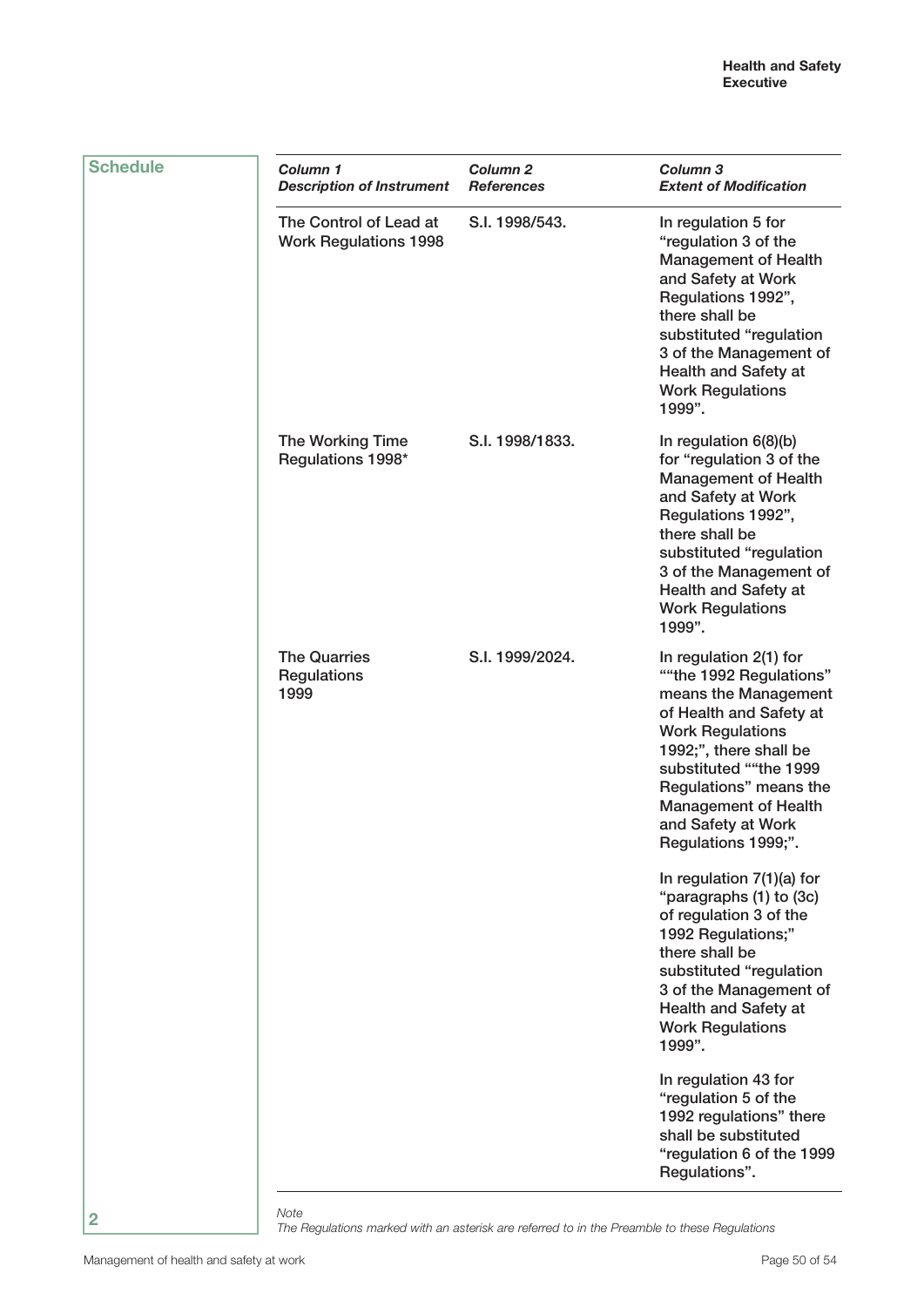## References and further reading

*A guide to the Health and Safety (Consultation with Employees) Regulations 1996. Guidance on Regulations* L95 HSE Books 1996 ISBN 0 7176 1234 1

BS 8800:2004 *Occupational health and safety management systems. Guide* British Standards Institution 2004 ISBN 0 580 43987 9

*Charity and voluntary workers: A guide to health and safety at work* HSG192 HSE Books 1999 ISBN 0 7176 2424 2

*Reducing risks, protecting people* Discussion Document DDE11 HSE 1999 Web only version available at http://www.hse.gov.uk/consult/disdocs/dde11.htm

EC Directive on Pregnant Workers (92/85/EEC) *Official Journal of the European Communities* 28 November 1992, 35, L348, pp.1-7

EC Directive on the protection of young people at work (94/33/EEC) *Official Journal of the European Communities* 20 August 1994, 37, L216, pp.12-20

*Fire safety: An employers guide* Guidance Booklet HSE Books 1999 ISBN 0 11 341229 0

*Five steps to risk assessment* Leaflet INDG163(rev1) HSE Books 1998 (single copy free or priced packs of 10 ISBN 0 7176 1565 0)

*Health surveillance at work* HSG61 (Second edition) HSE Books 1999 ISBN 0 7176 1705 X

*Homeworking: Guidance for employers and employees on health and safety*  Leaflet INDG226 HSE Books 1996 (single copy free or priced packs of 15 ISBN 0 7176 1204 X)

*New and expectant mothers at work: A guide for employers* HSG122 (Second edition) HSE Books 2002 ISBN 0 7176 2583 4

*Safety representatives and safety committees* L87 (Third edition) HSE Books 1996 ISBN 0 7176 1220 1

*Need help on health and safety? Guidance for employers on when and how to get advice on health and safety* Leaflet INDG322 HSE Books 2000 (single copy free or priced packs of 10 ISBN 0 7176 1790 4)

*Successful health and safety management* HSG65 (Second edition) HSE Books 1997 ISBN 0 7176 1276 7

*Suspension from work on medical or maternity grounds under health and safety regulations* Booklet URN 01/690 Department of Trade and Industry 1998

*First aid at work. The Health and Safety (First Aid) Regulations 1981. Approved Code of Practice and guidance* L74 HSE Books 1997 ISBN 0 7176 1050 0

*Understanding health surveillance at work: An introduction for employers*  Leaflet INDG304 HSE Books 1999 (single copy free or priced packs of 15 ISBN 0 7176 1712 2)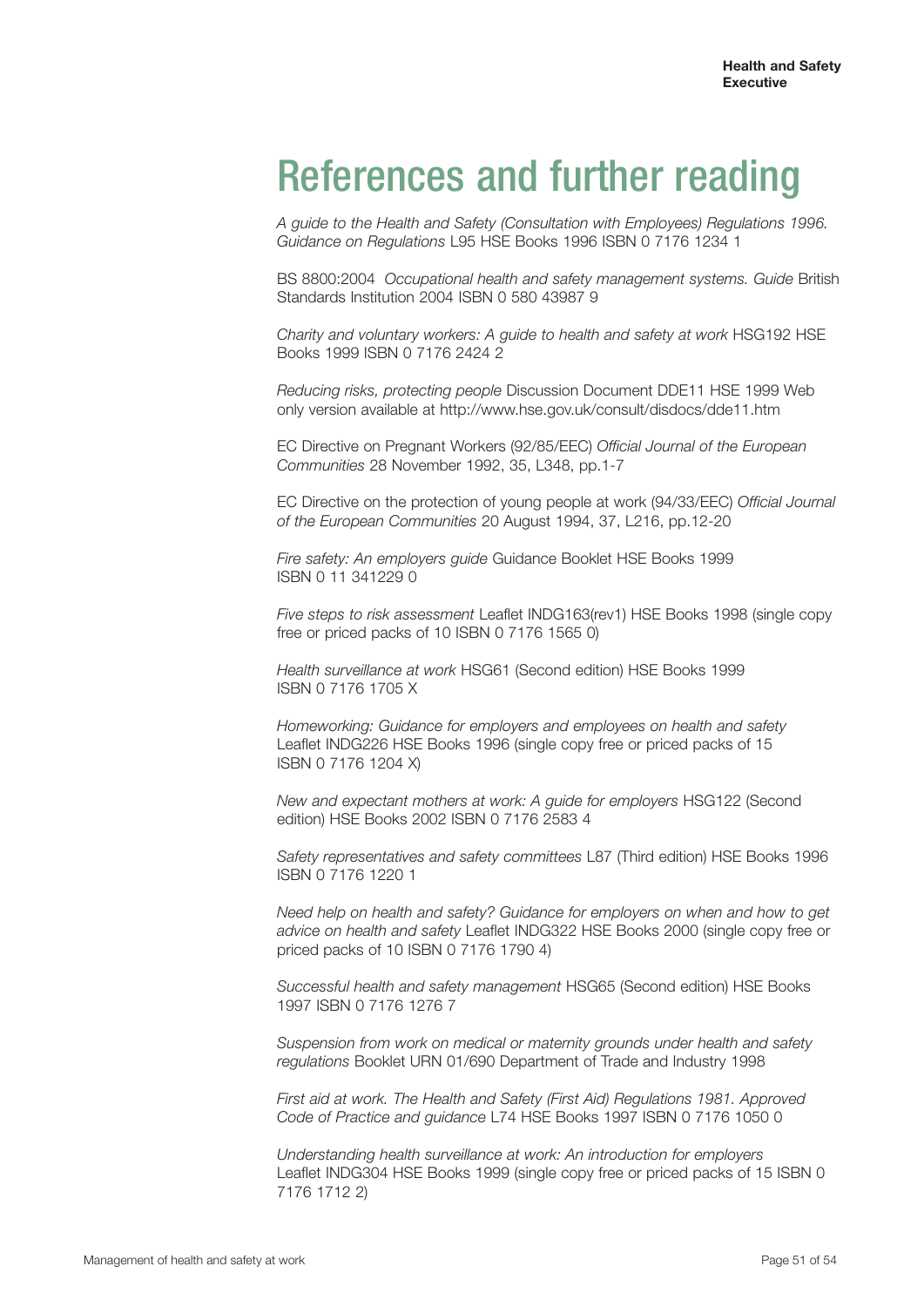*Young people at work: A guide for employers* HSG165 (Second edition) HSE Books 2000 ISBN 0 7176 1889 7

British Standards can be obtained in PDF or hard copy formats from the BSI online shop: www.bsigroup.com/Shop or by contacting BSI Customer Services for hard copies only Tel: 020 8996 9001 e-mail: cservices@bsigroup.com.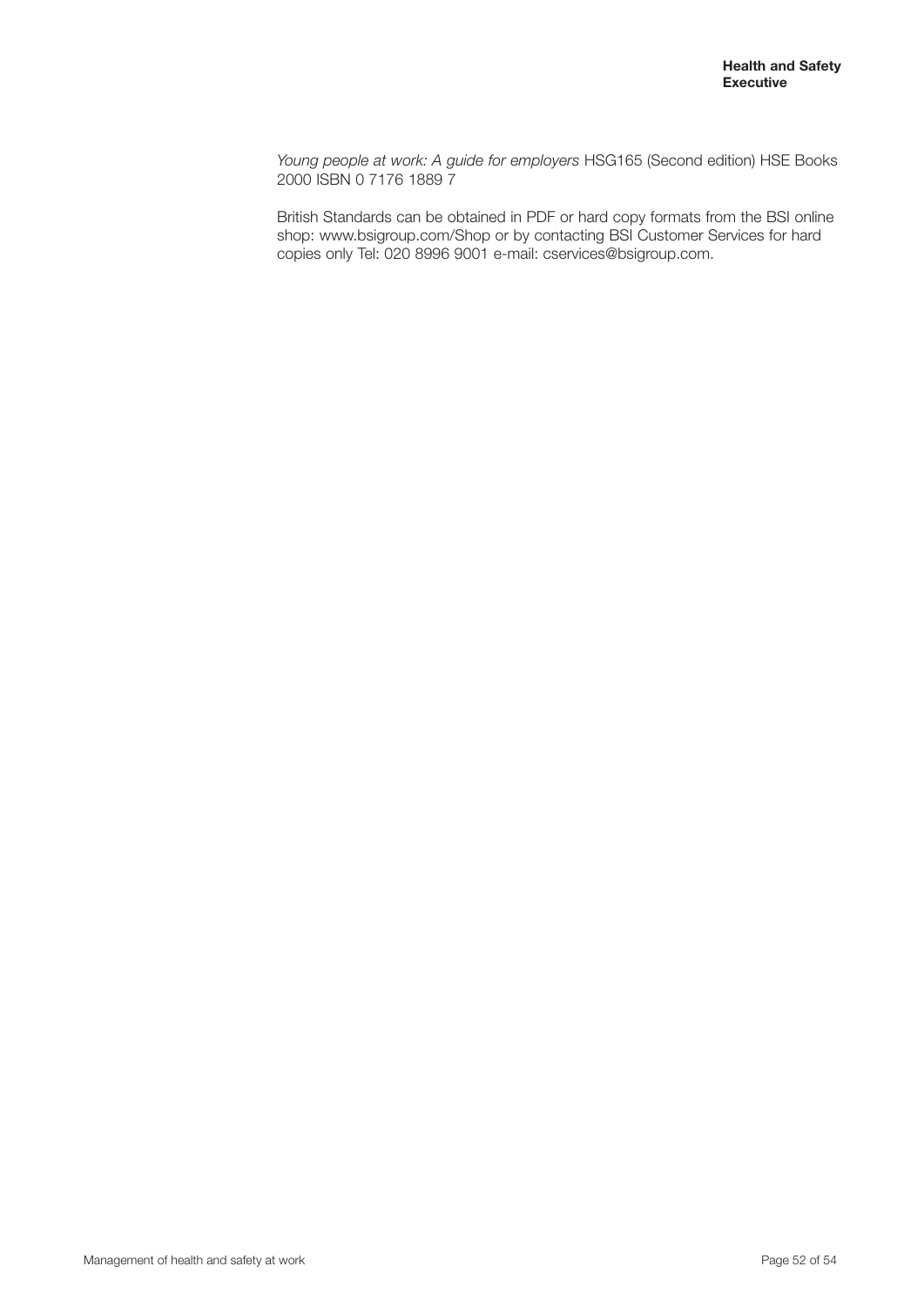## Select index

| Children at work                    | Paragraph: 66                              |
|-------------------------------------|--------------------------------------------|
| Cleaning and<br>maintenance workers | Paragraphs: 18(c), 21 & 79                 |
| Disabled staff                      | Paragraphs: 21 & 64                        |
| Domestic services:                  | Paragraph: 8                               |
| Fire                                | Paragraphs: 2, 12, 18(h), 50, 53, 70 & 106 |
| Homeworkers                         | Paragraphs: 18(b), 21 & 84                 |
| Language difficulties               | Paragraph: 64                              |
| Lone workers                        | Paragraph: 21                              |
| Mobile workers                      | Paragraphs: 18(b) and 84                   |
| Monotonous work                     | Paragraph: 30(d)                           |
| Night workers                       | Paragraph: 21                              |
| Police and emergency<br>services    | Paragraphs: 53, 55, 61 and 107             |
| The public                          | Paragraphs: 18 (b) and (g) and 21          |
| Shipping and Docks                  | Paragraph: 7                               |
| Volunteers                          | Paragraph: 18(b)                           |

Those who are self-employed for tax or national insurance purposes - Paragraphs 5 and 18(b)